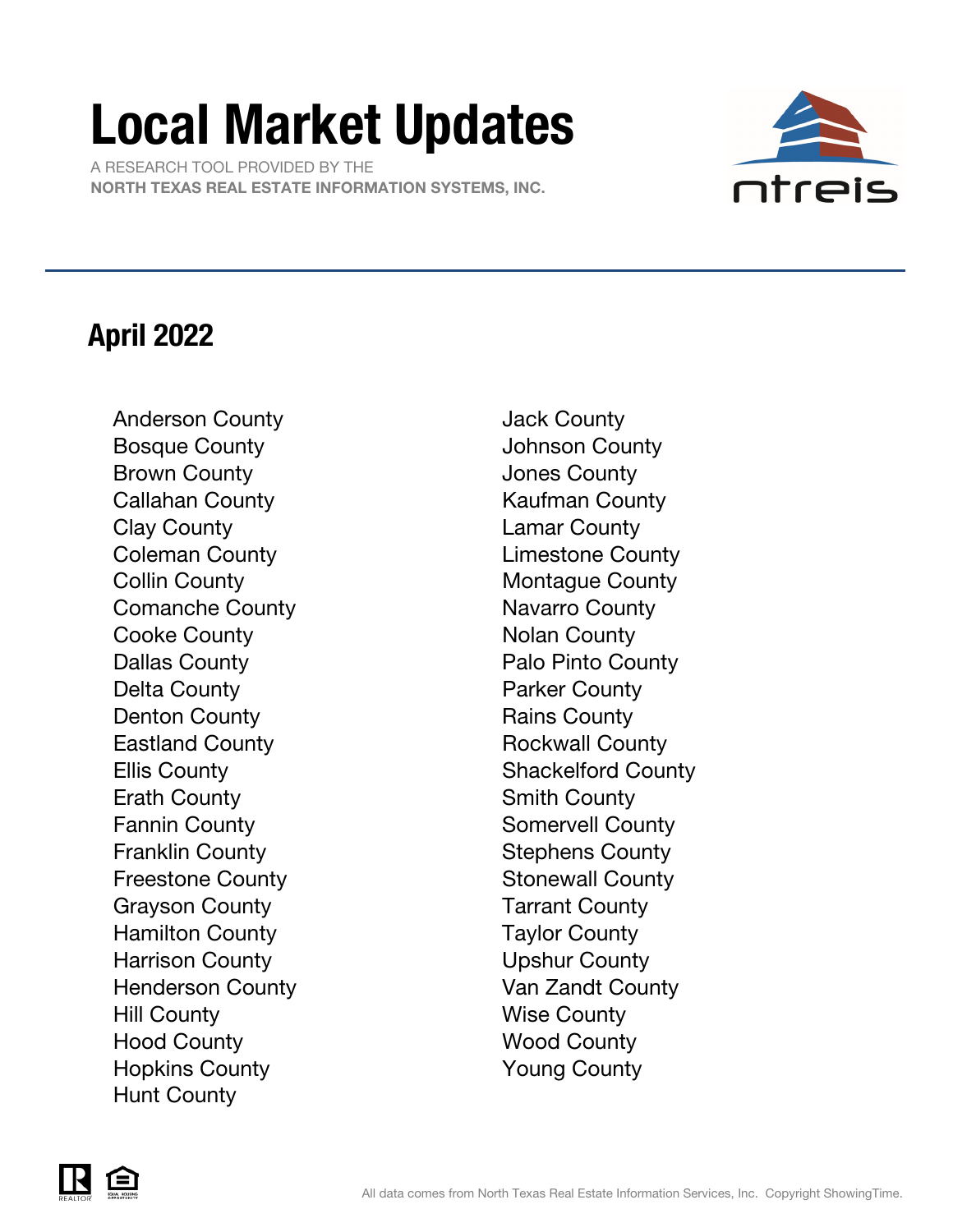### $-7.7\%$   $+125.0\%$   $+155.2\%$

Change in Closed Sales

## Anderson County

|                                          | <b>April</b> |           |            | <b>Year to Date</b> |           |          |
|------------------------------------------|--------------|-----------|------------|---------------------|-----------|----------|
|                                          | 2021         | 2022      | $+/-$      | 2021                | 2022      | $+/-$    |
| New Listings                             | 13           | 12        | $-7.7%$    | 28                  | 24        | $-14.3%$ |
| <b>Pending Sales</b>                     | 2            | 5         | $+150.0\%$ | 19                  | 21        | $+10.5%$ |
| Closed Sales                             | 4            | 9         | $+125.0%$  | 17                  | 23        | $+35.3%$ |
| Average Sales Price*                     | \$170,000    | \$397,933 | $+134.1%$  | \$300,147           | \$333,465 | $+11.1%$ |
| Median Sales Price*                      | \$157,500    | \$402,000 | $+155.2%$  | \$205,000           | \$265,000 | $+29.3%$ |
| Percent of Original List Price Received* | 91.6%        | 96.5%     | $+5.3%$    | 94.6%               | 98.1%     | $+3.7%$  |
| Days on Market Until Sale                | 19           | 52        | + 173.7%   | 62                  | 47        | $-24.2%$ |
| Inventory of Homes for Sale              | 18           | 15        | - 16.7%    | $- -$               | $- -$     | --       |
| Months Supply of Inventory               | 4.0          | 3.0       | $-25.0\%$  | --                  | $- -$     | --       |

Change in New Listings

\* Does not include prices from any previous listing contracts or seller concessions. | Activity for one month can sometimes look extreme due to small sample size.





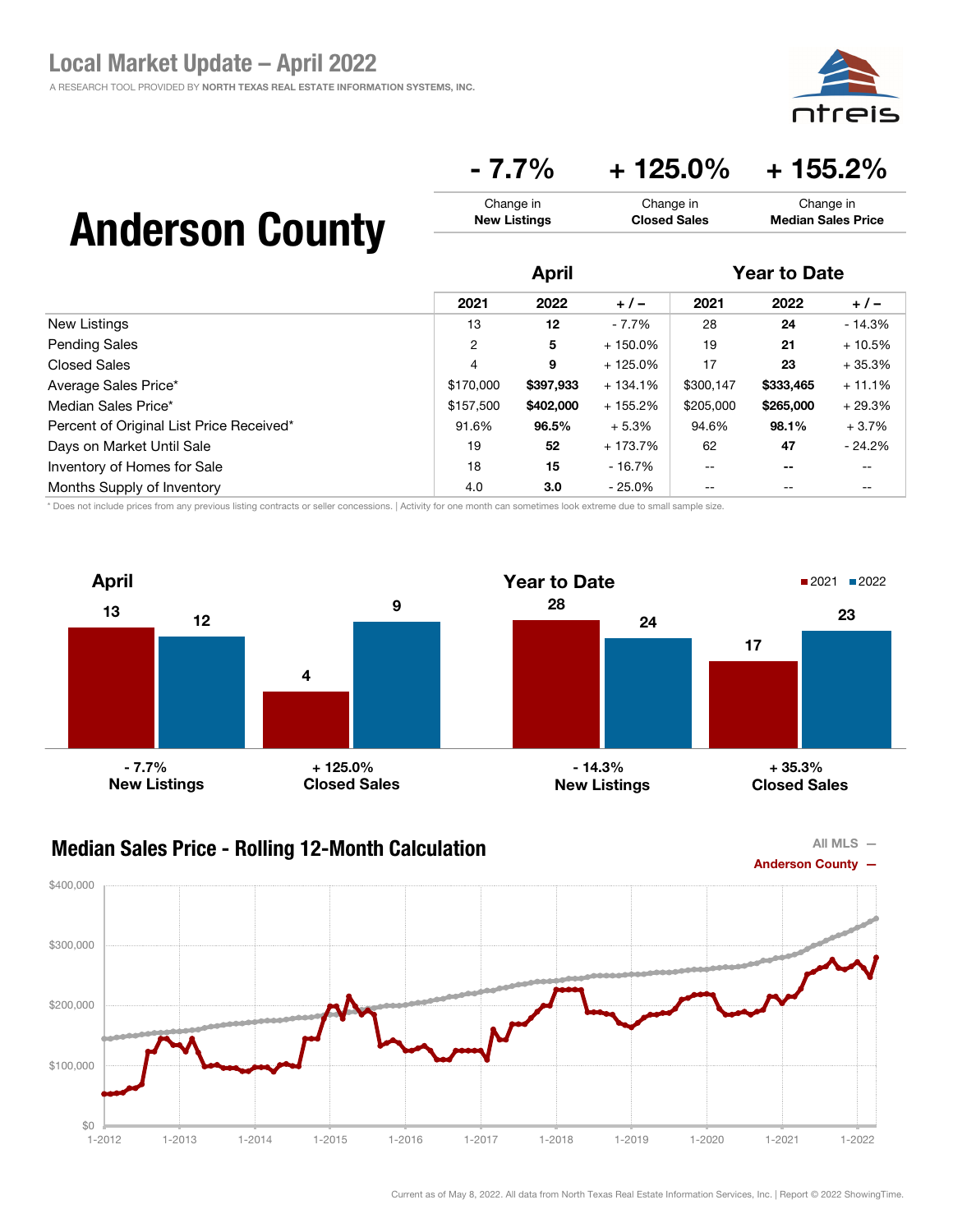ajc

#### $+ 50.0\% + 6.3\% + 5.7\%$ Change in New Listings Change in Closed Sales Change in Median Sales Price

## Bosque County

|                                          |           | <b>April</b> |           |           | <b>Year to Date</b>      |          |  |
|------------------------------------------|-----------|--------------|-----------|-----------|--------------------------|----------|--|
|                                          | 2021      | 2022         | $+/-$     | 2021      | 2022                     | $+/-$    |  |
| New Listings                             | 18        | 27           | $+50.0\%$ | 50        | 72                       | $+44.0%$ |  |
| <b>Pending Sales</b>                     | 17        | 18           | $+5.9%$   | 60        | 59                       | $-1.7%$  |  |
| <b>Closed Sales</b>                      | 16        | 17           | $+6.3%$   | 53        | 57                       | $+7.5%$  |  |
| Average Sales Price*                     | \$471,122 | \$322,028    | - 31.6%   | \$787,468 | \$325,846                | $-58.6%$ |  |
| Median Sales Price*                      | \$238,500 | \$252,000    | $+5.7%$   | \$184,000 | \$249,000                | $+35.3%$ |  |
| Percent of Original List Price Received* | 90.6%     | 96.8%        | $+6.8%$   | 91.8%     | 91.8%                    | $0.0\%$  |  |
| Days on Market Until Sale                | 72        | 25           | - 65.3%   | 85        | 56                       | $-34.1%$ |  |
| Inventory of Homes for Sale              | 34        | 43           | $+26.5%$  | $- -$     | $\overline{\phantom{m}}$ | --       |  |
| Months Supply of Inventory               | 2.3       | 2.8          | $+50.0\%$ | $- -$     | $- -$                    | --       |  |

\* Does not include prices from any previous listing contracts or seller concessions. | Activity for one month can sometimes look extreme due to small sample size.



### Median Sales Price - Rolling 12-Month Calculation



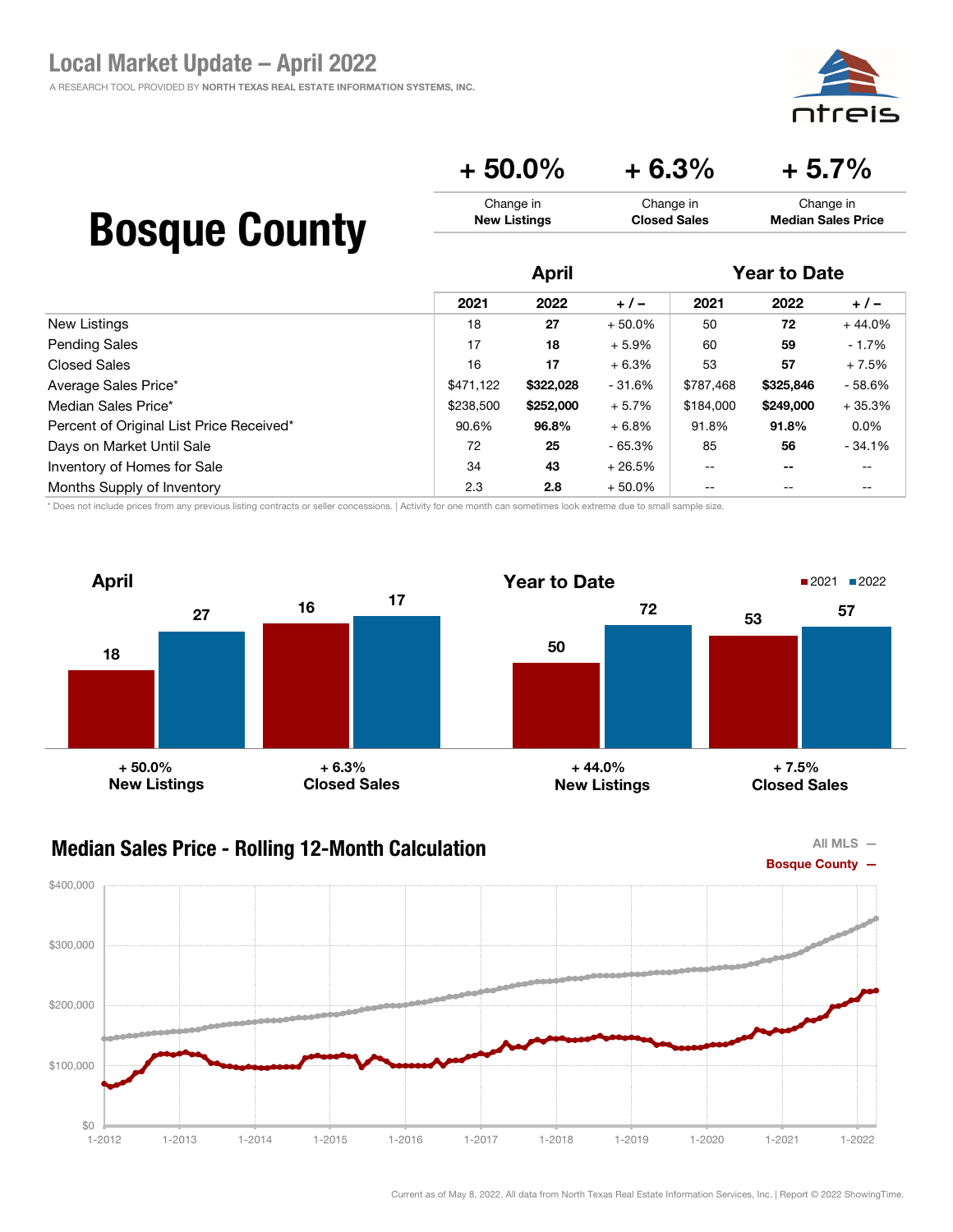eis חר

### $-22.2\% - 6.8\% + 31.8\%$

| <b>Brown County</b> | Change in           | Change in           | Change in                 |
|---------------------|---------------------|---------------------|---------------------------|
|                     | <b>New Listings</b> | <b>Closed Sales</b> | <b>Median Sales Price</b> |
|                     |                     |                     |                           |

|                                          |           | <b>April</b> |          |                          | <b>Year to Date</b> |          |  |
|------------------------------------------|-----------|--------------|----------|--------------------------|---------------------|----------|--|
|                                          | 2021      | 2022         | $+/-$    | 2021                     | 2022                | $+/-$    |  |
| New Listings                             | 54        | 42           | $-22.2%$ | 186                      | 183                 | $-1.6%$  |  |
| <b>Pending Sales</b>                     | 46        | 32           | $-30.4%$ | 180                      | 164                 | - 8.9%   |  |
| Closed Sales                             | 44        | 41           | $-6.8%$  | 179                      | 156                 | $-12.8%$ |  |
| Average Sales Price*                     | \$212,407 | \$333,588    | $+57.1%$ | \$216,270                | \$279,804           | $+29.4%$ |  |
| Median Sales Price*                      | \$135,000 | \$177,900    | $+31.8%$ | \$139,000                | \$179,500           | $+29.1%$ |  |
| Percent of Original List Price Received* | 92.6%     | 95.6%        | $+3.2%$  | 93.1%                    | 95.5%               | $+2.6%$  |  |
| Days on Market Until Sale                | 54        | 50           | - 7.4%   | 71                       | 51                  | $-28.2%$ |  |
| Inventory of Homes for Sale              | 93        | 84           | - 9.7%   | $\overline{\phantom{m}}$ | $- -$               | $- -$    |  |
| Months Supply of Inventory               | 2.0       | 1.9          | $0.0\%$  | $\qquad \qquad -$        | $\qquad \qquad -$   | --       |  |

\* Does not include prices from any previous listing contracts or seller concessions. | Activity for one month can sometimes look extreme due to small sample size.





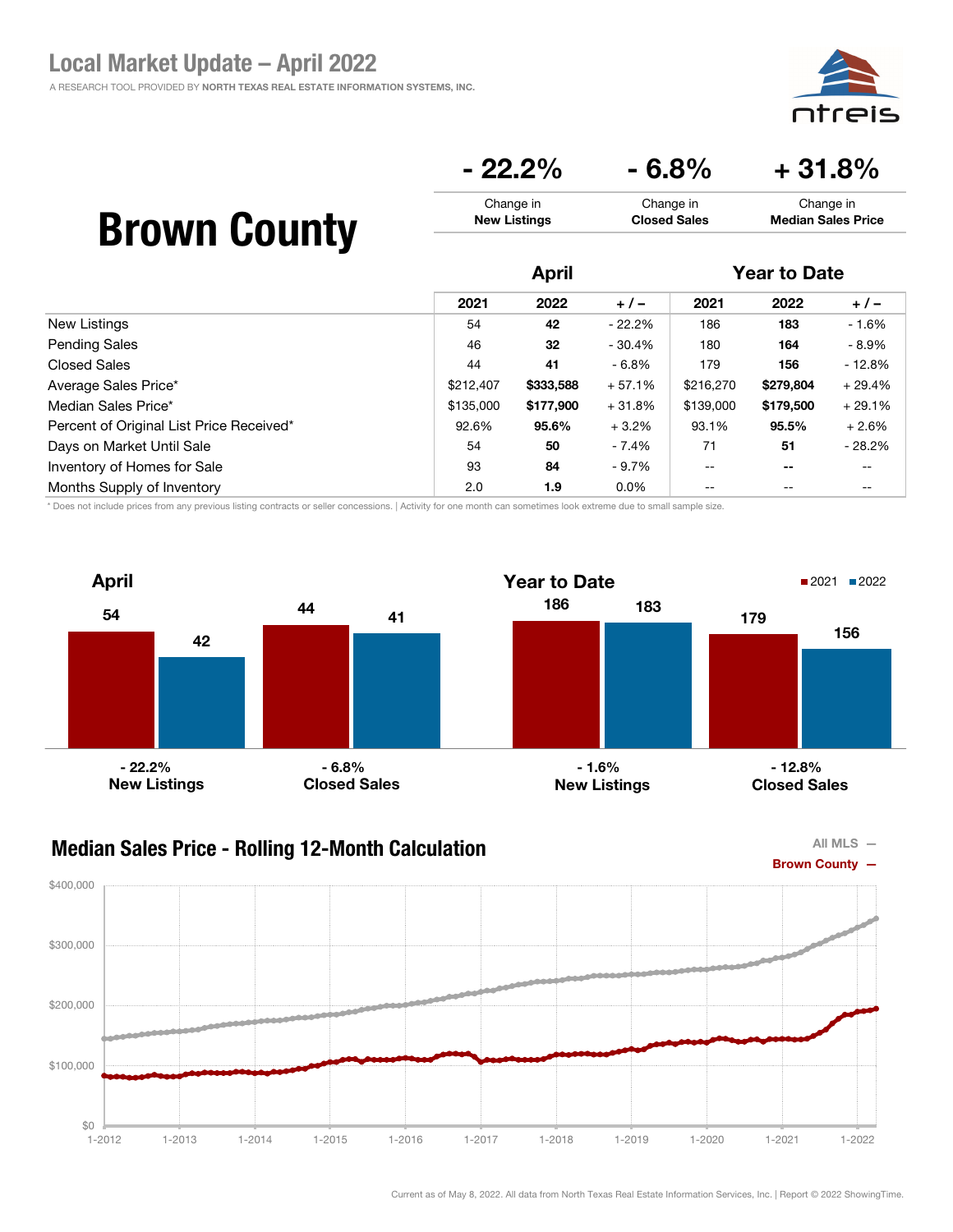#### $+ 4.5\%$  0.0% + 61.6% Change in New Listings Change in Closed Sales Change in Median Sales Price

# Callahan County

|                                          | <b>April</b> |           |          | <b>Year to Date</b> |           |          |
|------------------------------------------|--------------|-----------|----------|---------------------|-----------|----------|
|                                          | 2021         | 2022      | $+/-$    | 2021                | 2022      | $+/-$    |
| New Listings                             | 22           | 23        | $+4.5%$  | 50                  | 70        | $+40.0%$ |
| <b>Pending Sales</b>                     | 17           | 16        | $-5.9%$  | 48                  | 55        | $+14.6%$ |
| <b>Closed Sales</b>                      | 12           | 12        | $0.0\%$  | 39                  | 47        | $+20.5%$ |
| Average Sales Price*                     | \$200,817    | \$197,688 | - 1.6%   | \$176,819           | \$214.641 | $+21.4%$ |
| Median Sales Price*                      | \$132,750    | \$214,500 | $+61.6%$ | \$139,950           | \$179,900 | $+28.5%$ |
| Percent of Original List Price Received* | 96.5%        | 99.3%     | $+2.9%$  | 96.7%               | 96.1%     | $-0.6\%$ |
| Days on Market Until Sale                | 76           | 33        | - 56.6%  | 64                  | 46        | $-28.1%$ |
| Inventory of Homes for Sale              | 22           | 28        | $+27.3%$ | --                  | $- -$     | --       |
| Months Supply of Inventory               | 1.7          | 1.9       | $0.0\%$  | --                  | --        | --       |

\* Does not include prices from any previous listing contracts or seller concessions. | Activity for one month can sometimes look extreme due to small sample size.





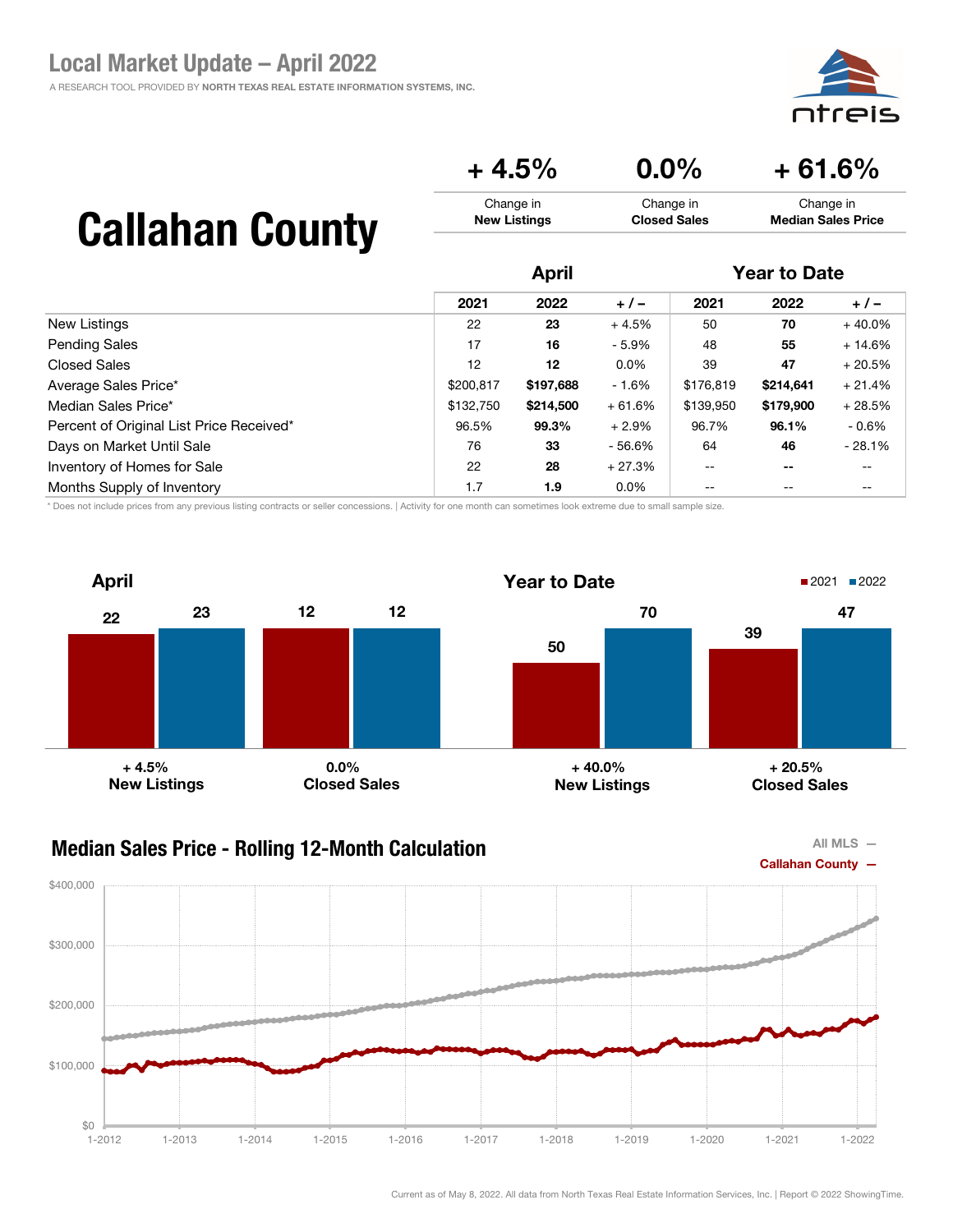

### + 100.0% - 66.7% - 71.7%

| <b>Clay County</b> | Change in           | Change in           | Change in                 |
|--------------------|---------------------|---------------------|---------------------------|
|                    | <b>New Listings</b> | <b>Closed Sales</b> | <b>Median Sales Price</b> |
|                    |                     |                     |                           |

|                                          | <b>April</b>   |           |            | <b>Year to Date</b> |           |            |
|------------------------------------------|----------------|-----------|------------|---------------------|-----------|------------|
|                                          | 2021           | 2022      | $+/-$      | 2021                | 2022      | $+/-$      |
| New Listings                             | $\overline{2}$ | 4         | $+100.0\%$ | 4                   | 14        | $+250.0%$  |
| <b>Pending Sales</b>                     |                | З         | $+200.0\%$ | 5                   | 9         | $+80.0\%$  |
| <b>Closed Sales</b>                      | 3              |           | $-66.7%$   | 4                   | 8         | $+100.0\%$ |
| Average Sales Price*                     | \$510,000      | \$198,000 | $-61.2%$   | \$399,250           | \$192,537 | - 51.8%    |
| Median Sales Price*                      | \$700,000      | \$198,000 | $-71.7%$   | \$383,500           | \$198,000 | $-48.4%$   |
| Percent of Original List Price Received* | 93.6%          | 88.0%     | $-6.0\%$   | 89.9%               | 96.8%     | $+7.7%$    |
| Days on Market Until Sale                | 67             | 60        | $-10.4%$   | 74                  | 21        | - 71.6%    |
| Inventory of Homes for Sale              | 3              | 6         | $+100.0\%$ | --                  | $- -$     | $- -$      |
| Months Supply of Inventory               | 2.3            | 2.8       | $+50.0\%$  |                     |           | --         |

\* Does not include prices from any previous listing contracts or seller concessions. | Activity for one month can sometimes look extreme due to small sample size.



#### Median Sales Price - Rolling 12-Month Calculation



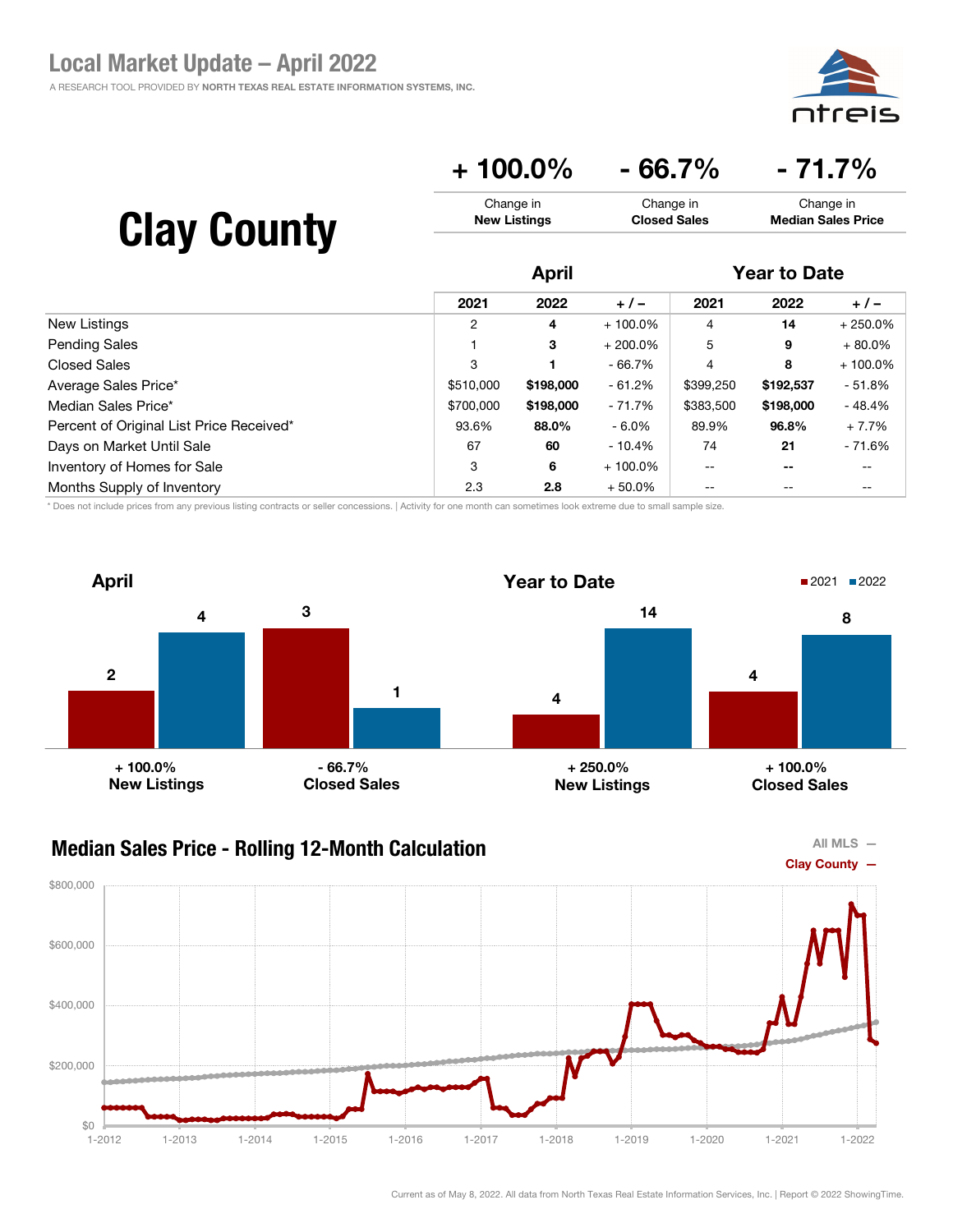

### $+ 187.5\% - 16.7\% - 28.8\%$

Change in Closed Sales

## Coleman County

|                                          |           | April     |            |           | <b>Year to Date</b>      |           |  |
|------------------------------------------|-----------|-----------|------------|-----------|--------------------------|-----------|--|
|                                          | 2021      | 2022      | $+/-$      | 2021      | 2022                     | $+/-$     |  |
| New Listings                             | 8         | 23        | + 187.5%   | 31        | 47                       | $+51.6%$  |  |
| <b>Pending Sales</b>                     | 9         | 9         | $0.0\%$    | 40        | 31                       | $-22.5%$  |  |
| <b>Closed Sales</b>                      | 12        | 10        | $-16.7%$   | 35        | 28                       | $-20.0\%$ |  |
| Average Sales Price*                     | \$202,433 | \$109,140 | $-46.1%$   | \$138,831 | \$246,578                | $+77.6%$  |  |
| Median Sales Price*                      | \$96,200  | \$68,450  | $-28.8%$   | \$85,000  | \$76,520                 | $-10.0\%$ |  |
| Percent of Original List Price Received* | 92.9%     | 88.4%     | $-4.8%$    | 89.5%     | 88.3%                    | $-1.3%$   |  |
| Days on Market Until Sale                | 67        | 19        | - 71.6%    | 113       | 52                       | $-54.0%$  |  |
| Inventory of Homes for Sale              | 21        | 33        | $+57.1%$   | $- -$     | $\overline{\phantom{m}}$ | --        |  |
| Months Supply of Inventory               | 2.3       | 4.6       | $+150.0\%$ | $- -$     | $- -$                    | --        |  |

Change in New Listings

\* Does not include prices from any previous listing contracts or seller concessions. | Activity for one month can sometimes look extreme due to small sample size.





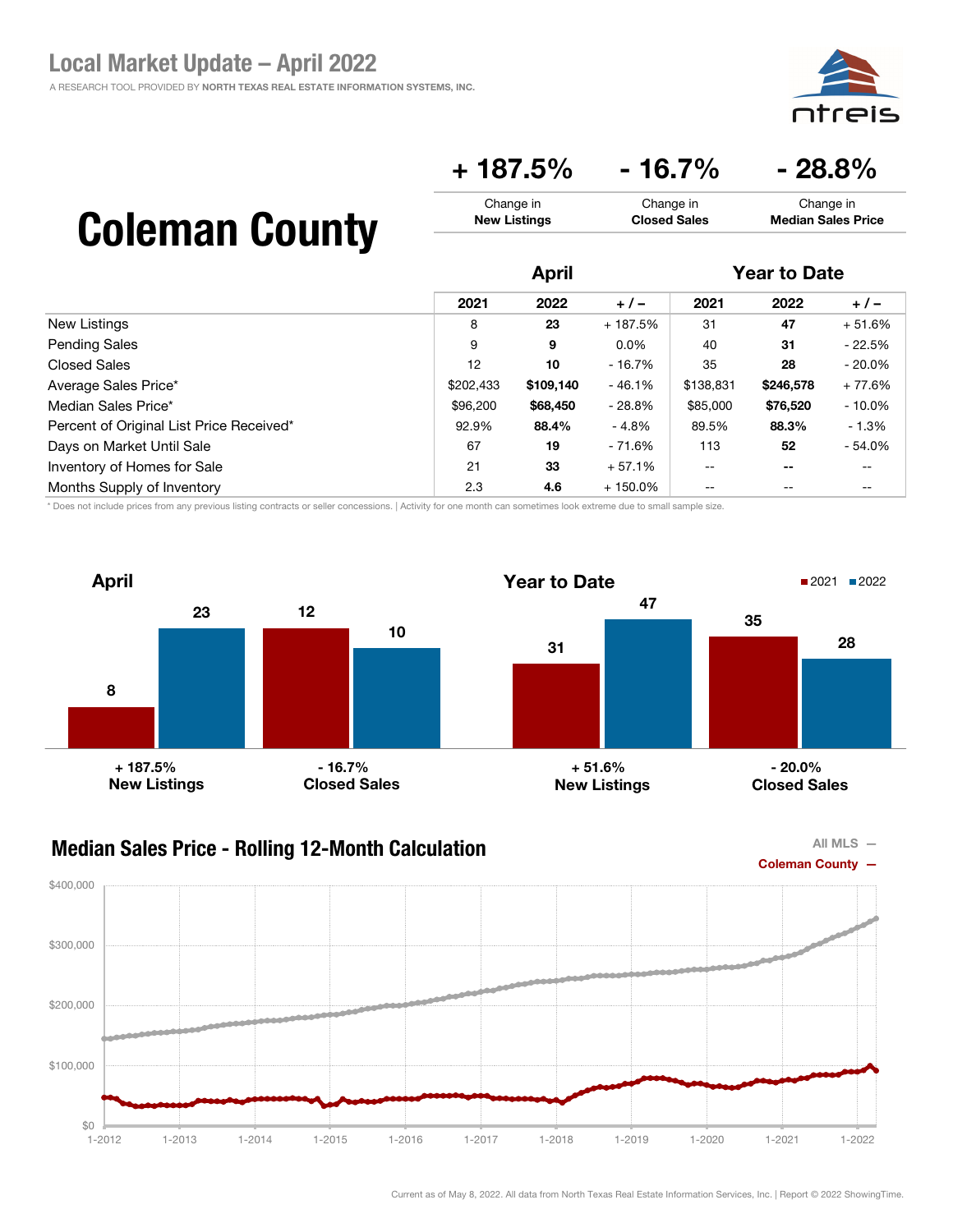

## $-9.1\%$   $-15.1\%$   $+33.8\%$

Change in Closed Sales

|  | <b>Collin County</b> |
|--|----------------------|
|--|----------------------|

|                                          | <b>April</b> |           |          | <b>Year to Date</b>      |           |          |
|------------------------------------------|--------------|-----------|----------|--------------------------|-----------|----------|
|                                          | 2021         | 2022      | $+/-$    | 2021                     | 2022      | $+/-$    |
| New Listings                             | 2,058        | 1,871     | $-9.1%$  | 6,439                    | 5,669     | $-12.0%$ |
| <b>Pending Sales</b>                     | 1,618        | 1,411     | - 12.8%  | 5,842                    | 4,822     | - 17.5%  |
| <b>Closed Sales</b>                      | 1,563        | 1,327     | - 15.1%  | 4,995                    | 4,512     | $-9.7%$  |
| Average Sales Price*                     | \$490,968    | \$615,184 | $+25.3%$ | \$459,687                | \$582,529 | $+26.7%$ |
| Median Sales Price*                      | \$411,000    | \$550,000 | $+33.8%$ | \$390,000                | \$512,000 | $+31.3%$ |
| Percent of Original List Price Received* | 104.5%       | 109.4%    | $+4.7%$  | 102.0%                   | 107.2%    | $+5.1%$  |
| Days on Market Until Sale                | 18           | 13        | $-27.8%$ | 27                       | 17        | $-37.0%$ |
| Inventory of Homes for Sale              | 1,391        | 1,206     | - 13.3%  | $\overline{\phantom{m}}$ | --        | --       |
| Months Supply of Inventory               | 0.8          | 0.8       | $0.0\%$  | $\qquad \qquad -$        | $- -$     | --       |

Change in New Listings

\* Does not include prices from any previous listing contracts or seller concessions. | Activity for one month can sometimes look extreme due to small sample size.





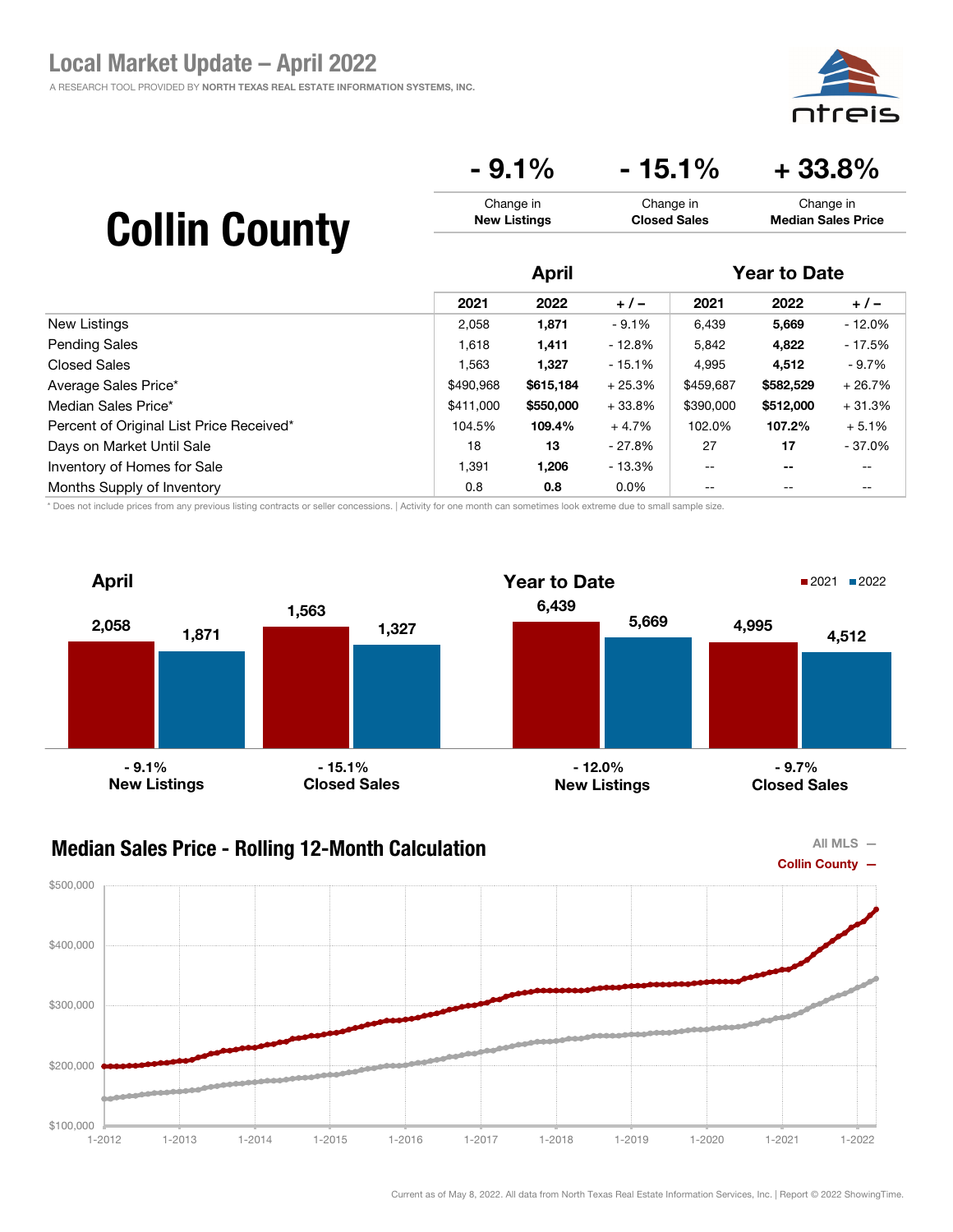

## $+ 156.3\% + 80.0\% - 34.1\%$

Change in Closed Sales

## Comanche County

|                                          | <b>April</b> |           |           | <b>Year to Date</b>      |           |           |
|------------------------------------------|--------------|-----------|-----------|--------------------------|-----------|-----------|
|                                          | 2021         | 2022      | $+/-$     | 2021                     | 2022      | $+/-$     |
| New Listings                             | 16           | 41        | + 156.3%  | 51                       | 104       | $+103.9%$ |
| <b>Pending Sales</b>                     | 13           | 22        | $+69.2%$  | 52                       | 62        | $+19.2%$  |
| Closed Sales                             | 10           | 18        | $+80.0\%$ | 55                       | 52        | $-5.5\%$  |
| Average Sales Price*                     | \$327,300    | \$193,406 | $-40.9%$  | \$244,181                | \$260,196 | $+6.6%$   |
| Median Sales Price*                      | \$220,000    | \$145,000 | $-34.1%$  | \$162,900                | \$159.750 | $-1.9%$   |
| Percent of Original List Price Received* | 86.0%        | 91.6%     | $+6.5%$   | 90.7%                    | 90.4%     | $-0.3%$   |
| Days on Market Until Sale                | 93           | 68        | - 26.9%   | 82                       | 55        | $-32.9%$  |
| Inventory of Homes for Sale              | 41           | 66        | $+61.0%$  | $\overline{\phantom{m}}$ | --        | --        |
| Months Supply of Inventory               | 2.8          | 4.7       | $+66.7%$  | $- -$                    | --        | --        |

Change in New Listings

\* Does not include prices from any previous listing contracts or seller concessions. | Activity for one month can sometimes look extreme due to small sample size.



### Median Sales Price - Rolling 12-Month Calculation





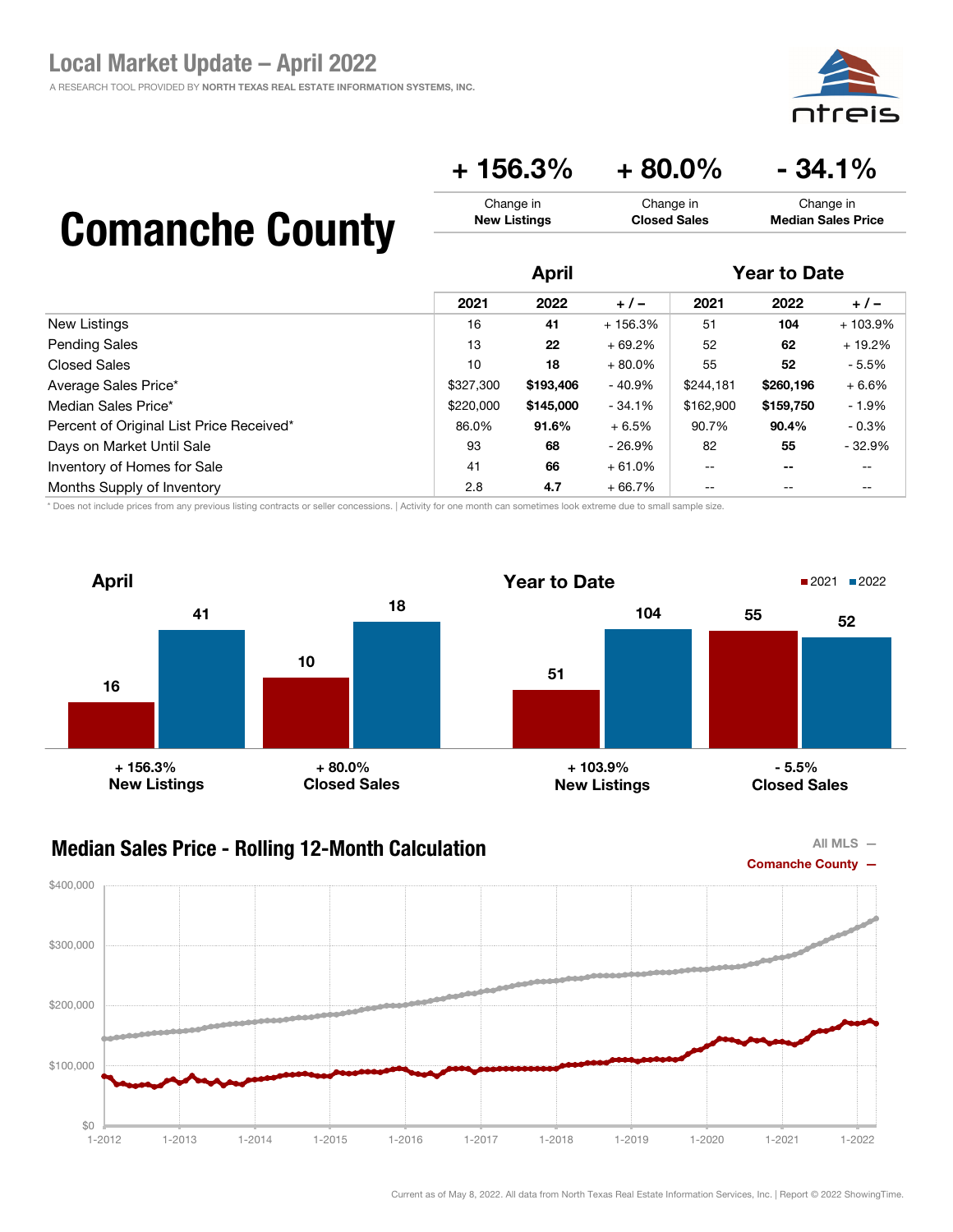eis

Change in Median Sales Price

## $+20.3\%$   $+23.5\%$   $-18.8\%$

Change in Closed Sales

|                                          | <b>April</b> |           |           | <b>Year to Date</b> |           |          |
|------------------------------------------|--------------|-----------|-----------|---------------------|-----------|----------|
|                                          | 2021         | 2022      | $+/-$     | 2021                | 2022      | $+/-$    |
| New Listings                             | 59           | 71        | $+20.3%$  | 162                 | 203       | $+25.3%$ |
| <b>Pending Sales</b>                     | 46           | 47        | $+2.2%$   | 147                 | 162       | $+10.2%$ |
| <b>Closed Sales</b>                      | 34           | 42        | $+23.5%$  | 133                 | 158       | $+18.8%$ |
| Average Sales Price*                     | \$391.071    | \$434,185 | $+11.0%$  | \$375,309           | \$477,381 | $+27.2%$ |
| Median Sales Price*                      | \$325,000    | \$264,000 | $-18.8%$  | \$297,119           | \$274,500 | - 7.6%   |
| Percent of Original List Price Received* | 99.3%        | 97.3%     | $-2.0\%$  | 97.5%               | 97.1%     | $-0.4%$  |
| Days on Market Until Sale                | 54           | 32        | $-40.7%$  | 56                  | 36        | $-35.7%$ |
| Inventory of Homes for Sale              | 60           | 66        | $+10.0\%$ | --                  | --        | --       |
| Months Supply of Inventory               | 1.4          | 1.4       | $0.0\%$   | --                  | --        | --       |

Change in New Listings

\* Does not include prices from any previous listing contracts or seller concessions. | Activity for one month can sometimes look extreme due to small sample size.



### Median Sales Price - Rolling 12-Month Calculation



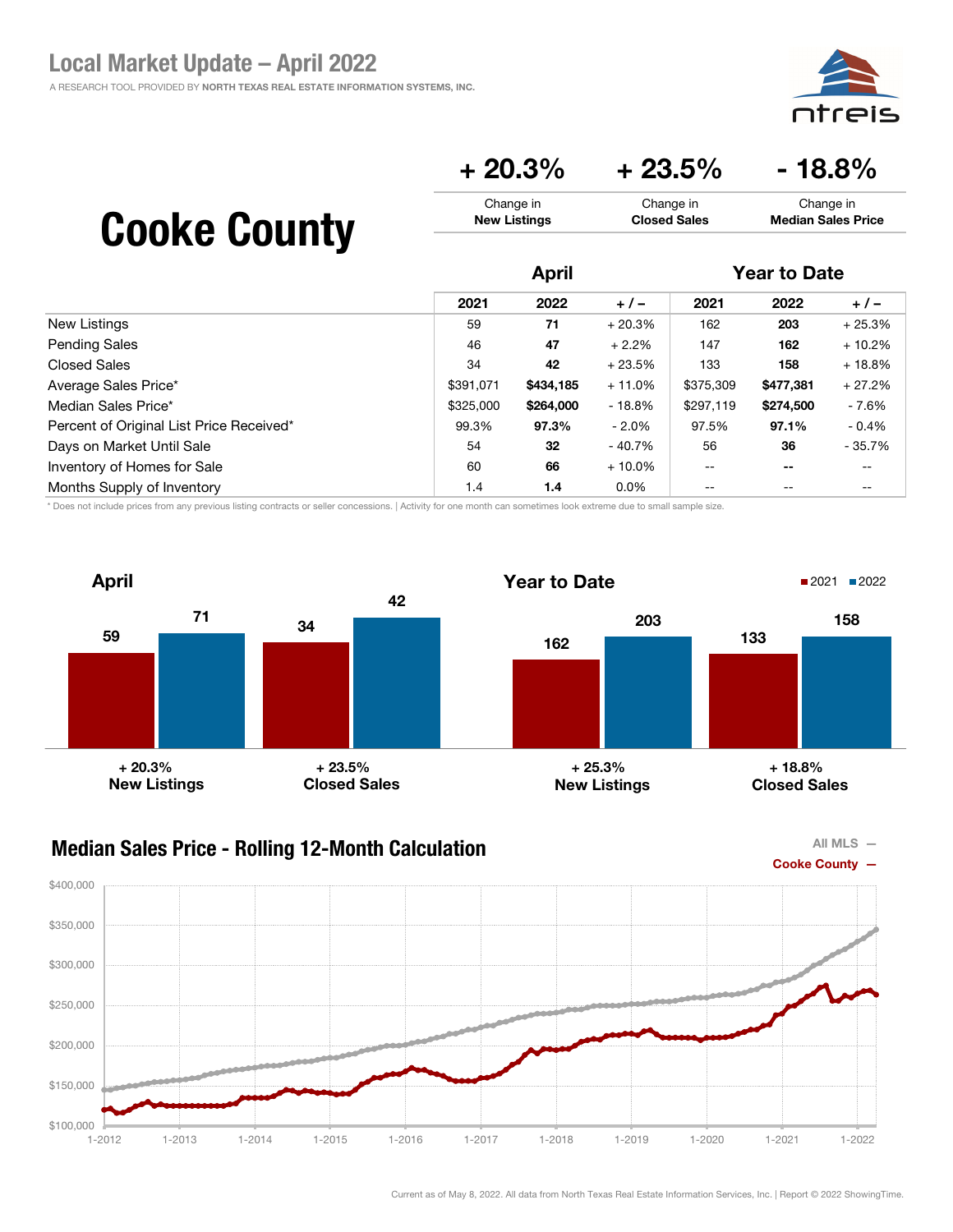⊇i⊂

Change in Median Sales Price

### $-9.0\%$   $-17.6\%$   $+17.5\%$

Change in Closed Sales

## Dallas County

|                                          | April     |           |          | <b>Year to Date</b>      |                          |          |
|------------------------------------------|-----------|-----------|----------|--------------------------|--------------------------|----------|
|                                          | 2021      | 2022      | $+/-$    | 2021                     | 2022                     | $+/-$    |
| <b>New Listings</b>                      | 3,130     | 2,847     | - 9.0%   | 10.314                   | 9,566                    | - 7.3%   |
| <b>Pending Sales</b>                     | 2,627     | 2,277     | - 13.3%  | 9,490                    | 8,427                    | $-11.2%$ |
| Closed Sales                             | 2,569     | 2,117     | $-17.6%$ | 8,531                    | 7,722                    | $-9.5%$  |
| Average Sales Price*                     | \$454,345 | \$531,243 | $+16.9%$ | \$444.425                | \$477,727                | $+7.5%$  |
| Median Sales Price*                      | \$315,000 | \$370,000 | $+17.5%$ | \$300,000                | \$350,000                | $+16.7%$ |
| Percent of Original List Price Received* | 100.1%    | 105.2%    | $+5.1%$  | 98.7%                    | 102.9%                   | $+4.3%$  |
| Days on Market Until Sale                | 29        | 16        | $-44.8%$ | 36                       | 22                       | $-38.9%$ |
| Inventory of Homes for Sale              | 3.037     | 2,057     | - 32.3%  | $\overline{\phantom{m}}$ | $\overline{\phantom{m}}$ | $- -$    |
| Months Supply of Inventory               | 1.3       | 0.9       | $0.0\%$  | $-$                      | $\qquad \qquad -$        | --       |

Change in New Listings

\* Does not include prices from any previous listing contracts or seller concessions. | Activity for one month can sometimes look extreme due to small sample size.





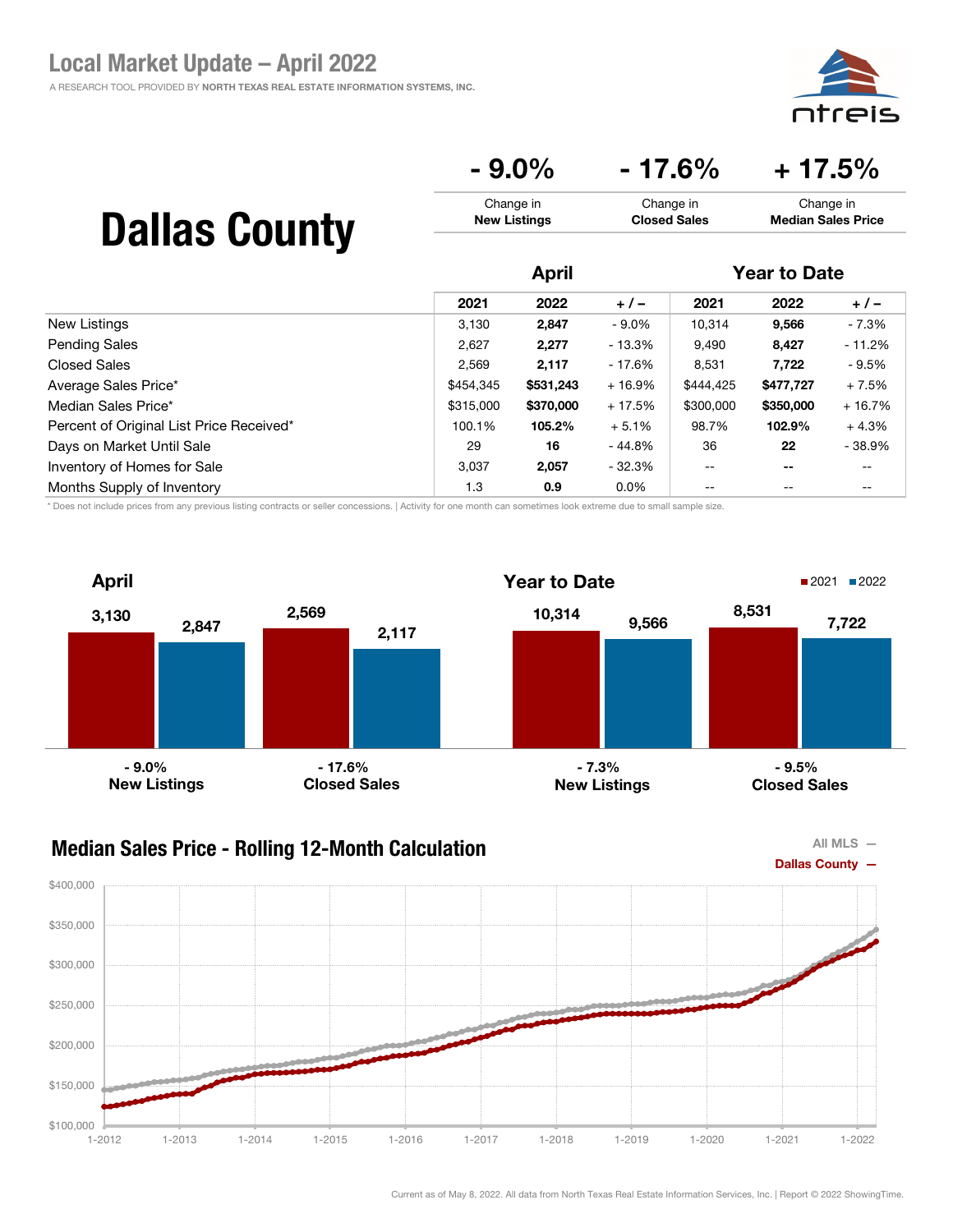

### $+ 71.4\% - 50.0\% - 29.7\%$

Change in Closed Sales

## Delta County

|                                          | <b>April</b> |           |            | <b>Year to Date</b> |                          |          |
|------------------------------------------|--------------|-----------|------------|---------------------|--------------------------|----------|
|                                          | 2021         | 2022      | $+/-$      | 2021                | 2022                     | $+/-$    |
| New Listings                             |              | 12        | $+71.4%$   | 25                  | 29                       | $+16.0%$ |
| <b>Pending Sales</b>                     | 8            | 4         | $-50.0\%$  | 22                  | 21                       | $-4.5%$  |
| <b>Closed Sales</b>                      | 10           | 5         | $-50.0\%$  | 23                  | 22                       | $-4.3%$  |
| Average Sales Price*                     | \$181,990    | \$124,840 | $-31.4%$   | \$227,186           | \$251,102                | $+10.5%$ |
| Median Sales Price*                      | \$184.950    | \$130,000 | - 29.7%    | \$195,000           | \$161,150                | $-17.4%$ |
| Percent of Original List Price Received* | 96.9%        | 98.9%     | $+2.1%$    | 97.6%               | 96.1%                    | $-1.5%$  |
| Days on Market Until Sale                | 18           | 17        | - 5.6%     | 39                  | 38                       | $-2.6%$  |
| Inventory of Homes for Sale              | 6            | 9         | $+50.0\%$  | $- -$               | $\overline{\phantom{m}}$ | --       |
| Months Supply of Inventory               | 1.2          | 1.6       | $+100.0\%$ | --                  | $- -$                    | --       |

Change in New Listings

\* Does not include prices from any previous listing contracts or seller concessions. | Activity for one month can sometimes look extreme due to small sample size.





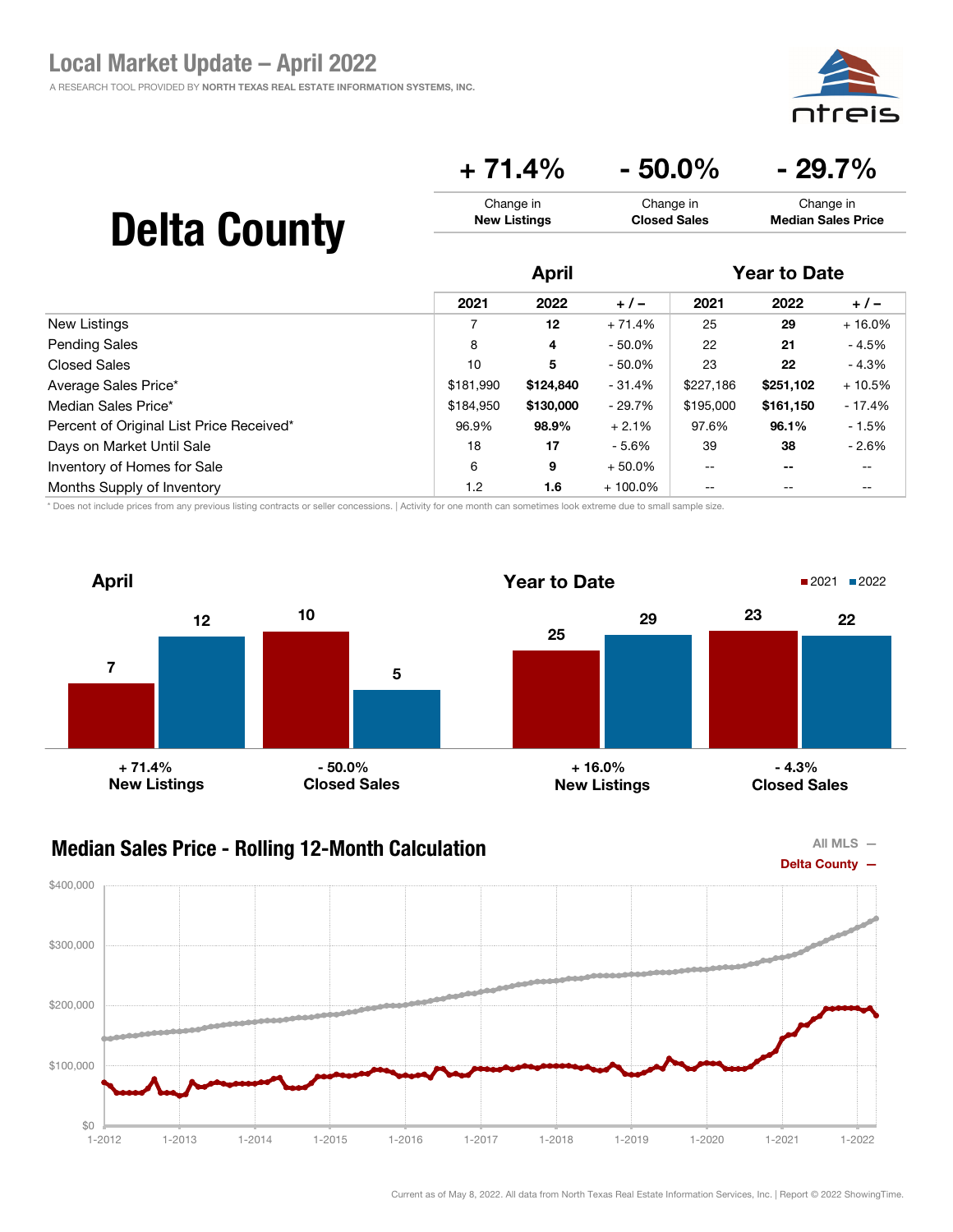ajc

Change in Median Sales Price

## $+3.8\%$   $-9.3\%$   $+22.9\%$

Change in Closed Sales

# Denton County

|                                          | <b>April</b> |           |          | <b>Year to Date</b>                   |                          |           |
|------------------------------------------|--------------|-----------|----------|---------------------------------------|--------------------------|-----------|
|                                          | 2021         | 2022      | $+/-$    | 2021                                  | 2022                     | $+/-$     |
| New Listings                             | 1,724        | 1,789     | $+3.8%$  | 5,509                                 | 5,364                    | $-2.6%$   |
| <b>Pending Sales</b>                     | 1,537        | 1,422     | - 7.5%   | 5,221                                 | 4,701                    | $-10.0\%$ |
| <b>Closed Sales</b>                      | 1.399        | 1.269     | $-9.3%$  | 4,527                                 | 4,284                    | $-5.4%$   |
| Average Sales Price*                     | \$461,849    | \$578,322 | $+25.2%$ | \$435,391                             | \$543,328                | $+24.8%$  |
| Median Sales Price*                      | \$390,500    | \$480,000 | $+22.9%$ | \$365,000                             | \$454,000                | $+24.4%$  |
| Percent of Original List Price Received* | 103.6%       | 107.3%    | $+3.6%$  | 101.4%                                | 105.6%                   | $+4.1%$   |
| Days on Market Until Sale                | 18           | 16        | $-11.1%$ | 26                                    | 19                       | $-26.9%$  |
| Inventory of Homes for Sale              | 1,173        | 1,131     | - 3.6%   | $\hspace{0.05cm}$ – $\hspace{0.05cm}$ | $\overline{\phantom{m}}$ | --        |
| Months Supply of Inventory               | 0.8          | 0.8       | $0.0\%$  | $- -$                                 | $- -$                    | --        |

Change in New Listings

\* Does not include prices from any previous listing contracts or seller concessions. | Activity for one month can sometimes look extreme due to small sample size.





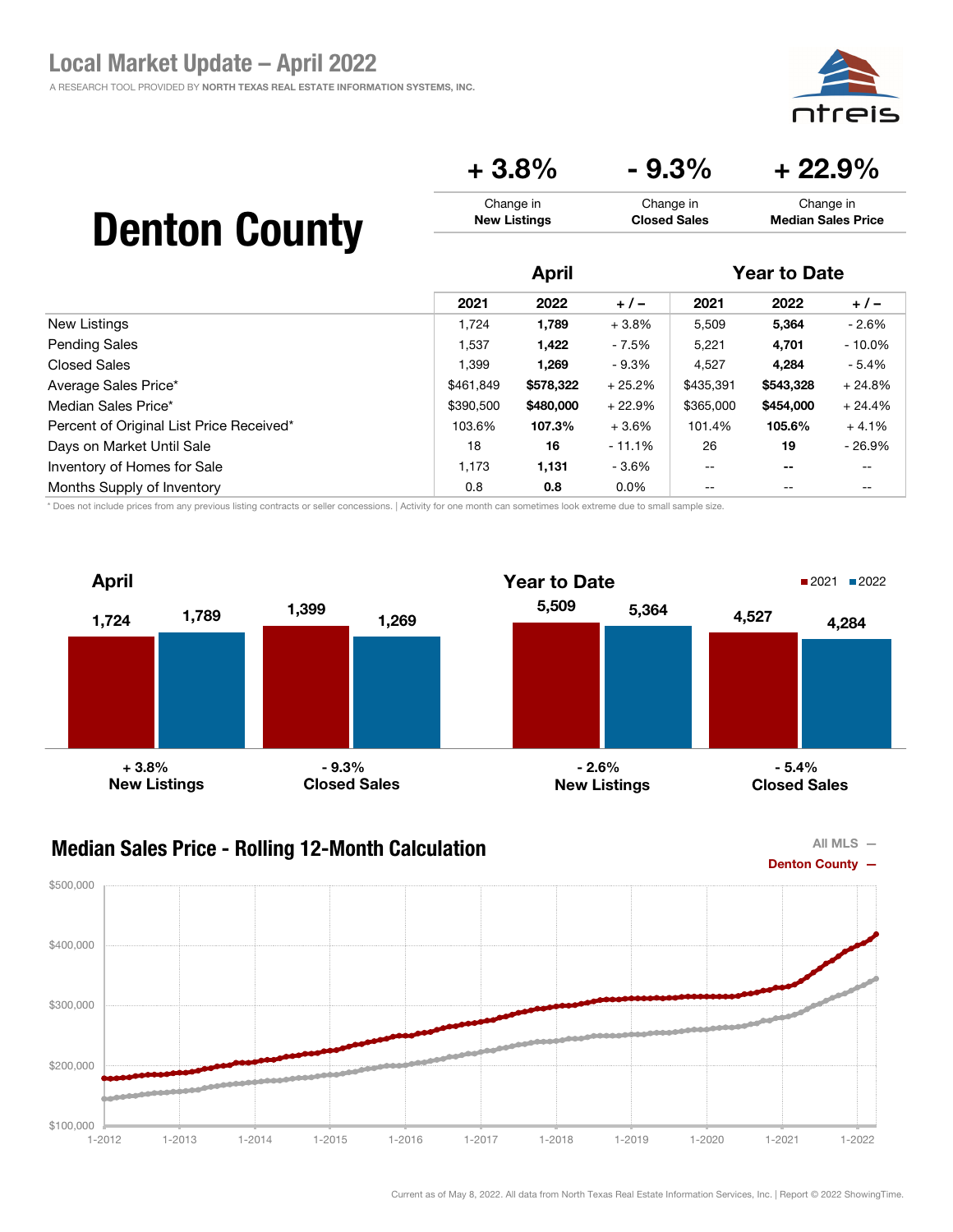ajc

Change in Median Sales Price

## $+ 55.6\% - 40.0\% + 8.7\%$

Change in Closed Sales

## Eastland County

|                                          | <b>April</b> |           |          | <b>Year to Date</b> |           |           |
|------------------------------------------|--------------|-----------|----------|---------------------|-----------|-----------|
|                                          | 2021         | 2022      | $+/-$    | 2021                | 2022      | $+/-$     |
| New Listings                             | 18           | 28        | $+55.6%$ | 65                  | 86        | $+32.3%$  |
| <b>Pending Sales</b>                     | 19           | 13        | $-31.6%$ | 71                  | 55        | $-22.5%$  |
| Closed Sales                             | 25           | 15        | - 40.0%  | 61                  | 47        | $-23.0\%$ |
| Average Sales Price*                     | \$281,358    | \$199,933 | $-28.9%$ | \$247,898           | \$306,170 | $+23.5%$  |
| Median Sales Price*                      | \$128,750    | \$140,000 | $+8.7%$  | \$146,000           | \$216,500 | $+48.3%$  |
| Percent of Original List Price Received* | 90.1%        | 99.9%     | $+10.9%$ | 91.0%               | 94.6%     | $+4.0%$   |
| Days on Market Until Sale                | 143          | 61        | - 57.3%  | 107                 | 73        | $-31.8%$  |
| Inventory of Homes for Sale              | 41           | 55        | $+34.1%$ | $-$                 | --        | --        |
| Months Supply of Inventory               | 2.8          | 3.3       | $0.0\%$  | --                  | --        | --        |

Change in New Listings

\* Does not include prices from any previous listing contracts or seller concessions. | Activity for one month can sometimes look extreme due to small sample size.





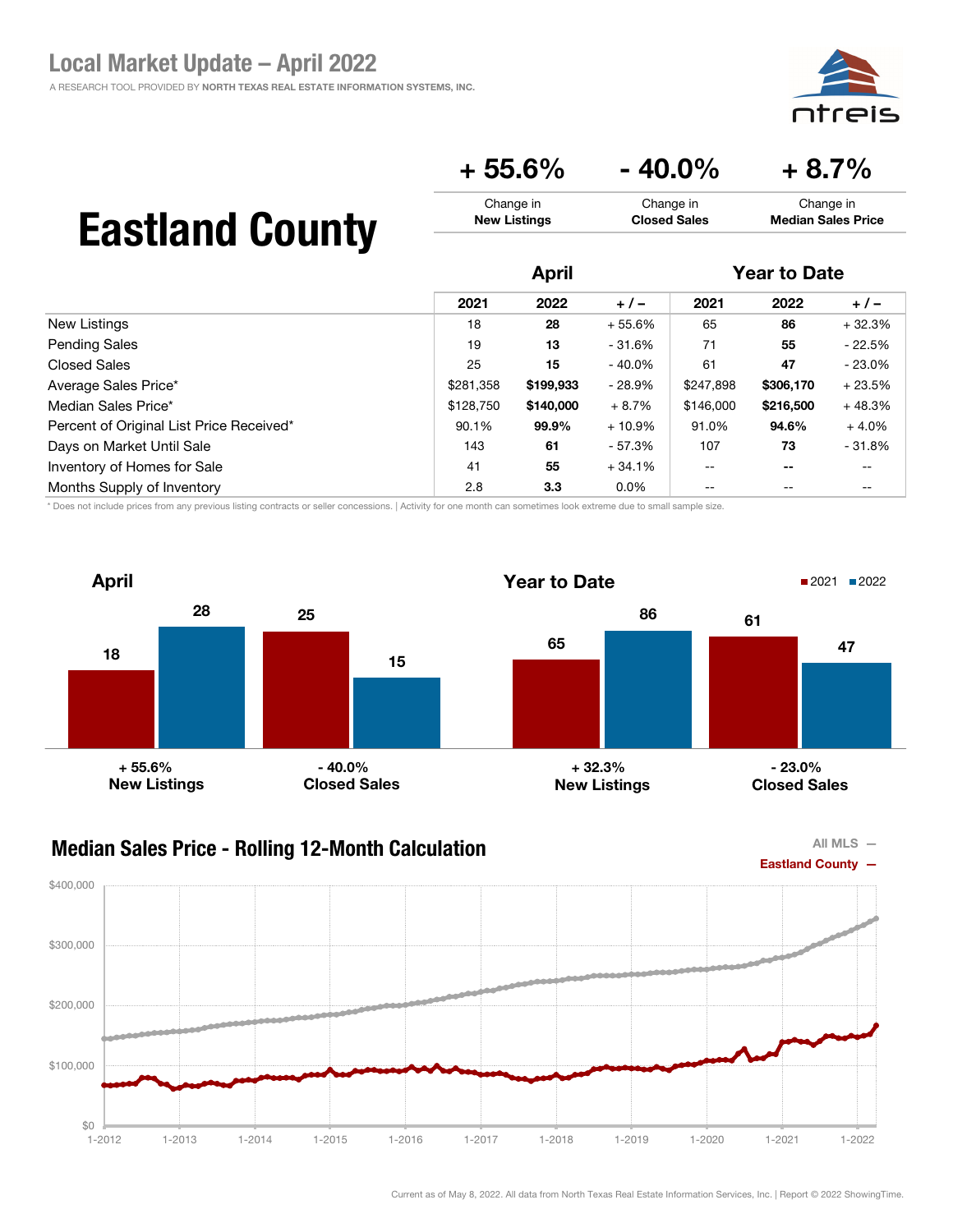

### + 18.5% + 12.6% + 17.8%

| <b>Ellis County</b> | Change in           | Change in           | Change in                 |
|---------------------|---------------------|---------------------|---------------------------|
|                     | <b>New Listings</b> | <b>Closed Sales</b> | <b>Median Sales Price</b> |
|                     |                     |                     |                           |

|                                          | <b>April</b> |           |          | <b>Year to Date</b> |           |          |
|------------------------------------------|--------------|-----------|----------|---------------------|-----------|----------|
|                                          | 2021         | 2022      | $+/-$    | 2021                | 2022      | $+/-$    |
| New Listings                             | 335          | 397       | $+18.5%$ | 1,002               | 1,321     | $+31.8%$ |
| <b>Pending Sales</b>                     | 282          | 333       | $+18.1%$ | 971                 | 1,202     | $+23.8%$ |
| Closed Sales                             | 261          | 294       | $+12.6%$ | 896                 | 1,061     | $+18.4%$ |
| Average Sales Price*                     | \$344,002    | \$468,190 | $+36.1%$ | \$325,252           | \$423,531 | $+30.2%$ |
| Median Sales Price*                      | \$339,500    | \$400,000 | $+17.8%$ | \$312,250           | \$387,000 | $+23.9%$ |
| Percent of Original List Price Received* | 101.6%       | 102.2%    | $+0.6%$  | 100.0%              | 101.5%    | $+1.5%$  |
| Days on Market Until Sale                | 33           | 26        | $-21.2%$ | 33                  | 29        | $-12.1%$ |
| Inventory of Homes for Sale              | 282          | 391       | $+38.7%$ | $- -$               | --        | --       |
| Months Supply of Inventory               | 1.0          | 1.3       | $0.0\%$  | --                  | --        | --       |

\* Does not include prices from any previous listing contracts or seller concessions. | Activity for one month can sometimes look extreme due to small sample size.



### Median Sales Price - Rolling 12-Month Calculation



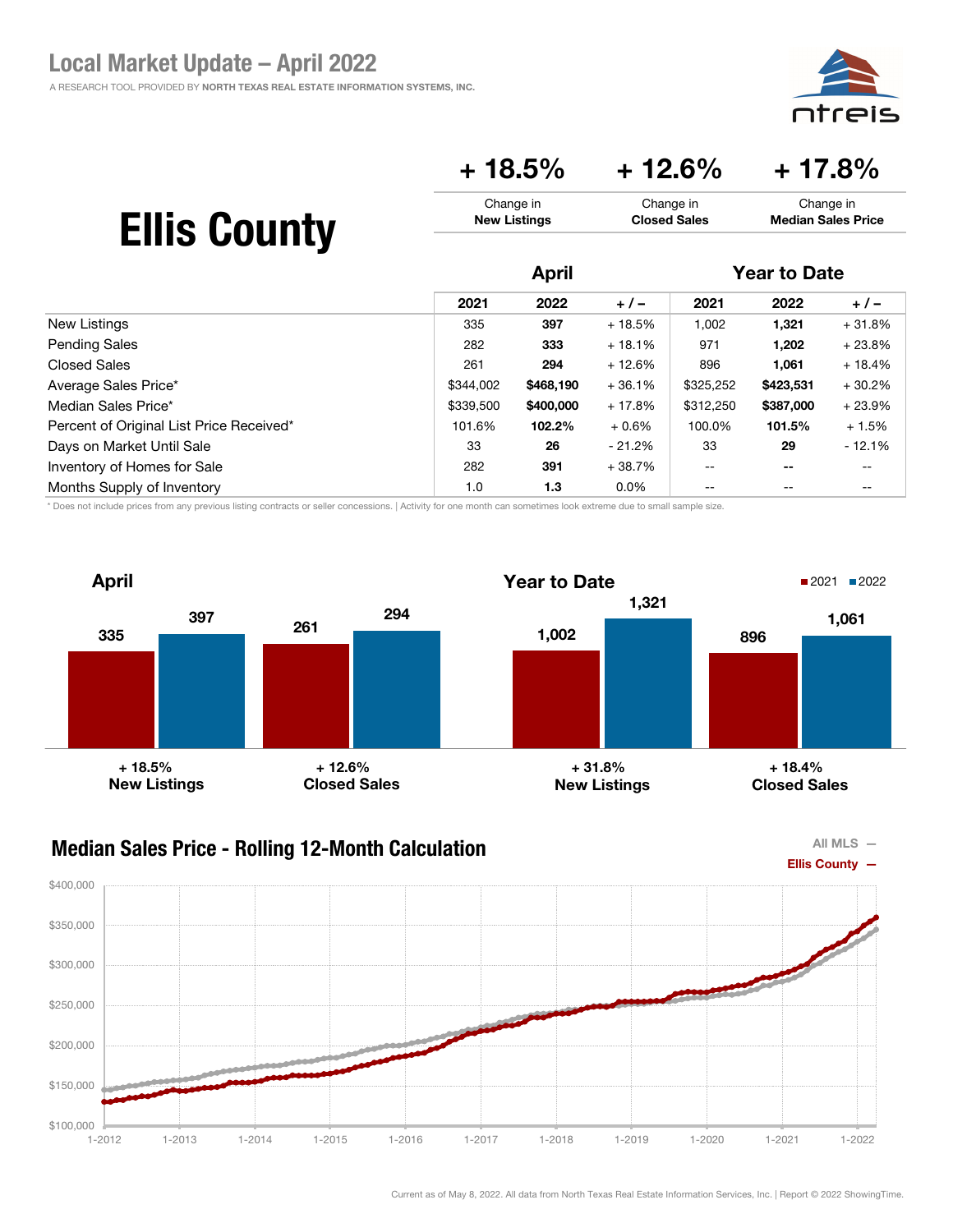⊇i⊂ דר

Change in Median Sales Price

### $-1.2\%$   $-9.8\%$   $+13.7\%$

Change in Closed Sales

## Erath County

|                                          | <b>April</b> |           |          | <b>Year to Date</b> |           |          |
|------------------------------------------|--------------|-----------|----------|---------------------|-----------|----------|
|                                          | 2021         | 2022      | $+/-$    | 2021                | 2022      | $+/-$    |
| New Listings                             | 81           | 80        | $-1.2%$  | 221                 | 217       | $-1.8%$  |
| <b>Pending Sales</b>                     | 67           | 46        | $-31.3%$ | 207                 | 157       | $-24.2%$ |
| <b>Closed Sales</b>                      | 51           | 46        | $-9.8\%$ | 174                 | 161       | - 7.5%   |
| Average Sales Price*                     | \$309,380    | \$395,842 | $+27.9%$ | \$322,823           | \$387,604 | $+20.1%$ |
| Median Sales Price*                      | \$250,000    | \$284,250 | $+13.7%$ | \$222,500           | \$275,000 | $+23.6%$ |
| Percent of Original List Price Received* | 96.7%        | 95.6%     | $-1.1%$  | 95.7%               | 95.9%     | $+0.2%$  |
| Days on Market Until Sale                | 44           | 55        | $+25.0%$ | 61                  | 56        | $-8.2\%$ |
| Inventory of Homes for Sale              | 92           | 113       | $+22.8%$ | --                  | --        | --       |
| Months Supply of Inventory               | 1.9          | 2.4       | $0.0\%$  | --                  | --        |          |

Change in New Listings

\* Does not include prices from any previous listing contracts or seller concessions. | Activity for one month can sometimes look extreme due to small sample size.





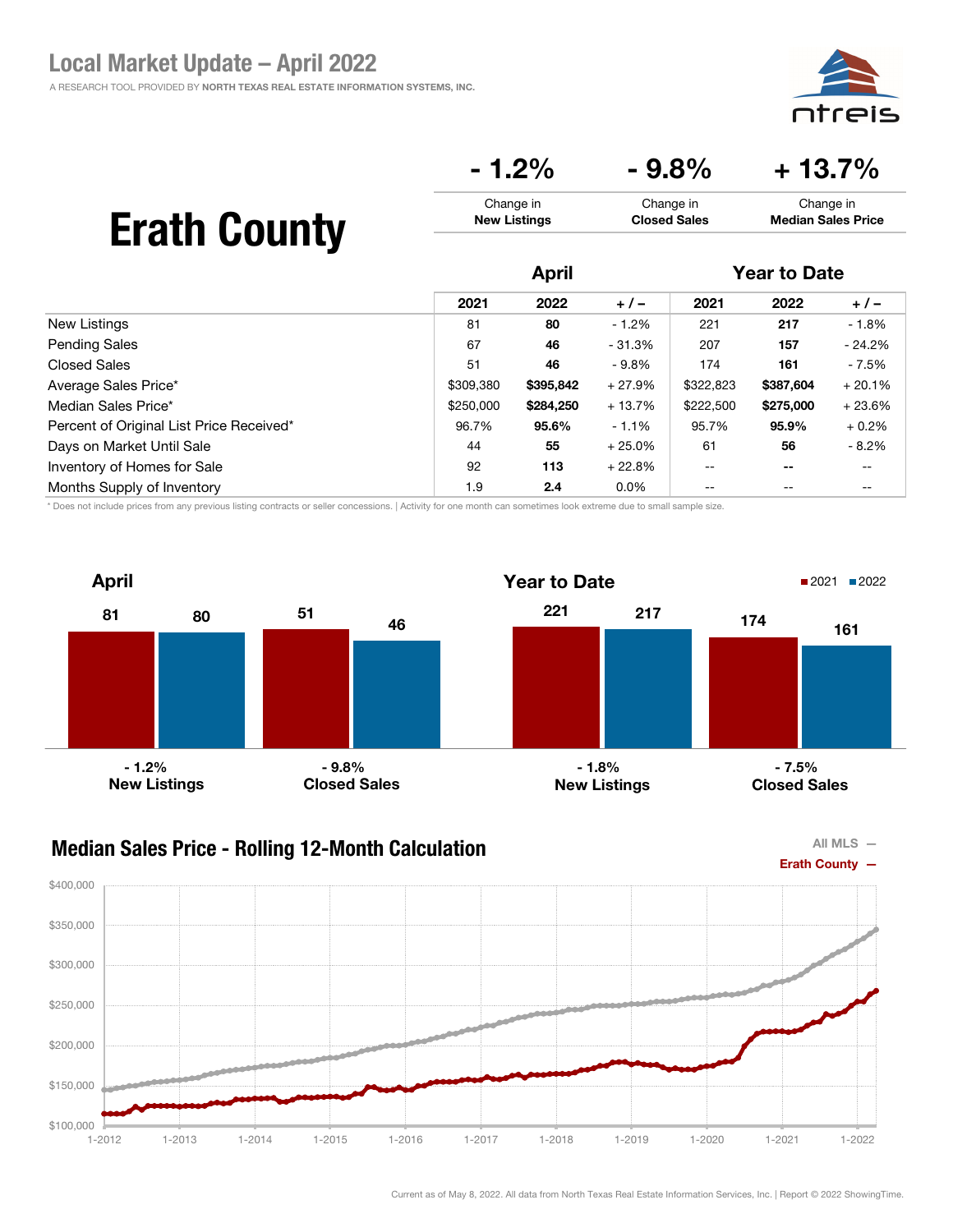

### $+ 26.7\% + 10.4\% + 48.5\%$

Change in Closed Sales

| <b>Fannin County</b> |  |
|----------------------|--|
|----------------------|--|

|                                          | <b>April</b> |                  |          | <b>Year to Date</b>                   |                          |          |
|------------------------------------------|--------------|------------------|----------|---------------------------------------|--------------------------|----------|
|                                          | 2021         | 2022             | $+/-$    | 2021                                  | 2022                     | $+/-$    |
| <b>New Listings</b>                      | 45           | 57               | $+26.7%$ | 182                                   | 214                      | $+17.6%$ |
| <b>Pending Sales</b>                     | 53           | 39               | $-26.4%$ | 168                                   | 177                      | $+5.4%$  |
| Closed Sales                             | 48           | 53               | $+10.4%$ | 153                                   | 187                      | $+22.2%$ |
| Average Sales Price*                     | \$246,189    | \$374,863        | $+52.3%$ | \$264,009                             | \$336,114                | $+27.3%$ |
| Median Sales Price*                      | \$183,500    | \$272,450        | $+48.5%$ | \$205,000                             | \$275,500                | $+34.4%$ |
| Percent of Original List Price Received* | 95.4%        | 95.8%            | $+0.4%$  | 94.8%                                 | 96.2%                    | $+1.5%$  |
| Days on Market Until Sale                | 52           | 52               | $0.0\%$  | 56                                    | 43                       | $-23.2%$ |
| Inventory of Homes for Sale              | 76           | 140              | $+84.2%$ | $\hspace{0.05cm}$ – $\hspace{0.05cm}$ | $\overline{\phantom{m}}$ | --       |
| Months Supply of Inventory               | 1.9          | 3.2 <sub>2</sub> | $+50.0%$ | $-$                                   | $- -$                    | --       |

Change in New Listings

\* Does not include prices from any previous listing contracts or seller concessions. | Activity for one month can sometimes look extreme due to small sample size.





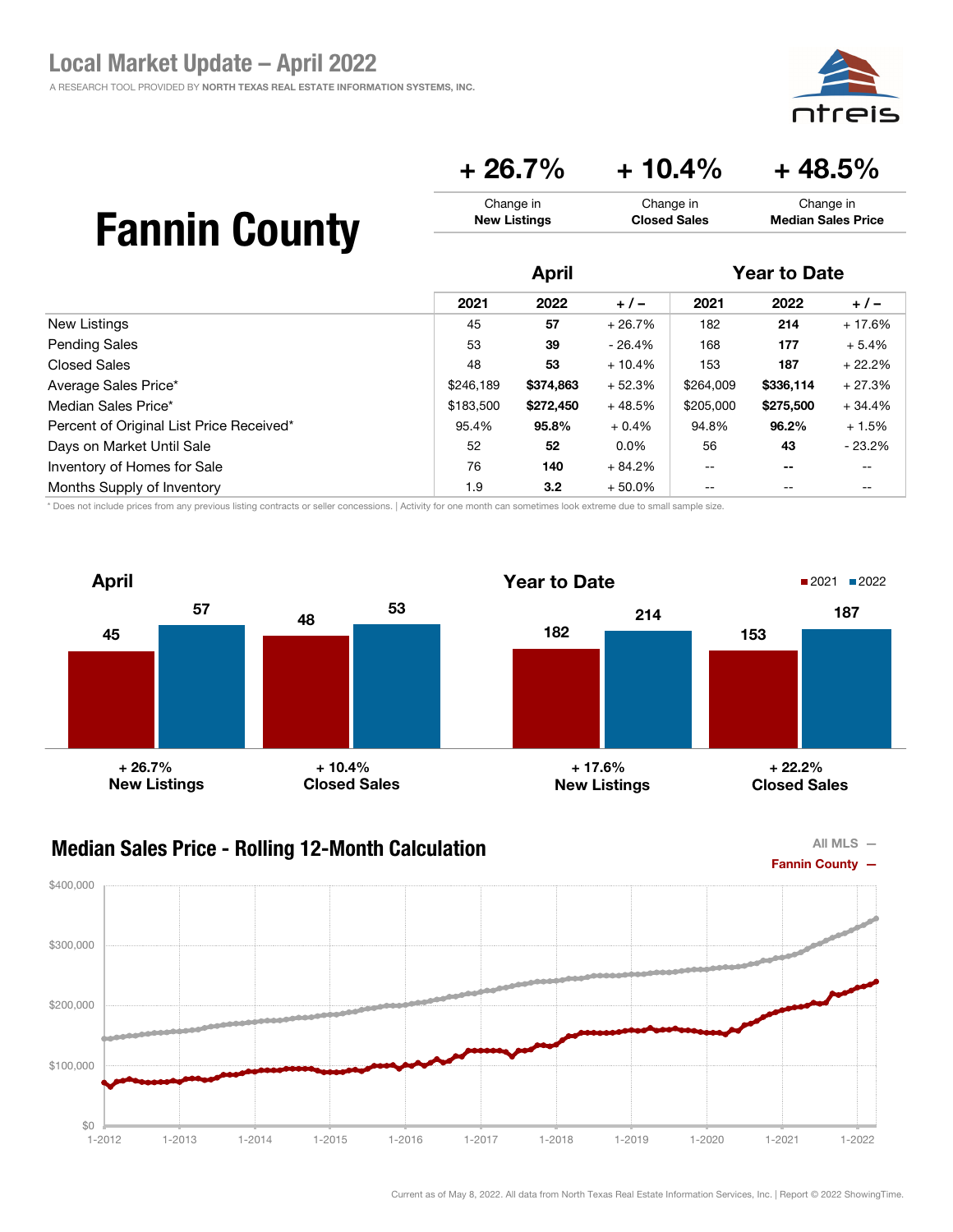pic חר

Change in Median Sales Price

## $-35.7\%$   $-53.8\%$   $+11.4\%$

Change in Closed Sales

## Franklin County

|                                          | <b>April</b> |           |          | <b>Year to Date</b> |           |          |
|------------------------------------------|--------------|-----------|----------|---------------------|-----------|----------|
|                                          | 2021         | 2022      | $+/-$    | 2021                | 2022      | $+/-$    |
| New Listings                             | 14           | 9         | $-35.7%$ | 40                  | 39        | $-2.5%$  |
| <b>Pending Sales</b>                     | 8            | 7         | $-12.5%$ | 33                  | 28        | $-15.2%$ |
| Closed Sales                             | 13           | 6         | $-53.8%$ | 32                  | 21        | $-34.4%$ |
| Average Sales Price*                     | \$816,800    | \$498,000 | $-39.0%$ | \$476,487           | \$274,323 | $-42.4%$ |
| Median Sales Price*                      | \$220,000    | \$245,000 | $+11.4%$ | \$199,500           | \$157,500 | $-21.1%$ |
| Percent of Original List Price Received* | 99.0%        | 96.4%     | - 2.6%   | 94.9%               | 94.4%     | $-0.5%$  |
| Days on Market Until Sale                | 64           | 53        | - 17.2%  | 58                  | 35        | $-39.7%$ |
| Inventory of Homes for Sale              | 26           | 21        | - 19.2%  | $- -$               | --        | --       |
| Months Supply of Inventory               | 2.5          | 2.5       | $0.0\%$  | --                  | --        | --       |

Change in New Listings

\* Does not include prices from any previous listing contracts or seller concessions. | Activity for one month can sometimes look extreme due to small sample size.





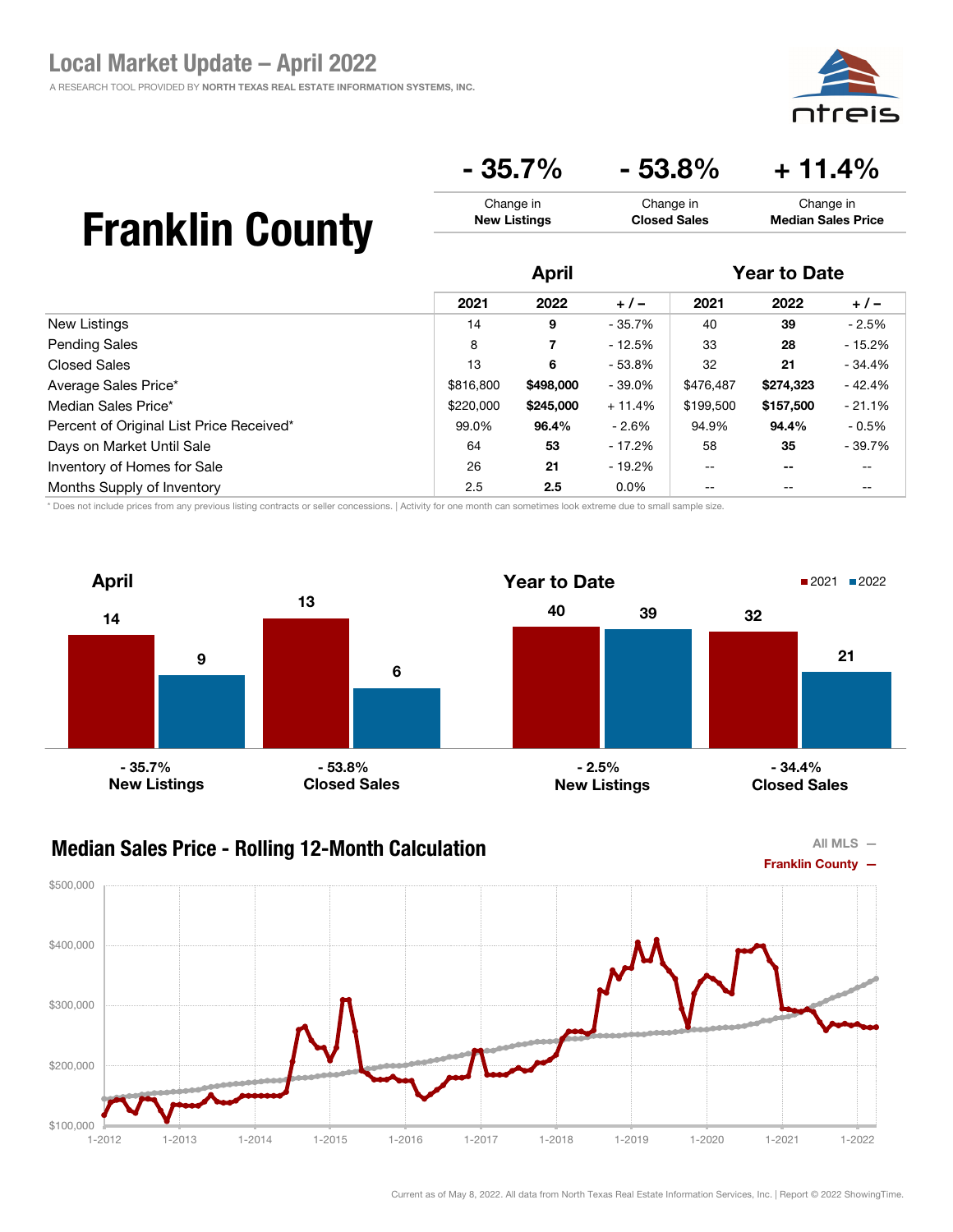### $+ 54.5\% + 25.0\% + 58.0\%$

Change in Closed Sales

## Freestone County

|                                          | <b>April</b> |           |           | <b>Year to Date</b> |                          |          |
|------------------------------------------|--------------|-----------|-----------|---------------------|--------------------------|----------|
|                                          | 2021         | 2022      | $+/-$     | 2021                | 2022                     | $+/-$    |
| New Listings                             | 22           | 34        | $+54.5%$  | 63                  | 89                       | $+41.3%$ |
| <b>Pending Sales</b>                     | 16           | 9         | $-43.8%$  | 56                  | 65                       | $+16.1%$ |
| <b>Closed Sales</b>                      | 16           | 20        | $+25.0%$  | 58                  | 67                       | $+15.5%$ |
| Average Sales Price*                     | \$202,781    | \$421,163 | $+107.7%$ | \$173,617           | \$335,425                | $+93.2%$ |
| Median Sales Price*                      | \$152,500    | \$241,000 | $+58.0%$  | \$147,000           | \$214,500                | $+45.9%$ |
| Percent of Original List Price Received* | 95.1%        | 96.2%     | $+1.2%$   | 92.2%               | 93.2%                    | $+1.1%$  |
| Days on Market Until Sale                | 51           | 65        | $+27.5%$  | 61                  | 66                       | $+8.2%$  |
| Inventory of Homes for Sale              | 36           | 50        | $+38.9%$  | $- -$               | $\overline{\phantom{m}}$ | --       |
| Months Supply of Inventory               | 2.4          | 3.0       | $+50.0%$  | --                  | $- -$                    | --       |

Change in New Listings

\* Does not include prices from any previous listing contracts or seller concessions. | Activity for one month can sometimes look extreme due to small sample size.



#### Median Sales Price - Rolling 12-Month Calculation



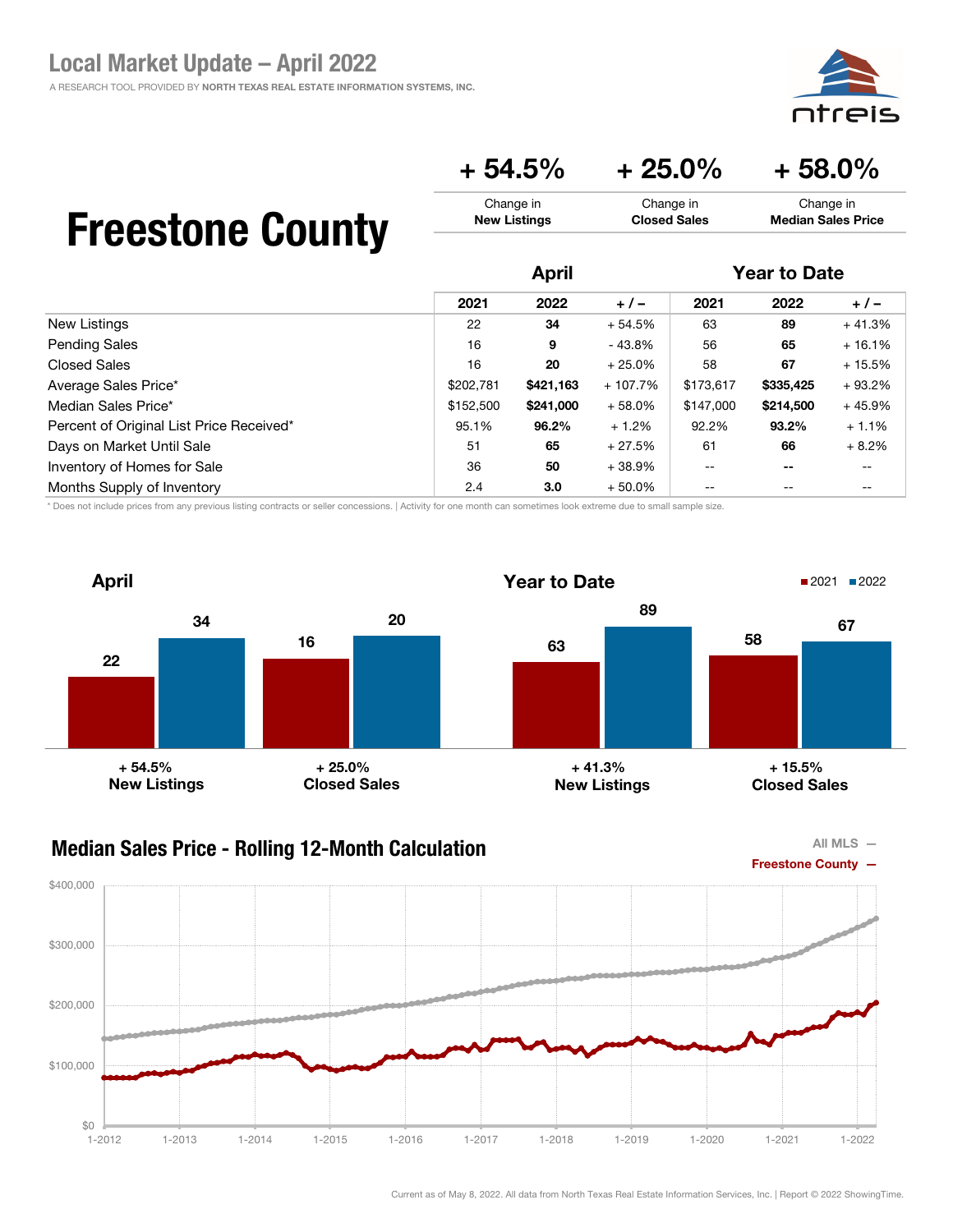eis

Change in Median Sales Price

### $+ 14.5\% + 4.8\% + 20.8\%$

Change in Closed Sales

| <b>Grayson County</b> |  |
|-----------------------|--|
|-----------------------|--|

|                                          |           | <b>April</b> |            |           | <b>Year to Date</b>      |          |  |
|------------------------------------------|-----------|--------------|------------|-----------|--------------------------|----------|--|
|                                          | 2021      | 2022         | $+/-$      | 2021      | 2022                     | $+/-$    |  |
| New Listings                             | 283       | 324          | $+14.5%$   | 871       | 1,041                    | $+19.5%$ |  |
| <b>Pending Sales</b>                     | 220       | 201          | - 8.6%     | 822       | 898                      | $+9.2%$  |  |
| <b>Closed Sales</b>                      | 207       | 217          | $+4.8%$    | 739       | 830                      | $+12.3%$ |  |
| Average Sales Price*                     | \$288,536 | \$378,151    | $+31.1%$   | \$284,264 | \$361,465                | $+27.2%$ |  |
| Median Sales Price*                      | \$240,000 | \$290,000    | $+20.8%$   | \$235,000 | \$288,233                | $+22.7%$ |  |
| Percent of Original List Price Received* | 98.9%     | 101.4%       | $+2.5%$    | 97.2%     | 100.1%                   | $+3.0%$  |  |
| Days on Market Until Sale                | 39        | 22           | - 43.6%    | 51        | 28                       | $-45.1%$ |  |
| Inventory of Homes for Sale              | 309       | 370          | $+19.7%$   | $- -$     | $\overline{\phantom{m}}$ | --       |  |
| Months Supply of Inventory               | 1.4       | 1.7          | $+100.0\%$ | $- -$     | --                       | --       |  |

Change in New Listings

\* Does not include prices from any previous listing contracts or seller concessions. | Activity for one month can sometimes look extreme due to small sample size.





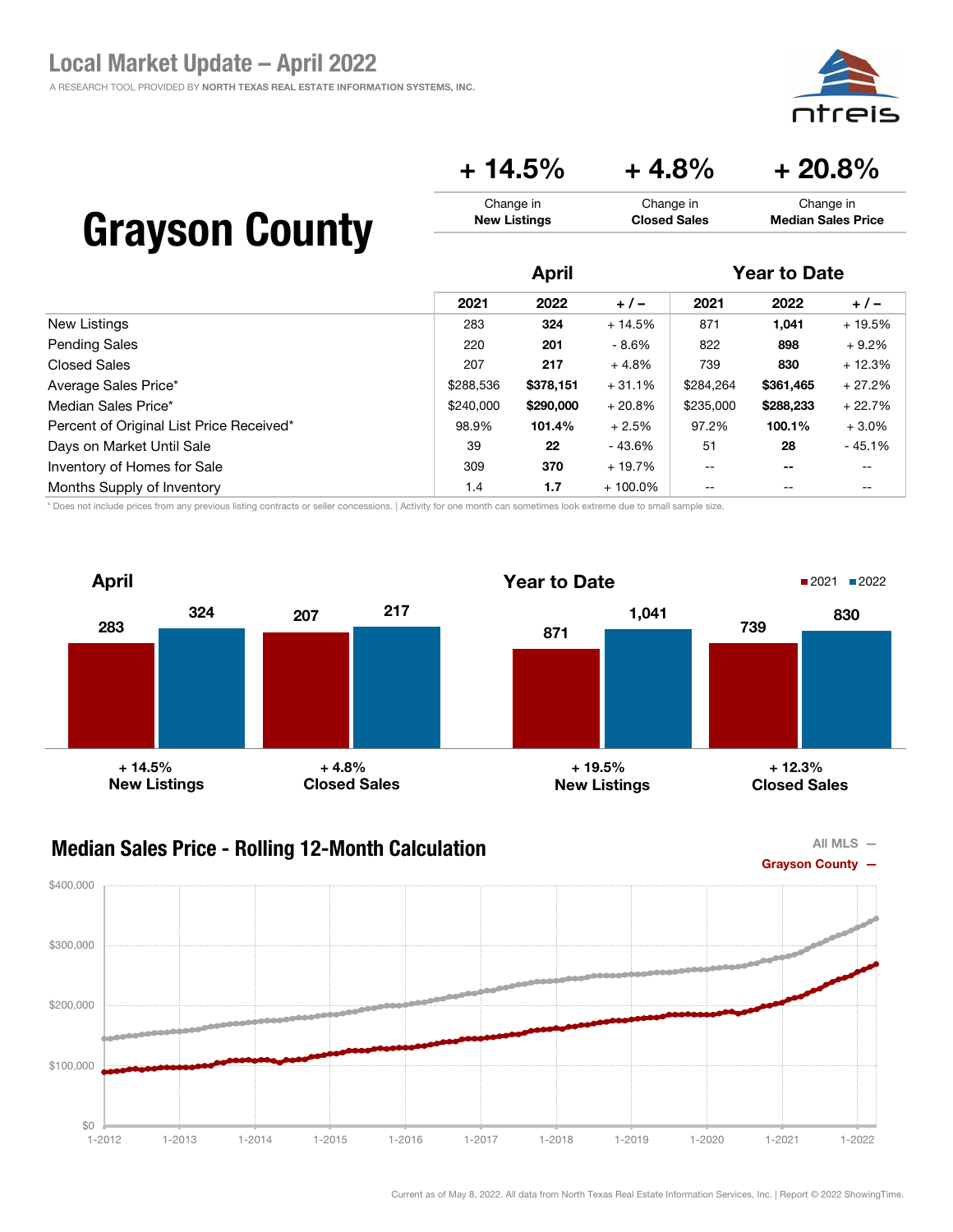$-22.2\% + 18.2\% + 32.5\%$ 

Change in Closed Sales

# Hamilton County

|                                          | <b>April</b> |           |          | <b>Year to Date</b> |           |           |
|------------------------------------------|--------------|-----------|----------|---------------------|-----------|-----------|
|                                          | 2021         | 2022      | $+/-$    | 2021                | 2022      | $+/-$     |
| New Listings                             | 9            | 7         | $-22.2%$ | 39                  | 42        | $+7.7%$   |
| <b>Pending Sales</b>                     | 7            | 7         | $0.0\%$  | 40                  | 28        | $-30.0%$  |
| Closed Sales                             | 11           | 13        | $+18.2%$ | 34                  | 30        | $-11.8%$  |
| Average Sales Price*                     | \$579,136    | \$306,873 | $-47.0%$ | \$411,111           | \$333,358 | $-18.9%$  |
| Median Sales Price*                      | \$151,000    | \$200,000 | $+32.5%$ | \$163,000           | \$208,500 | $+27.9%$  |
| Percent of Original List Price Received* | 92.9%        | 95.9%     | $+3.2\%$ | 91.1%               | 93.6%     | $+2.7%$   |
| Days on Market Until Sale                | 129          | 61        | $-52.7%$ | 116                 | 58        | $-50.0\%$ |
| Inventory of Homes for Sale              | 26           | 22        | $-15.4%$ | $-$                 | --        | $- -$     |
| Months Supply of Inventory               | 2.8          | 2.6       | $0.0\%$  | $- -$               | --        | --        |

Change in New Listings

\* Does not include prices from any previous listing contracts or seller concessions. | Activity for one month can sometimes look extreme due to small sample size.



### Median Sales Price - Rolling 12-Month Calculation



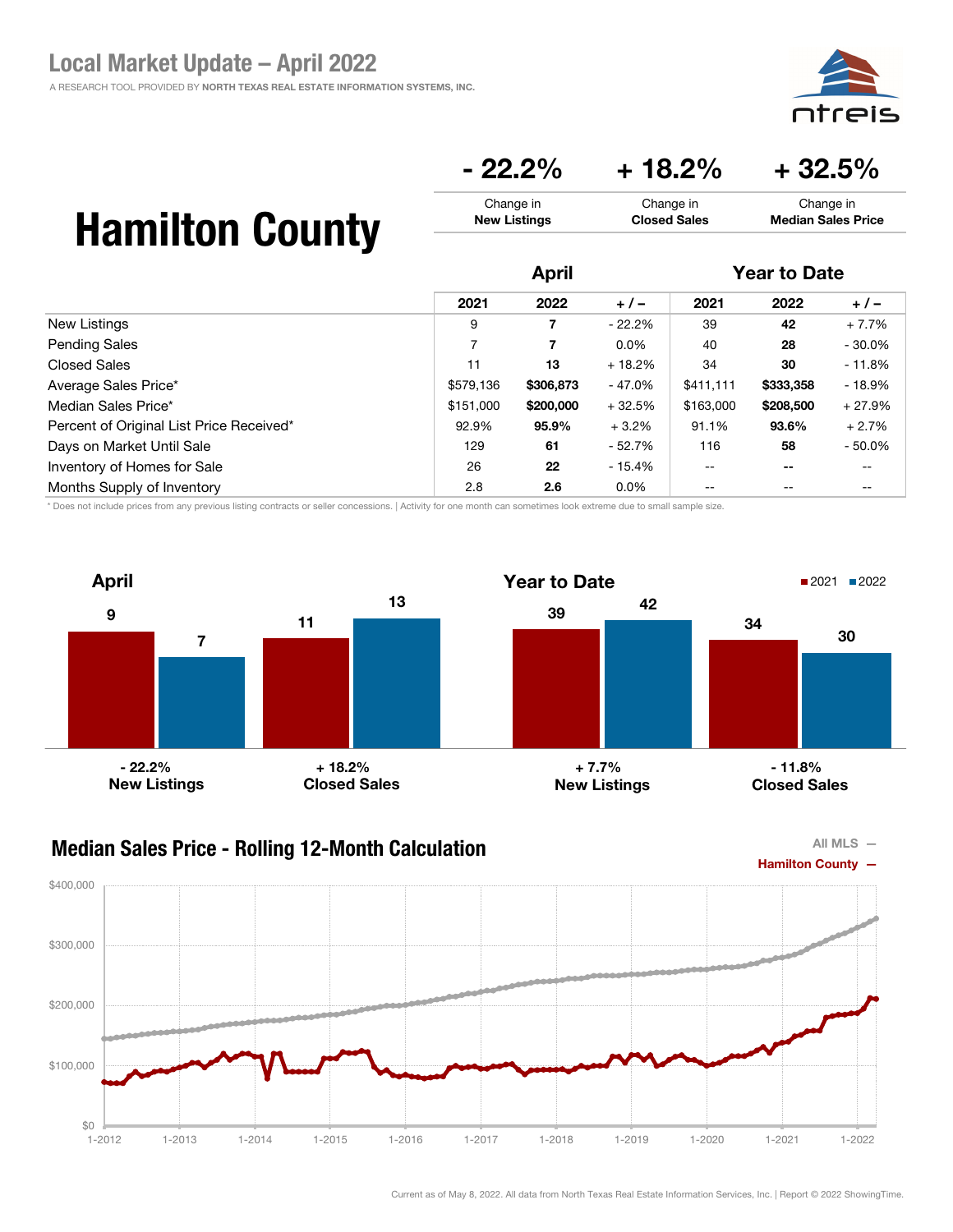

## $+200.0\%$

Change in Closed Sales

## Harrison County

|                                          |                   | <b>April</b> |                          |                | <b>Year to Date</b> |           |  |
|------------------------------------------|-------------------|--------------|--------------------------|----------------|---------------------|-----------|--|
|                                          | 2021              | 2022         | $+/-$                    | 2021           | 2022                | $+/-$     |  |
| New Listings                             |                   | 3            | $+200.0\%$               | 5              | 11                  | $+120.0%$ |  |
| <b>Pending Sales</b>                     | 2                 | 0            | $-100.0\%$               | 4              | 6                   | $+50.0\%$ |  |
| <b>Closed Sales</b>                      | 0                 |              | $\overline{\phantom{m}}$ | $\overline{2}$ | 5                   | $+150.0%$ |  |
| Average Sales Price*                     | $- -$             | \$160,000    | $\overline{\phantom{m}}$ | \$280,950      | \$149,000           | $-47.0%$  |  |
| Median Sales Price*                      | $\qquad \qquad -$ | \$160,000    | $\overline{\phantom{a}}$ | \$280,950      | \$130,000           | $-53.7%$  |  |
| Percent of Original List Price Received* | $- -$             | 106.7%       | $\overline{\phantom{m}}$ | 100.3%         | 86.1%               | $-14.2%$  |  |
| Days on Market Until Sale                | $- -$             | 204          | $- -$                    | 17             | 111                 | $+552.9%$ |  |
| Inventory of Homes for Sale              | 4                 | 9            | $+125.0\%$               | --             |                     | --        |  |
| Months Supply of Inventory               | 2.4               | 3.9          | $+100.0\%$               |                |                     | --        |  |

Change in New Listings

\* Does not include prices from any previous listing contracts or seller concessions. | Activity for one month can sometimes look extreme due to small sample size.



#### Median Sales Price - Rolling 12-Month Calculation



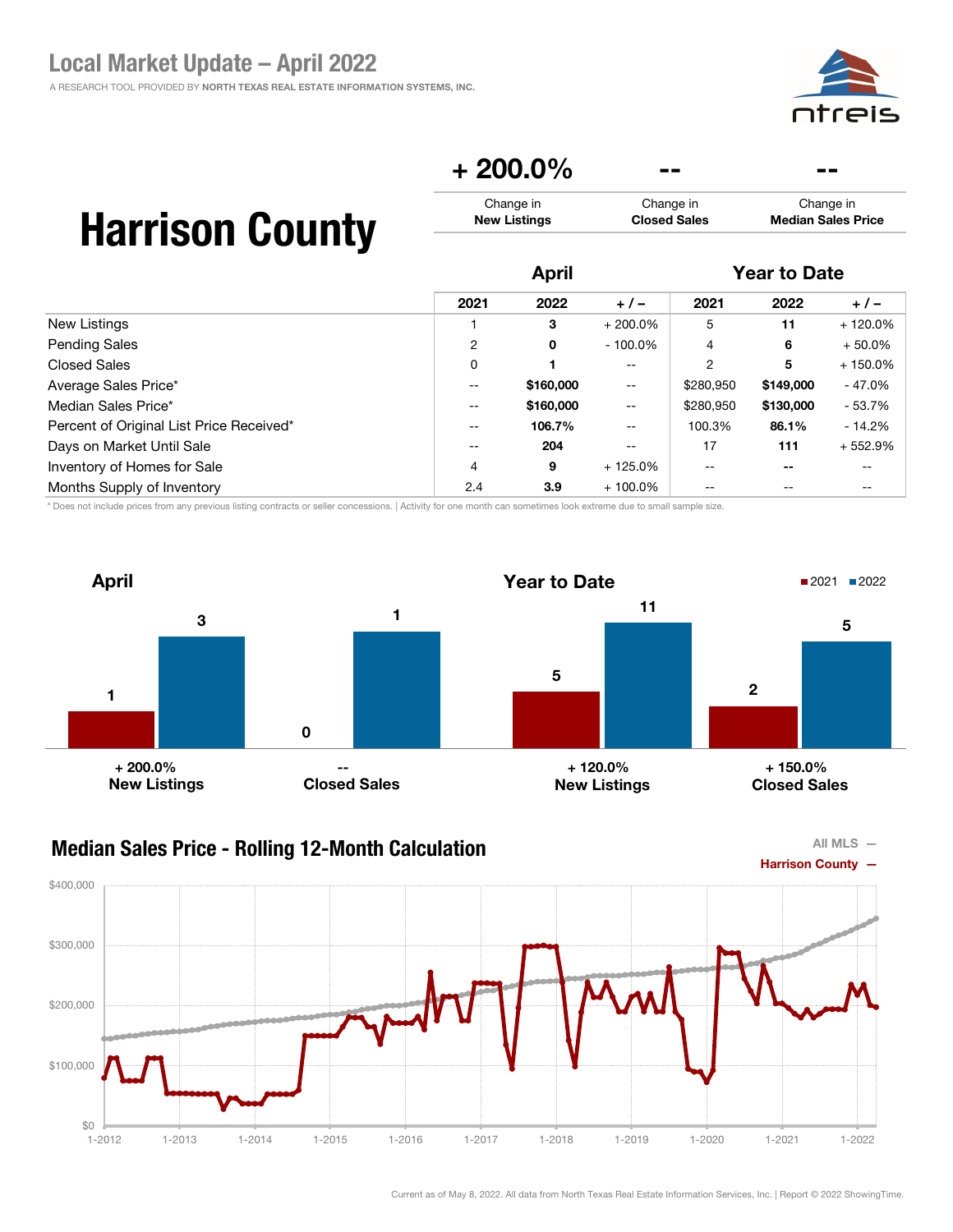## $+30.2\%$   $+18.9\%$   $+5.0\%$

Change in Closed Sales

## Henderson County

|                                          | <b>April</b> |           |          | <b>Year to Date</b> |                          |          |
|------------------------------------------|--------------|-----------|----------|---------------------|--------------------------|----------|
|                                          | 2021         | 2022      | $+/-$    | 2021                | 2022                     | $+/-$    |
| New Listings                             | 129          | 168       | $+30.2%$ | 415                 | 538                      | $+29.6%$ |
| <b>Pending Sales</b>                     | 92           | 114       | $+23.9%$ | 370                 | 423                      | $+14.3%$ |
| <b>Closed Sales</b>                      | 90           | 107       | $+18.9%$ | 333                 | 380                      | $+14.1%$ |
| Average Sales Price*                     | \$385.916    | \$422,838 | $+9.6%$  | \$385,735           | \$406,605                | $+5.4%$  |
| Median Sales Price*                      | \$242.750    | \$255,000 | $+5.0%$  | \$230,000           | \$260,500                | $+13.3%$ |
| Percent of Original List Price Received* | 96.6%        | 97.6%     | $+1.0%$  | 95.0%               | 96.4%                    | $+1.5%$  |
| Days on Market Until Sale                | 52           | 50        | $-3.8\%$ | 55                  | 45                       | $-18.2%$ |
| Inventory of Homes for Sale              | 226          | 249       | $+10.2%$ | $\qquad \qquad -$   | $\overline{\phantom{m}}$ | --       |
| Months Supply of Inventory               | 2.1          | 2.4       | $0.0\%$  | $- -$               | --                       | --       |

Change in New Listings

\* Does not include prices from any previous listing contracts or seller concessions. | Activity for one month can sometimes look extreme due to small sample size.





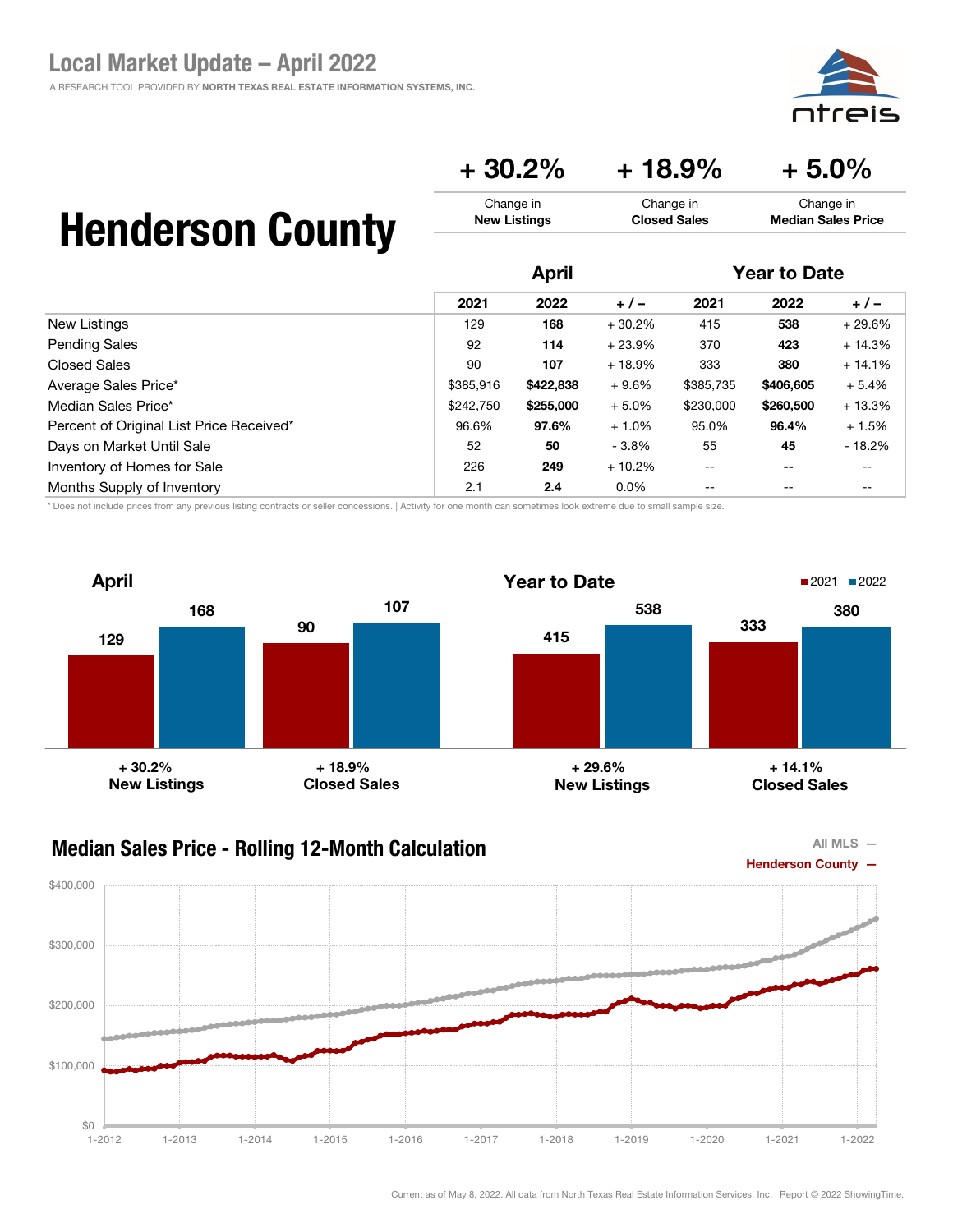eis חר

## $+4.3\%$   $+64.5\%$   $+18.6\%$

| <b>Hill County</b> | Change in           | Change in           | Change in                 |
|--------------------|---------------------|---------------------|---------------------------|
|                    | <b>New Listings</b> | <b>Closed Sales</b> | <b>Median Sales Price</b> |
|                    | April               |                     | <b>Year to Date</b>       |

|                                          | 2021      | 2022      | $+/-$     | 2021      | 2022      | $+/-$     |
|------------------------------------------|-----------|-----------|-----------|-----------|-----------|-----------|
| New Listings                             | 69        | 72        | $+4.3%$   | 179       | 224       | $+25.1%$  |
| <b>Pending Sales</b>                     | 50        | 43        | $-14.0\%$ | 148       | 182       | $+23.0\%$ |
| <b>Closed Sales</b>                      | 31        | 51        | $+64.5%$  | 130       | 172       | $+32.3%$  |
| Average Sales Price*                     | \$231,597 | \$245,739 | $+6.1%$   | \$218,696 | \$280,433 | $+28.2%$  |
| Median Sales Price*                      | \$180,000 | \$213,500 | $+18.6%$  | \$172,500 | \$219,000 | $+27.0%$  |
| Percent of Original List Price Received* | 99.4%     | 98.1%     | $-1.3%$   | 94.1%     | 97.0%     | $+3.1%$   |
| Days on Market Until Sale                | 22        | 48        | $+118.2%$ | 57        | 50        | $-12.3%$  |
| Inventory of Homes for Sale              | 95        | 90        | $-5.3%$   | $- -$     | $- -$     | $- -$     |
| Months Supply of Inventory               | 2.6       | 2.0       | $-33.3%$  | $- -$     | $- -$     | --        |

\* Does not include prices from any previous listing contracts or seller concessions. | Activity for one month can sometimes look extreme due to small sample size.



#### Median Sales Price - Rolling 12-Month Calculation



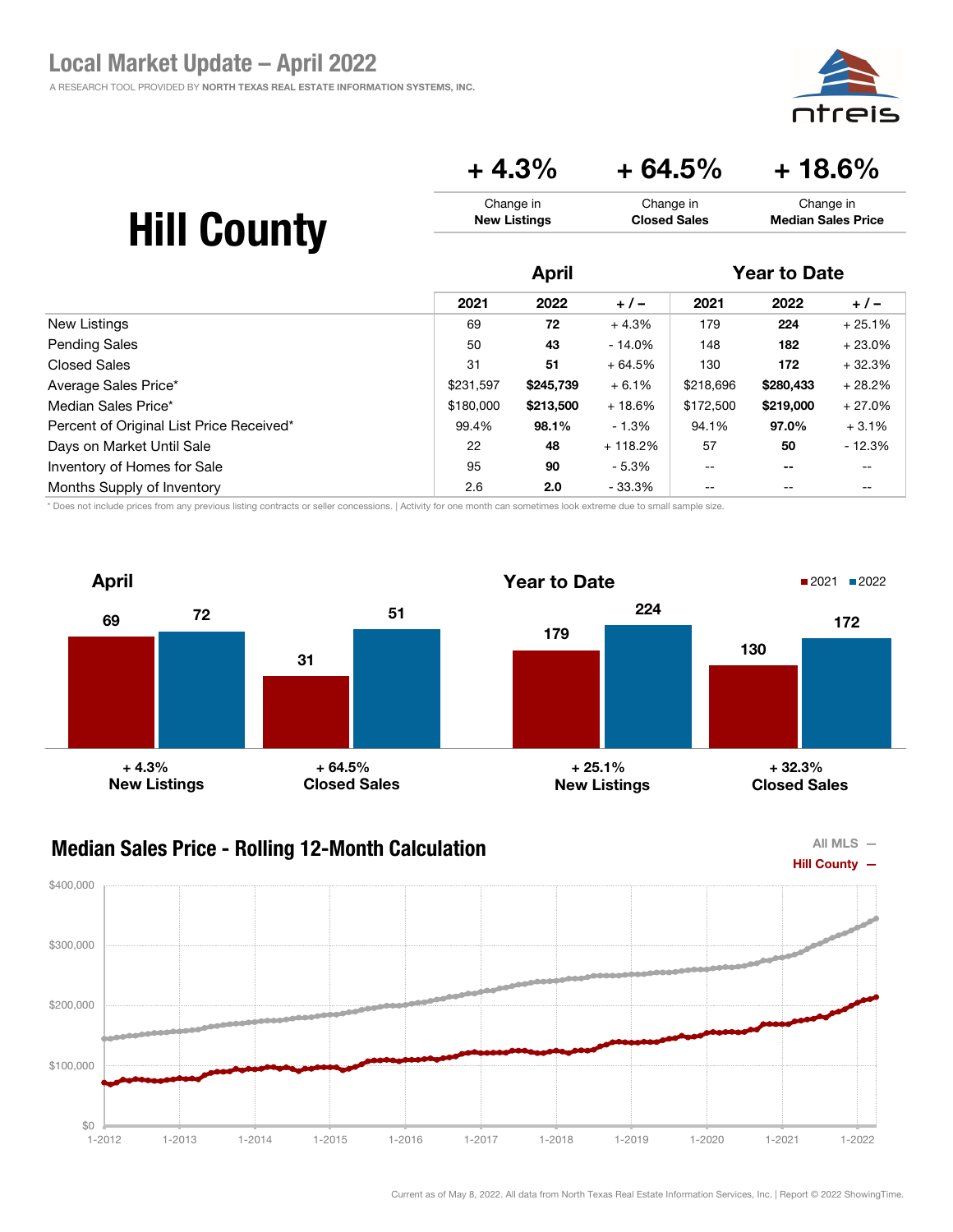⊇i⊂

Change in Median Sales Price

## $+ 6.4\%$   $- 20.9\%$   $+ 24.5\%$

Change in Closed Sales

# Hood County

|                                          | <b>April</b> |           |            | <b>Year to Date</b> |           |          |
|------------------------------------------|--------------|-----------|------------|---------------------|-----------|----------|
|                                          | 2021         | 2022      | $+/-$      | 2021                | 2022      | $+/-$    |
| New Listings                             | 203          | 216       | $+6.4%$    | 625                 | 658       | $+5.3%$  |
| <b>Pending Sales</b>                     | 158          | 120       | $-24.1%$   | 582                 | 467       | - 19.8%  |
| <b>Closed Sales</b>                      | 158          | 125       | - 20.9%    | 530                 | 479       | - 9.6%   |
| Average Sales Price*                     | \$344,661    | \$465,506 | $+35.1%$   | \$340,554           | \$402,394 | $+18.2%$ |
| Median Sales Price*                      | \$289,185    | \$360,000 | $+24.5%$   | \$285,000           | \$335,000 | $+17.5%$ |
| Percent of Original List Price Received* | 98.8%        | 99.7%     | $+0.9\%$   | 98.4%               | 98.3%     | $-0.1%$  |
| Days on Market Until Sale                | 30           | 29        | $-3.3\%$   | 40                  | 34        | $-15.0%$ |
| Inventory of Homes for Sale              | 192          | 256       | $+33.3%$   | $- -$               | --        | --       |
| Months Supply of Inventory               | 1.3          | 1.8       | $+100.0\%$ | --                  | --        | --       |

Change in New Listings

\* Does not include prices from any previous listing contracts or seller concessions. | Activity for one month can sometimes look extreme due to small sample size.





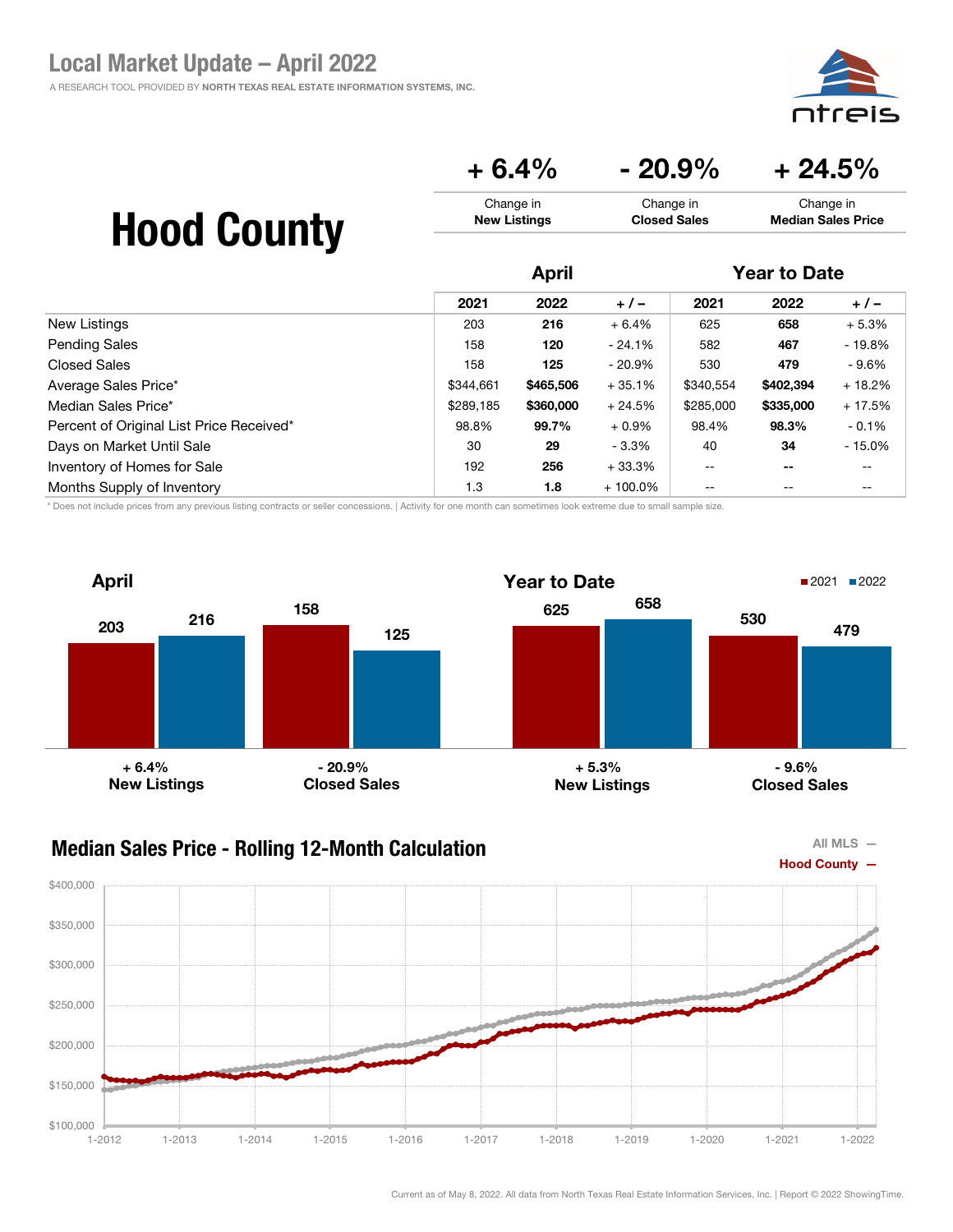

 $+ 11.4\% + 7.7\% - 1.6\%$ 

Change in Closed Sales

# Hopkins County

|                                          |           | April     |          |           | <b>Year to Date</b>      |          |  |
|------------------------------------------|-----------|-----------|----------|-----------|--------------------------|----------|--|
|                                          | 2021      | 2022      | $+/-$    | 2021      | 2022                     | $+/-$    |  |
| New Listings                             | 35        | 39        | $+11.4%$ | 113       | 136                      | $+20.4%$ |  |
| <b>Pending Sales</b>                     | 31        | 23        | $-25.8%$ | 104       | 108                      | $+3.8%$  |  |
| <b>Closed Sales</b>                      | 26        | 28        | $+7.7%$  | 104       | 104                      | $0.0\%$  |  |
| Average Sales Price*                     | \$307,302 | \$278,596 | $-9.3\%$ | \$300,358 | \$280,833                | $-6.5%$  |  |
| Median Sales Price*                      | \$234.500 | \$230,650 | - 1.6%   | \$221,500 | \$218,500                | $-1.4%$  |  |
| Percent of Original List Price Received* | 94.1%     | 98.0%     | $+4.1%$  | 93.6%     | 96.9%                    | $+3.5%$  |  |
| Days on Market Until Sale                | 59        | 31        | - 47.5%  | 56        | 37                       | $-33.9%$ |  |
| Inventory of Homes for Sale              | 47        | 52        | $+10.6%$ | $-$       | $\overline{\phantom{m}}$ | --       |  |
| Months Supply of Inventory               | 1.7       | 1.8       | $0.0\%$  | --        | $- -$                    | --       |  |

Change in New Listings

\* Does not include prices from any previous listing contracts or seller concessions. | Activity for one month can sometimes look extreme due to small sample size.



#### Median Sales Price - Rolling 12-Month Calculation



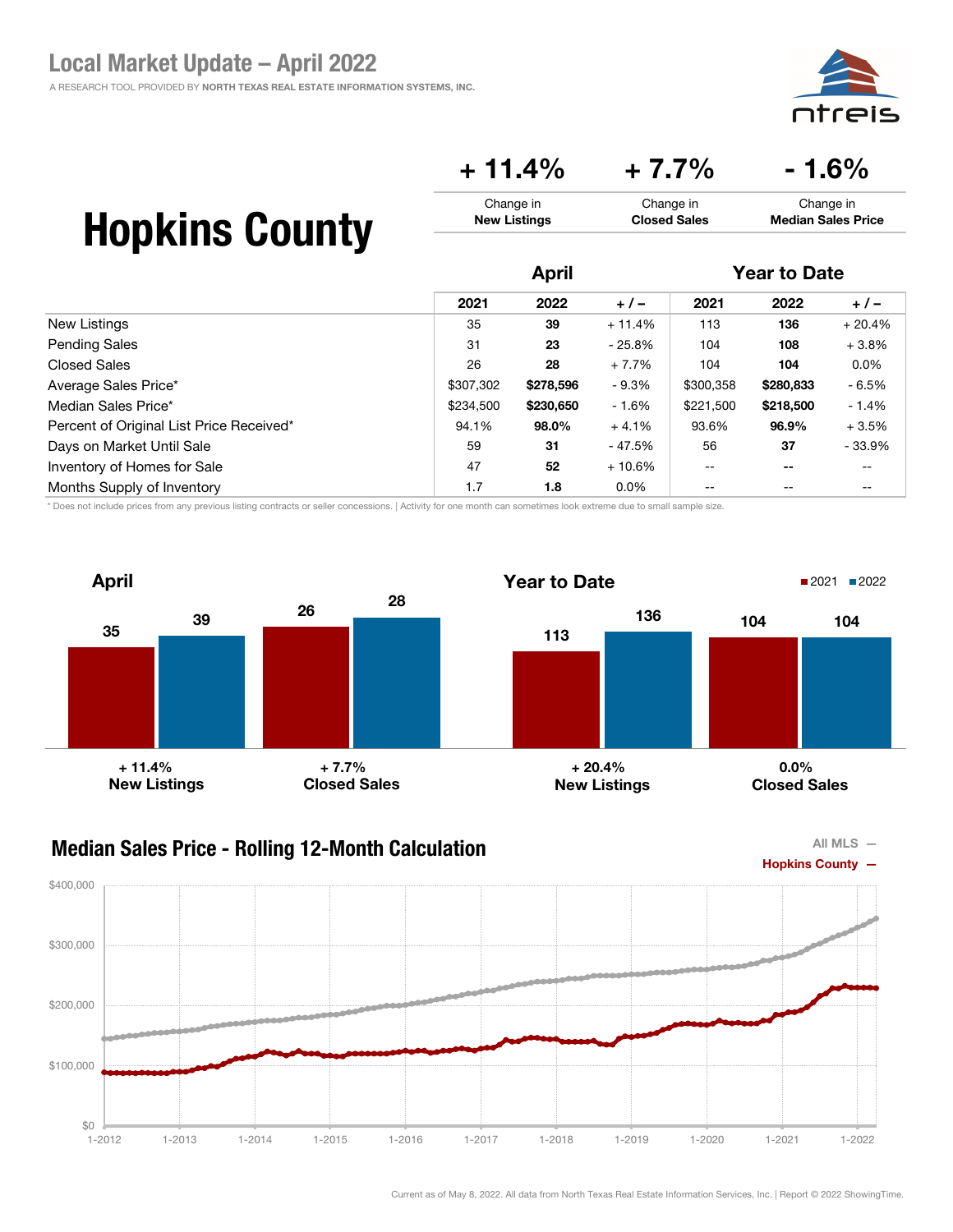

### $+30.4\%$   $+18.5\%$   $+21.2\%$

| <b>Hunt County</b> | Change in           | Change in           | Change in                 |
|--------------------|---------------------|---------------------|---------------------------|
|                    | <b>New Listings</b> | <b>Closed Sales</b> | <b>Median Sales Price</b> |
|                    |                     |                     |                           |

|                                          | <b>April</b> |           |          | <b>Year to Date</b> |           |          |
|------------------------------------------|--------------|-----------|----------|---------------------|-----------|----------|
|                                          | 2021         | 2022      | $+/-$    | 2021                | 2022      | $+/-$    |
| New Listings                             | 171          | 223       | $+30.4%$ | 576                 | 740       | $+28.5%$ |
| <b>Pending Sales</b>                     | 150          | 187       | $+24.7%$ | 556                 | 649       | $+16.7%$ |
| <b>Closed Sales</b>                      | 130          | 154       | $+18.5%$ | 519                 | 590       | $+13.7%$ |
| Average Sales Price*                     | \$265,141    | \$351,384 | $+32.5%$ | \$249,978           | \$317,071 | $+26.8%$ |
| Median Sales Price*                      | \$238,932    | \$289,563 | $+21.2%$ | \$220,000           | \$275,000 | $+25.0%$ |
| Percent of Original List Price Received* | 99.6%        | 98.9%     | $-0.7\%$ | 97.6%               | 99.3%     | $+1.7%$  |
| Days on Market Until Sale                | 28           | 30        | $+7.1%$  | 38                  | 34        | - 10.5%  |
| Inventory of Homes for Sale              | 194          | 238       | $+22.7%$ | $- -$               | $- -$     | --       |
| Months Supply of Inventory               | 1.3          | 1.4       | $0.0\%$  | --                  |           | $- -$    |

\* Does not include prices from any previous listing contracts or seller concessions. | Activity for one month can sometimes look extreme due to small sample size.





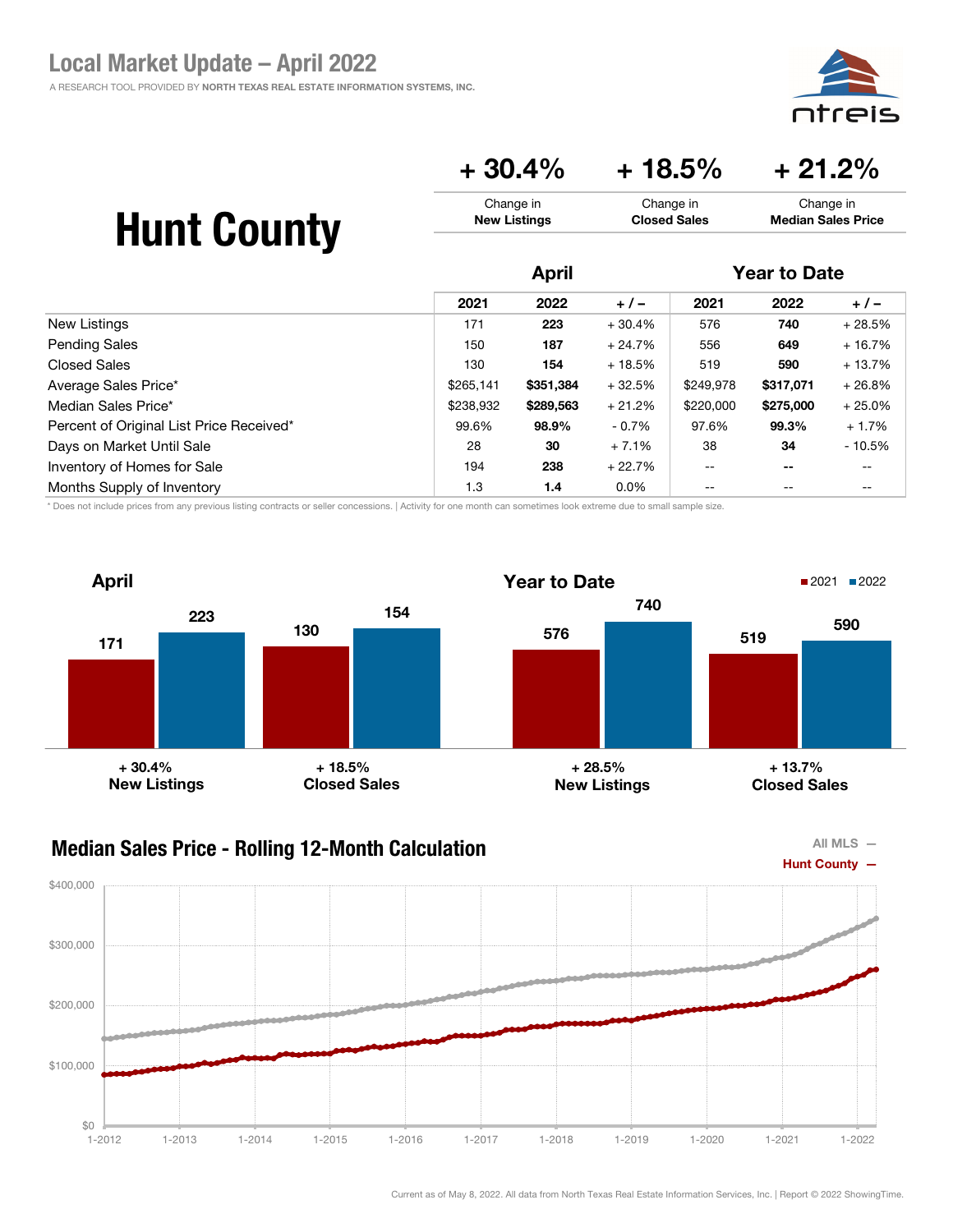eis חר

### $+ 11.1\% + 66.7\% + 4.3\%$

| <b>Jack County</b> | Change in           | Change in           | Change in                 |
|--------------------|---------------------|---------------------|---------------------------|
|                    | <b>New Listings</b> | <b>Closed Sales</b> | <b>Median Sales Price</b> |
|                    |                     |                     |                           |

|                                          | April     |           |            | <b>Year to Date</b> |           |           |
|------------------------------------------|-----------|-----------|------------|---------------------|-----------|-----------|
|                                          | 2021      | 2022      | $+/-$      | 2021                | 2022      | $+/-$     |
| New Listings                             | 9         | 10        | $+11.1%$   | 23                  | 32        | $+39.1%$  |
| <b>Pending Sales</b>                     | 4         | 9         | $+125.0\%$ | 31                  | 26        | $-16.1%$  |
| Closed Sales                             | 3         | 5         | $+66.7%$   | 31                  | 20        | $-35.5%$  |
| Average Sales Price*                     | \$240,333 | \$254,500 | $+5.9%$    | \$208,013           | \$270,225 | $+29.9\%$ |
| Median Sales Price*                      | \$230,000 | \$240,000 | $+4.3%$    | \$111,111           | \$173,500 | $+56.2%$  |
| Percent of Original List Price Received* | 91.4%     | 88.5%     | $-3.2\%$   | 84.6%               | 90.7%     | $+7.2%$   |
| Days on Market Until Sale                | 144       | 140       | $-2.8\%$   | 213                 | 76        | $-64.3%$  |
| Inventory of Homes for Sale              | 11        | 21        | $+90.9%$   | $- -$               | --        | --        |
| Months Supply of Inventory               | 1.6       | 3.9       | $+100.0\%$ | $- -$               | $- -$     | --        |

\* Does not include prices from any previous listing contracts or seller concessions. | Activity for one month can sometimes look extreme due to small sample size.



#### Median Sales Price - Rolling 12-Month Calculation



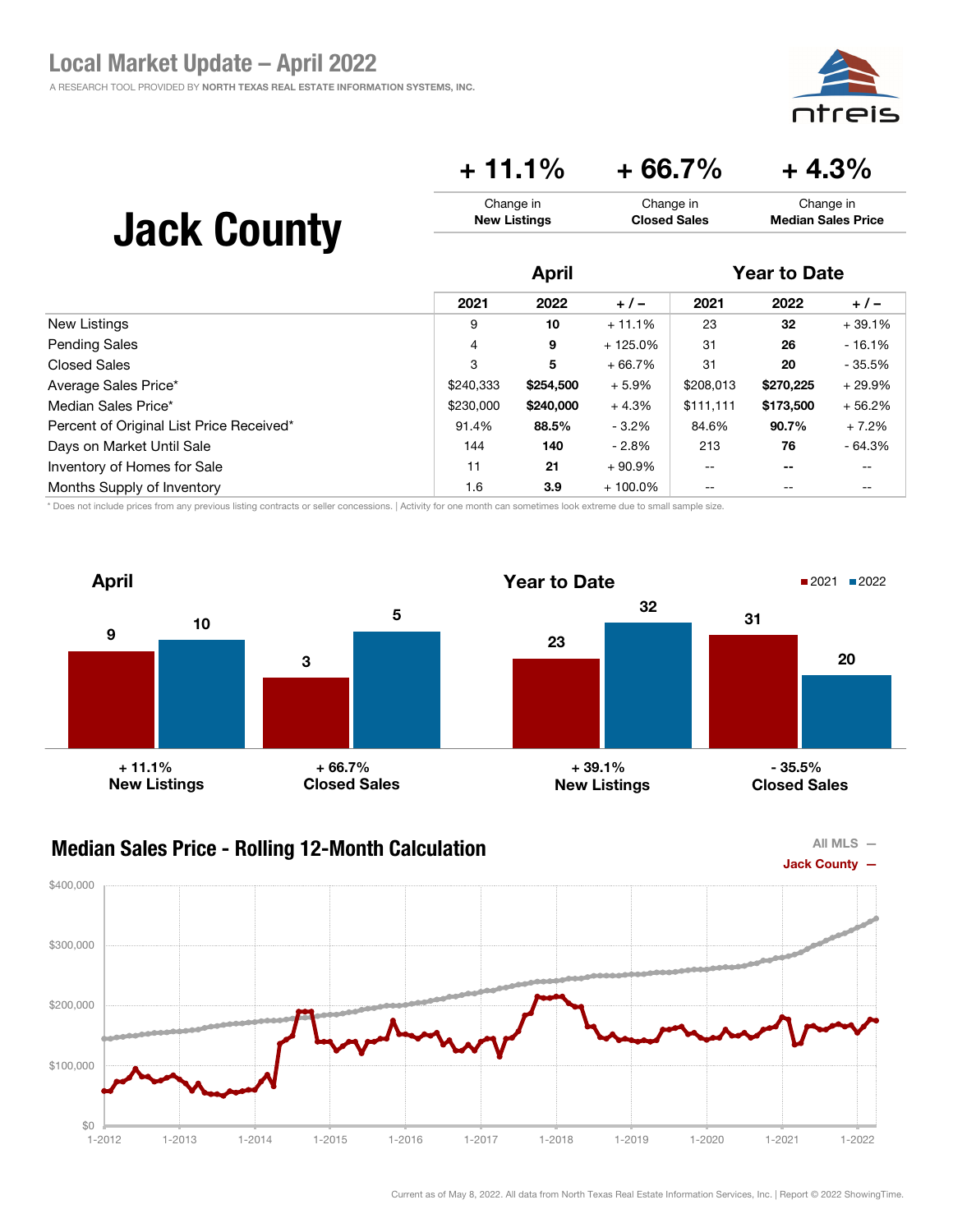⊇i⊂

### $+32.6\%$   $-9.2\%$   $+22.7\%$

#### Johnson County Change in New Listings Change in Closed Sales Change in Median Sales Price

|                                          |           | <b>April</b> |          |           | <b>Year to Date</b>      |           |  |
|------------------------------------------|-----------|--------------|----------|-----------|--------------------------|-----------|--|
|                                          | 2021      | 2022         | $+/-$    | 2021      | 2022                     | $+/-$     |  |
| New Listings                             | 301       | 399          | $+32.6%$ | 1,055     | 1,202                    | $+13.9%$  |  |
| <b>Pending Sales</b>                     | 251       | 287          | $+14.3%$ | 1.036     | 1,005                    | $-3.0\%$  |  |
| <b>Closed Sales</b>                      | 262       | 238          | $-9.2\%$ | 945       | 951                      | $+0.6%$   |  |
| Average Sales Price*                     | \$302,478 | \$358,568    | $+18.5%$ | \$290,655 | \$361,389                | $+24.3%$  |  |
| Median Sales Price*                      | \$270.750 | \$332.190    | $+22.7%$ | \$261,000 | \$320,300                | $+22.7%$  |  |
| Percent of Original List Price Received* | 101.3%    | 101.4%       | $+0.1%$  | 99.2%     | 100.6%                   | $+1.4%$   |  |
| Days on Market Until Sale                | 31        | 21           | - 32.3%  | 36        | 27                       | $-25.0\%$ |  |
| Inventory of Homes for Sale              | 307       | 373          | $+21.5%$ | $- -$     | $\overline{\phantom{m}}$ | $- -$     |  |
| Months Supply of Inventory               | 1.1       | 1.4          | $0.0\%$  | $- -$     | $- -$                    | $- -$     |  |

\* Does not include prices from any previous listing contracts or seller concessions. | Activity for one month can sometimes look extreme due to small sample size.



### Median Sales Price - Rolling 12-Month Calculation



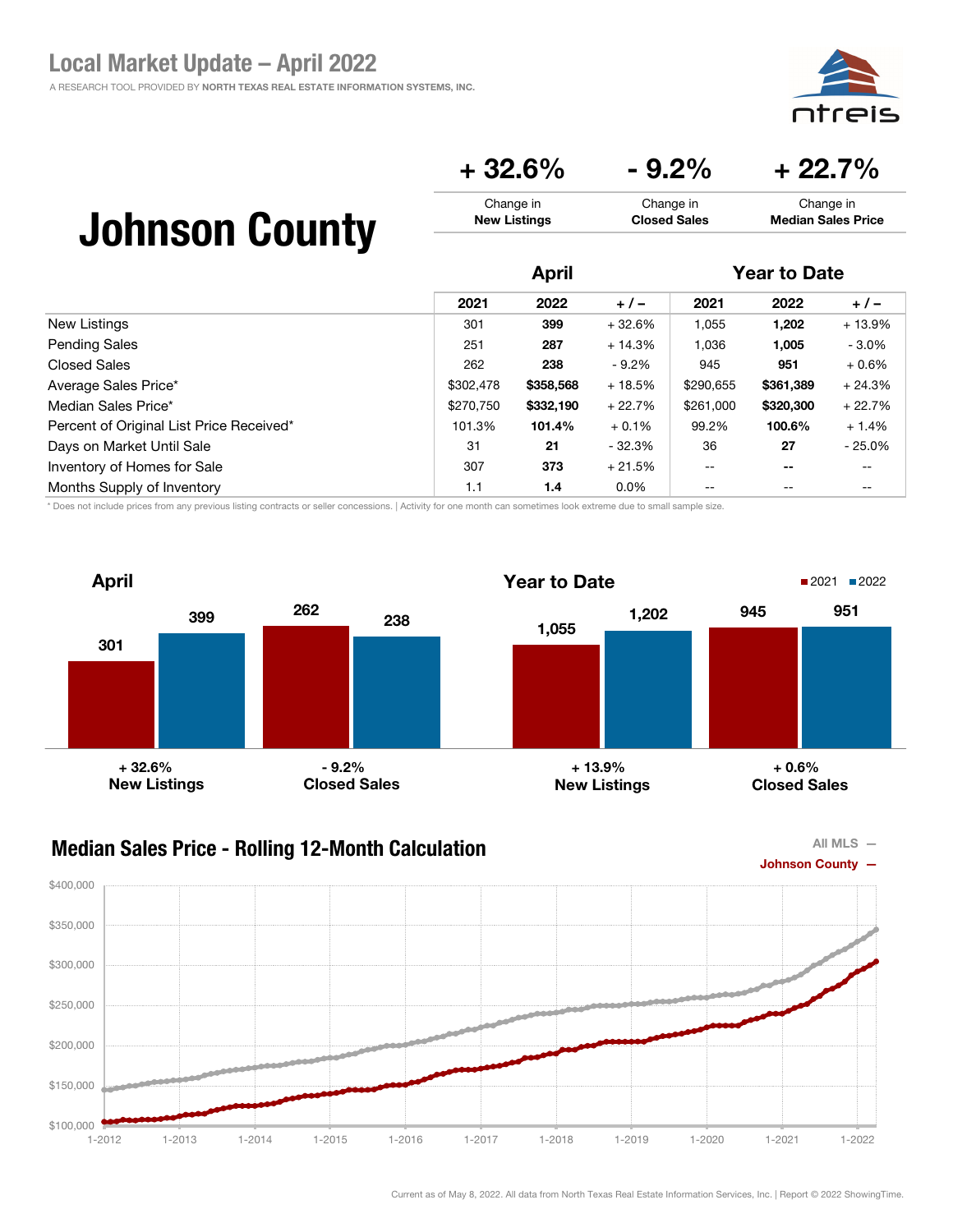

### + 31.3% + 130.0% + 250.9%

| <b>Jones County</b> | Change in           | Change in           | Change in                 |
|---------------------|---------------------|---------------------|---------------------------|
|                     | <b>New Listings</b> | <b>Closed Sales</b> | <b>Median Sales Price</b> |
|                     | <b>April</b>        |                     | <b>Year to Date</b>       |

|                                          | 2021      | 2022      | $+/-$      | 2021      | 2022      | $+/-$     |
|------------------------------------------|-----------|-----------|------------|-----------|-----------|-----------|
| New Listings                             | 16        | 21        | $+31.3%$   | 54        | 79        | $+46.3%$  |
| <b>Pending Sales</b>                     | 14        | 9         | $-35.7%$   | 41        | 60        | $+46.3%$  |
| <b>Closed Sales</b>                      | 10        | 23        | $+130.0\%$ | 34        | 52        | $+52.9%$  |
| Average Sales Price*                     | \$111.900 | \$222,583 | $+98.9%$   | \$130,872 | \$191.401 | $+46.3%$  |
| Median Sales Price*                      | \$71,250  | \$250,000 | $+250.9%$  | \$107,500 | \$167,500 | $+55.8%$  |
| Percent of Original List Price Received* | 92.2%     | 95.8%     | $+3.9\%$   | 92.5%     | 93.4%     | $+1.0%$   |
| Days on Market Until Sale                | 43        | 37        | $-14.0%$   | 58        | 47        | $-19.0\%$ |
| Inventory of Homes for Sale              | 33        | 34        | $+3.0\%$   | $- -$     | $ -$      | $- -$     |
| Months Supply of Inventory               | 2.7       | 2.3       | $-33.3\%$  |           |           |           |

\* Does not include prices from any previous listing contracts or seller concessions. | Activity for one month can sometimes look extreme due to small sample size.



### Median Sales Price - Rolling 12-Month Calculation



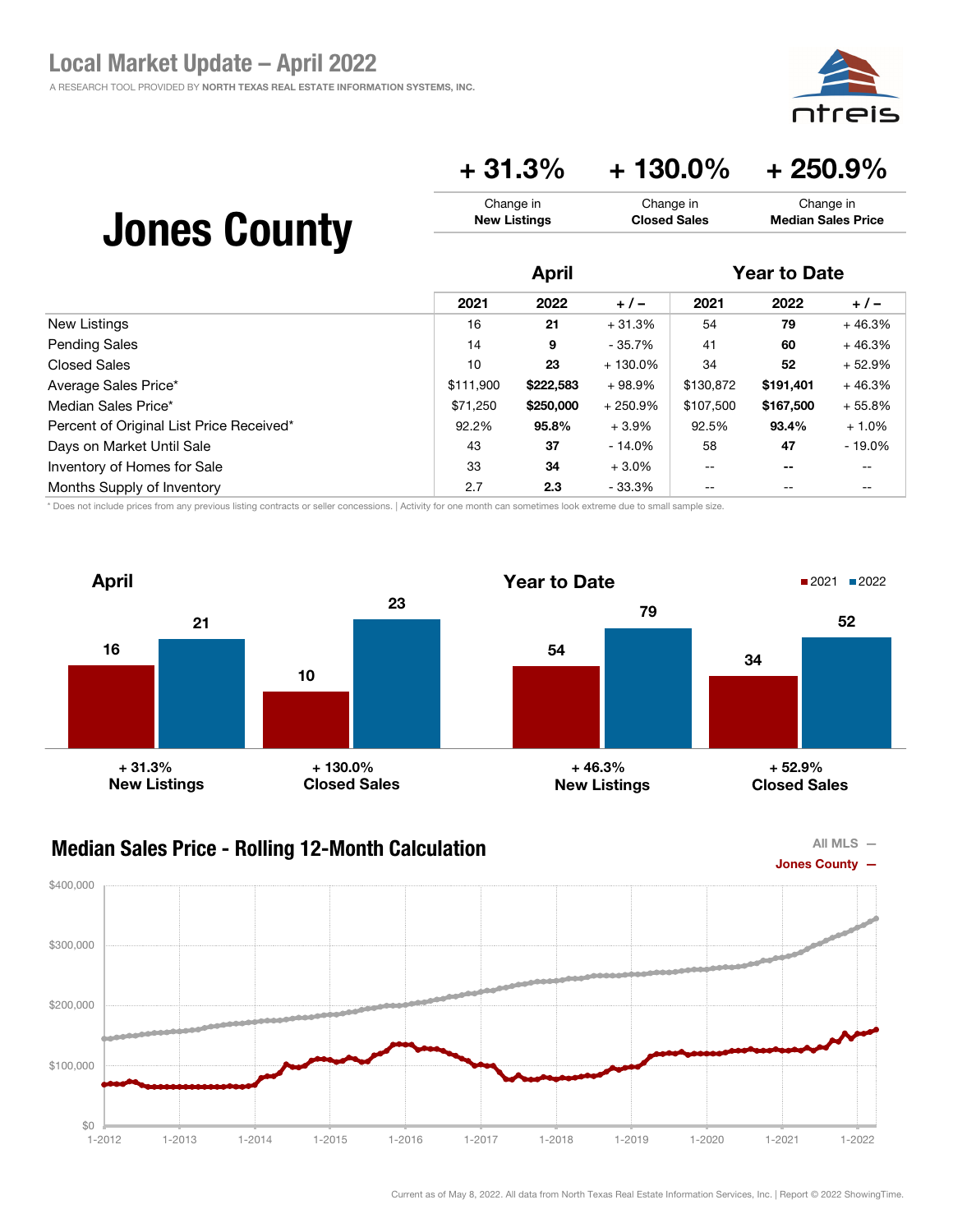⊇i⊂

Change in Median Sales Price

## $+ 20.1\% + 23.5\% + 25.2\%$

Change in Closed Sales

## Kaufman County

|                                          |           | <b>April</b> |          |                | <b>Year to Date</b> |          |  |
|------------------------------------------|-----------|--------------|----------|----------------|---------------------|----------|--|
|                                          | 2021      | 2022         | $+/-$    | 2021           | 2022                | $+/-$    |  |
| New Listings                             | 358       | 430          | $+20.1%$ | 1,338          | 1,412               | $+5.5%$  |  |
| <b>Pending Sales</b>                     | 318       | 322          | $+1.3%$  | 1,295          | 1,287               | $-0.6\%$ |  |
| Closed Sales                             | 268       | 331          | $+23.5%$ | 994            | 1.243               | $+25.1%$ |  |
| Average Sales Price*                     | \$293,141 | \$373,236    | $+27.3%$ | \$289,918      | \$351,282           | $+21.2%$ |  |
| Median Sales Price*                      | \$276,400 | \$346,000    | $+25.2%$ | \$266,000      | \$332,000           | $+24.8%$ |  |
| Percent of Original List Price Received* | 101.8%    | 102.5%       | $+0.7%$  | 100.0%         | 101.6%              | $+1.6%$  |  |
| Days on Market Until Sale                | 33        | 33           | $0.0\%$  | 33             | 33                  | $0.0\%$  |  |
| Inventory of Homes for Sale              | 373       | 415          | $+11.3%$ | $\overline{a}$ | --                  | --       |  |
| Months Supply of Inventory               | 1.1       | 1.3          | $0.0\%$  | $- -$          | $- -$               | $- -$    |  |

Change in New Listings

\* Does not include prices from any previous listing contracts or seller concessions. | Activity for one month can sometimes look extreme due to small sample size.





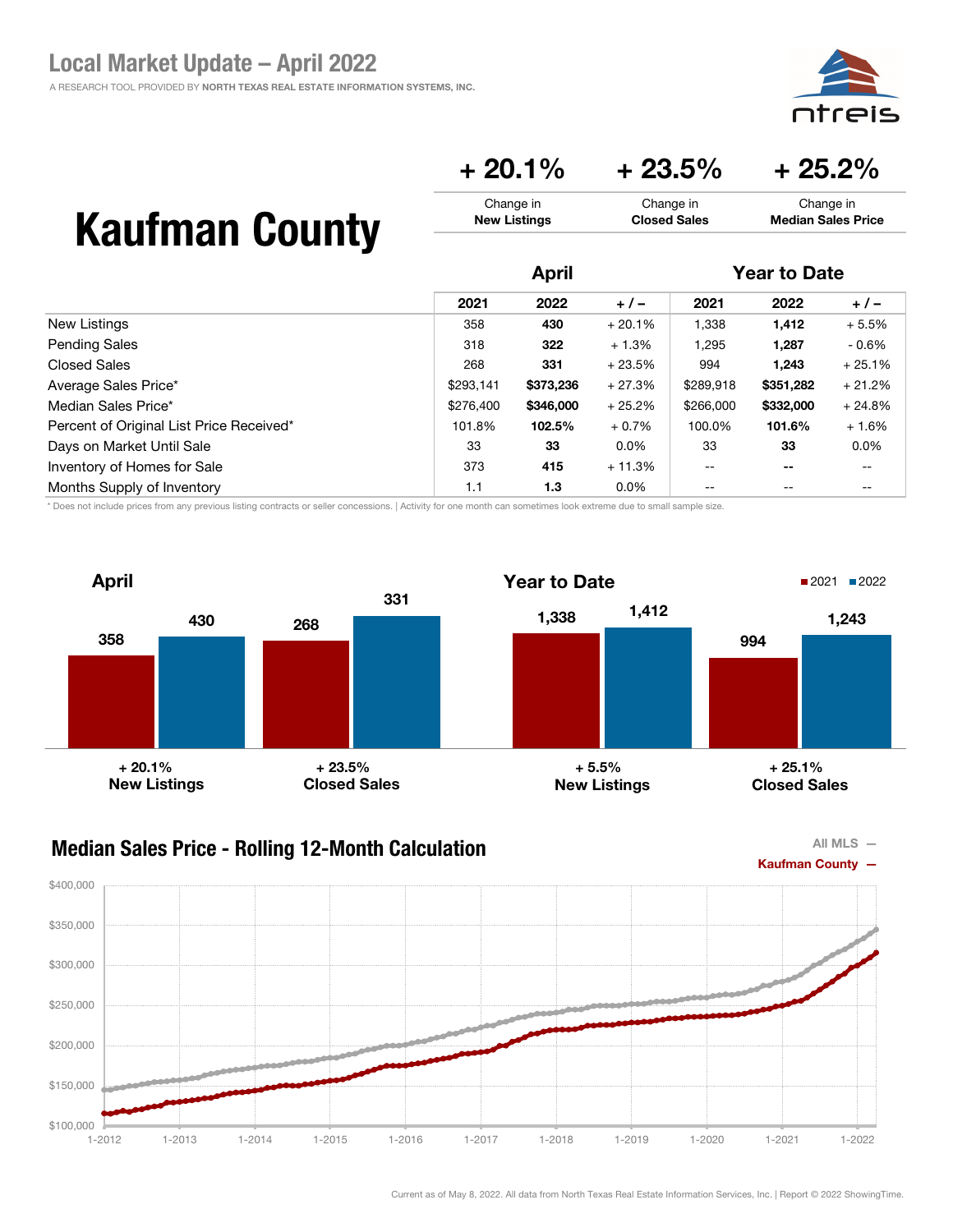eis חזר

### $+47.1\% + 61.1\% + 7.2\%$

| <b>Lamar County</b> | Change in<br><b>New Listings</b> | Change in<br>Change in<br><b>Median Sales Price</b><br><b>Closed Sales</b> |                     |  |
|---------------------|----------------------------------|----------------------------------------------------------------------------|---------------------|--|
|                     | Δnril                            |                                                                            | <b>Year to Date</b> |  |

|                                          |           | .         |           |           |                          |           |  |
|------------------------------------------|-----------|-----------|-----------|-----------|--------------------------|-----------|--|
|                                          | 2021      | 2022      | $+/-$     | 2021      | 2022                     | $+/-$     |  |
| New Listings                             | 34        | 50        | $+47.1%$  | 93        | 143                      | $+53.8%$  |  |
| <b>Pending Sales</b>                     | 27        | 35        | $+29.6%$  | 90        | 108                      | $+20.0\%$ |  |
| <b>Closed Sales</b>                      | 18        | 29        | $+61.1%$  | 79        | 90                       | $+13.9%$  |  |
| Average Sales Price*                     | \$256,961 | \$232,398 | - 9.6%    | \$240,631 | \$254,431                | $+5.7%$   |  |
| Median Sales Price*                      | \$202,500 | \$217,000 | $+7.2%$   | \$204,000 | \$226,000                | $+10.8%$  |  |
| Percent of Original List Price Received* | 96.1%     | 96.6%     | $+0.5%$   | 94.8%     | 96.2%                    | $+1.5%$   |  |
| Days on Market Until Sale                | 50        | 40        | $-20.0\%$ | 68        | 43                       | $-36.8%$  |  |
| Inventory of Homes for Sale              | 48        | 63        | $+31.3%$  | $- -$     | $\overline{\phantom{m}}$ | $- -$     |  |
| Months Supply of Inventory               | 2.0       | 2.3       | $0.0\%$   |           | --                       | --        |  |

\* Does not include prices from any previous listing contracts or seller concessions. | Activity for one month can sometimes look extreme due to small sample size.



#### Median Sales Price - Rolling 12-Month Calculation



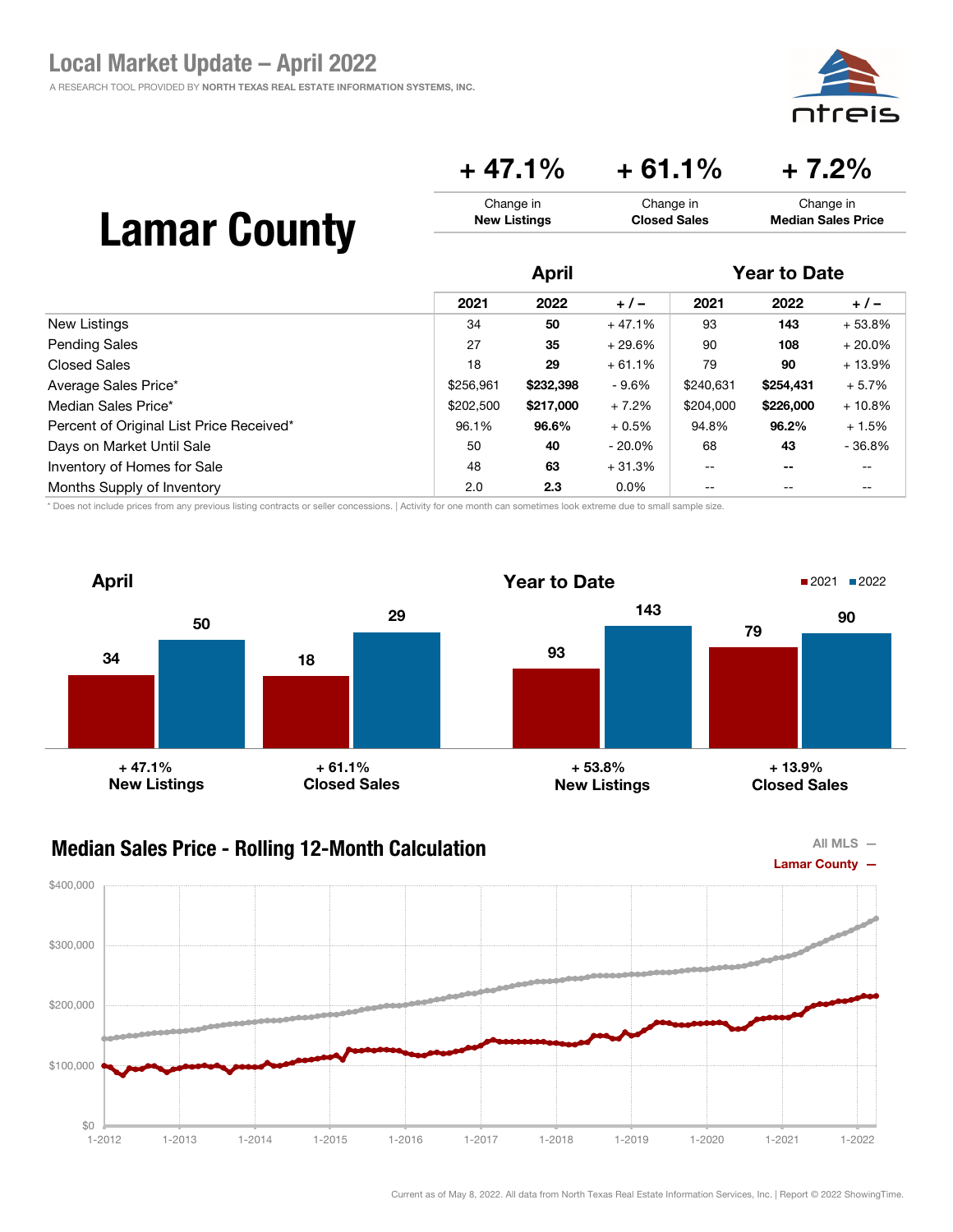

### $+ 23.1\% + 100.0\% + 90.3\%$

Change in Closed Sales

## Limestone County

|                                          |           | <b>April</b> |            |           | <b>Year to Date</b> |            |  |
|------------------------------------------|-----------|--------------|------------|-----------|---------------------|------------|--|
|                                          | 2021      | 2022         | $+/-$      | 2021      | 2022                | $+/-$      |  |
| <b>New Listings</b>                      | 13        | 16           | $+23.1%$   | 29        | 42                  | $+44.8%$   |  |
| <b>Pending Sales</b>                     | 7         | 8            | $+14.3%$   | 15        | 28                  | $+86.7%$   |  |
| <b>Closed Sales</b>                      | 3         | 6            | $+100.0\%$ | 12        | 30                  | $+150.0\%$ |  |
| Average Sales Price*                     | \$158,833 | \$208,317    | $+31.2%$   | \$134,998 | \$216,593           | $+60.4%$   |  |
| Median Sales Price*                      | \$88,000  | \$167,500    | $+90.3%$   | \$84,000  | \$157,000           | $+86.9%$   |  |
| Percent of Original List Price Received* | 91.1%     | 100.6%       | $+10.4%$   | 90.2%     | 93.6%               | $+3.8%$    |  |
| Days on Market Until Sale                | 81        | 48           | - 40.7%    | 131       | 73                  | $-44.3%$   |  |
| Inventory of Homes for Sale              | 23        | 28           | $+21.7%$   | $-$       | --                  | --         |  |
| Months Supply of Inventory               | 7.7       | 4.3          | $-50.0\%$  |           | --                  | --         |  |

Change in New Listings

\* Does not include prices from any previous listing contracts or seller concessions. | Activity for one month can sometimes look extreme due to small sample size.





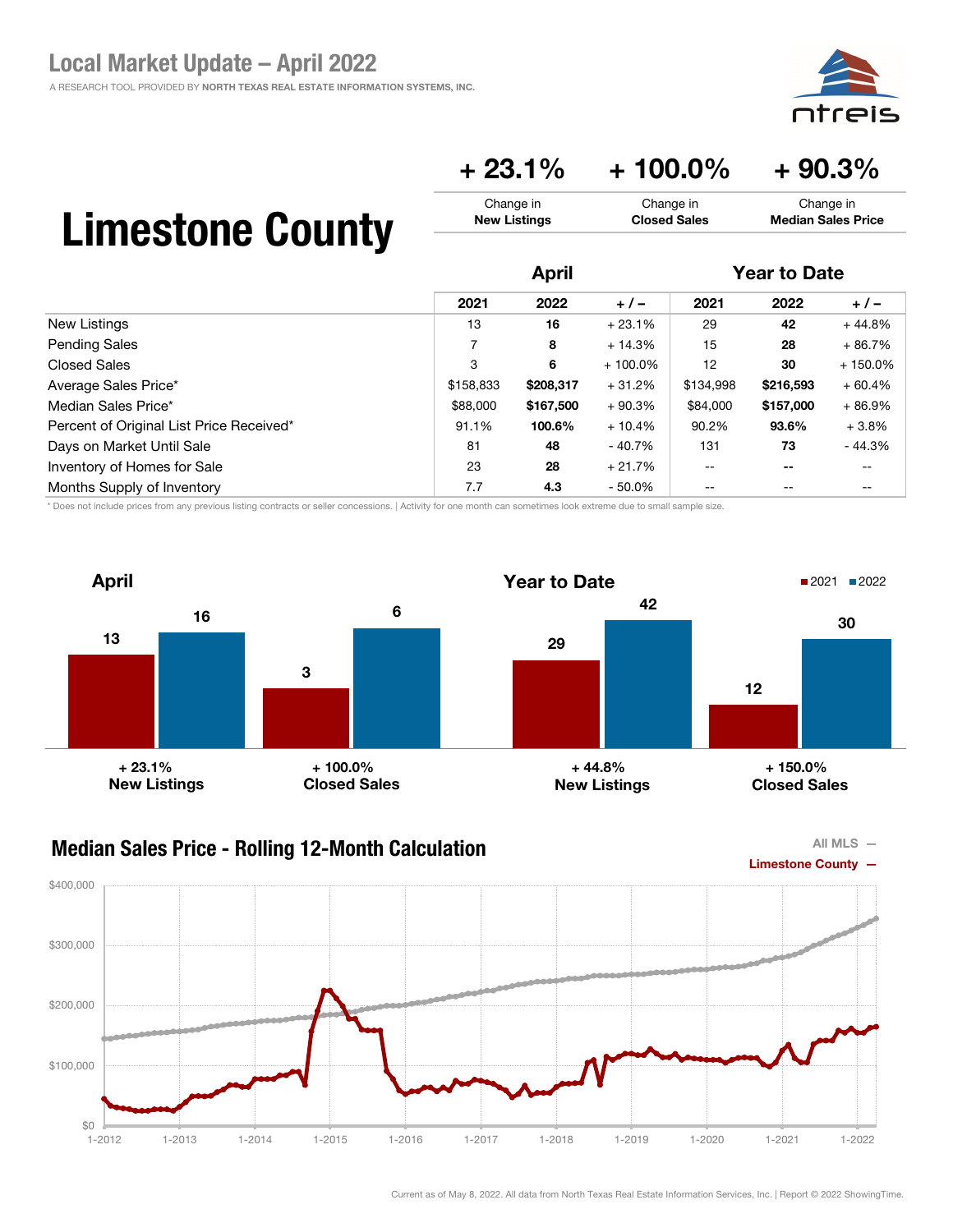A RESEARCH TOOL PROVIDED BY NORTH TEXAS REAL ESTATE INFORMATION SYSTEMS, INC.



Change in Median Sales Price

### $-13.2\% + 40.0\% + 47.8\%$

Change in Closed Sales

## Montague County

|                                          |           | <b>April</b> |          |           | <b>Year to Date</b>      |          |  |
|------------------------------------------|-----------|--------------|----------|-----------|--------------------------|----------|--|
|                                          | 2021      | 2022         | $+/-$    | 2021      | 2022                     | $+/-$    |  |
| New Listings                             | 38        | 33           | - 13.2%  | 102       | 118                      | $+15.7%$ |  |
| <b>Pending Sales</b>                     | 34        | 23           | $-32.4%$ | 101       | 103                      | $+2.0%$  |  |
| <b>Closed Sales</b>                      | 20        | 28           | $+40.0%$ | 76        | 104                      | $+36.8%$ |  |
| Average Sales Price*                     | \$209,939 | \$314,991    | $+50.0%$ | \$234,064 | \$293,854                | $+25.5%$ |  |
| Median Sales Price*                      | \$165,750 | \$245,000    | $+47.8%$ | \$166,000 | \$210,000                | $+26.5%$ |  |
| Percent of Original List Price Received* | 95.3%     | 93.3%        | $-2.1%$  | 92.0%     | 94.8%                    | $+3.0%$  |  |
| Days on Market Until Sale                | 38        | 55           | $+44.7%$ | 69        | 52                       | $-24.6%$ |  |
| Inventory of Homes for Sale              | 43        | 55           | $+27.9%$ | $- -$     | $\overline{\phantom{m}}$ | --       |  |
| Months Supply of Inventory               | 1.7       | 2.2          | $0.0\%$  | --        | $- -$                    | --       |  |

Change in New Listings

\* Does not include prices from any previous listing contracts or seller concessions. | Activity for one month can sometimes look extreme due to small sample size.



#### Median Sales Price - Rolling 12-Month Calculation





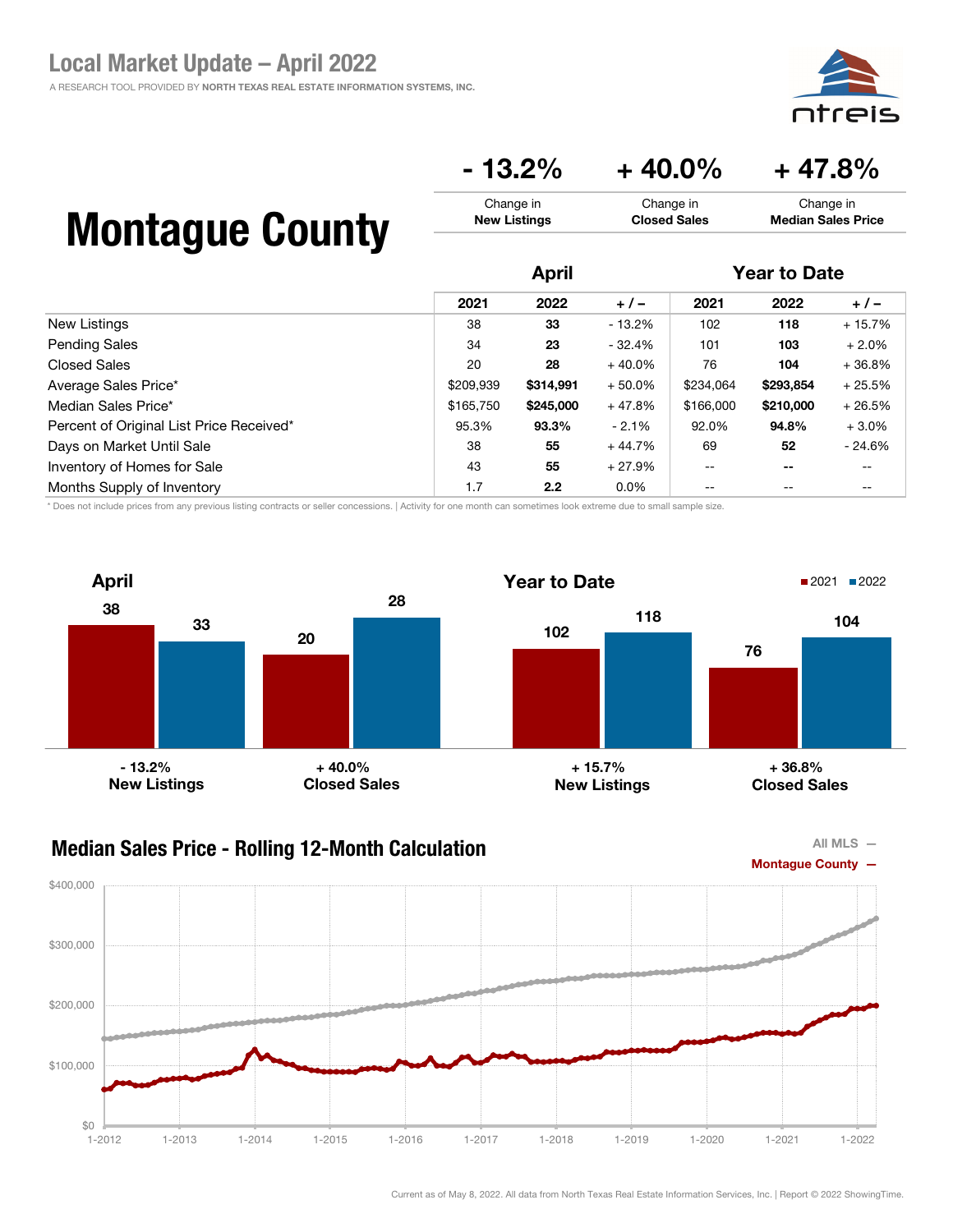

## $+ 15.3\% + 85.3\% + 23.3\%$

Change in Closed Sales

| <b>Navarro County</b> |  |
|-----------------------|--|
|-----------------------|--|

|                                          |           | <b>April</b> |          |           | <b>Year to Date</b> |          |  |
|------------------------------------------|-----------|--------------|----------|-----------|---------------------|----------|--|
|                                          | 2021      | 2022         | $+/-$    | 2021      | 2022                | $+/-$    |  |
| New Listings                             | 59        | 68           | $+15.3%$ | 188       | 245                 | $+30.3%$ |  |
| <b>Pending Sales</b>                     | 47        | 45           | - 4.3%   | 171       | 185                 | $+8.2%$  |  |
| Closed Sales                             | 34        | 63           | $+85.3%$ | 161       | 176                 | $+9.3%$  |  |
| Average Sales Price*                     | \$265,820 | \$373,226    | $+40.4%$ | \$272,697 | \$340,623           | $+24.9%$ |  |
| Median Sales Price*                      | \$180,500 | \$222,500    | $+23.3%$ | \$190,000 | \$220,000           | $+15.8%$ |  |
| Percent of Original List Price Received* | 97.2%     | 98.2%        | $+1.0%$  | 96.9%     | 97.0%               | $+0.1%$  |  |
| Days on Market Until Sale                | 52        | 36           | $-30.8%$ | 55        | 41                  | $-25.5%$ |  |
| Inventory of Homes for Sale              | 72        | 106          | $+47.2%$ | $- -$     | --                  | --       |  |
| Months Supply of Inventory               | 1.6       | 2.3          | $0.0\%$  | --        | $- -$               | --       |  |

Change in New Listings

\* Does not include prices from any previous listing contracts or seller concessions. | Activity for one month can sometimes look extreme due to small sample size.





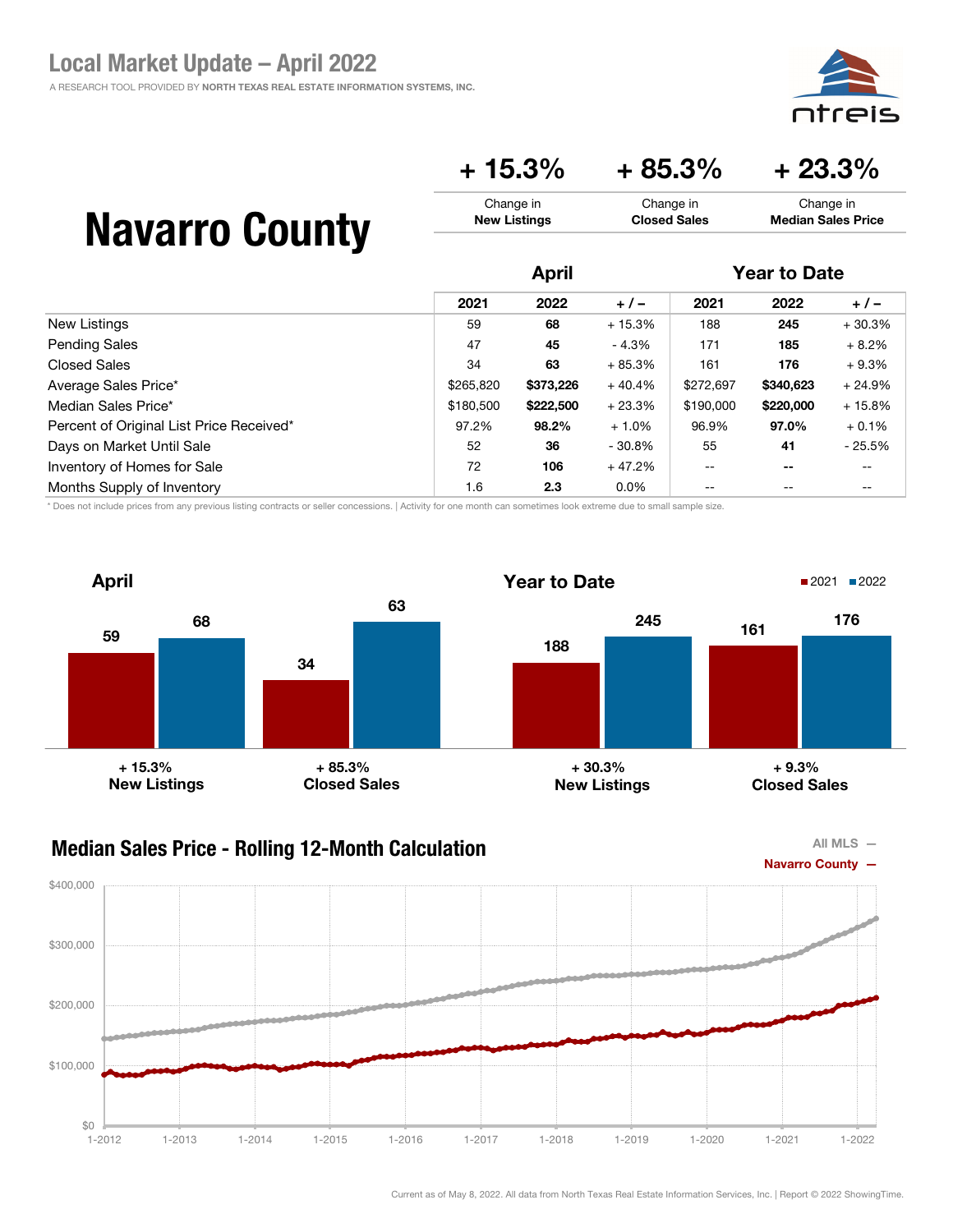![](_page_35_Picture_1.jpeg)

## $+ 14.3\% - 100.0\%$

| <b>Nolan County</b> | Change in           | Change in           | Change in                 |
|---------------------|---------------------|---------------------|---------------------------|
|                     | <b>New Listings</b> | <b>Closed Sales</b> | <b>Median Sales Price</b> |
|                     |                     |                     |                           |

|                                          | <b>April</b> |       |                          | <b>Year to Date</b> |           |           |
|------------------------------------------|--------------|-------|--------------------------|---------------------|-----------|-----------|
|                                          | 2021         | 2022  | $+/-$                    | 2021                | 2022      | $+/-$     |
| New Listings                             |              | 8     | $+14.3%$                 | 17                  | 18        | $+5.9%$   |
| <b>Pending Sales</b>                     | 3            | 5     | $+66.7%$                 | 11                  | 10        | $-9.1%$   |
| Closed Sales                             | 3            | 0     | $-100.0\%$               | 5                   | 5         | $0.0\%$   |
| Average Sales Price*                     | \$187,200    | $- -$ | $\overline{\phantom{m}}$ | \$153,720           | \$166,300 | $+8.2%$   |
| Median Sales Price*                      | \$169,900    | --    | $\mathbf{u}$             | \$141.800           | \$130,000 | $-8.3%$   |
| Percent of Original List Price Received* | 98.6%        | --    | $- -$                    | 98.0%               | 95.0%     | $-3.1%$   |
| Days on Market Until Sale                | 50           | --    | --                       | 33                  | 67        | $+103.0%$ |
| Inventory of Homes for Sale              | 9            | 14    | $+55.6%$                 | $- -$               | $- -$     | --        |
| Months Supply of Inventory               | 3.3          | 5.5   | $+100.0\%$               | --                  |           |           |

\* Does not include prices from any previous listing contracts or seller concessions. | Activity for one month can sometimes look extreme due to small sample size.

![](_page_35_Figure_6.jpeg)

### Median Sales Price - Rolling 12-Month Calculation

![](_page_35_Figure_8.jpeg)

![](_page_35_Figure_9.jpeg)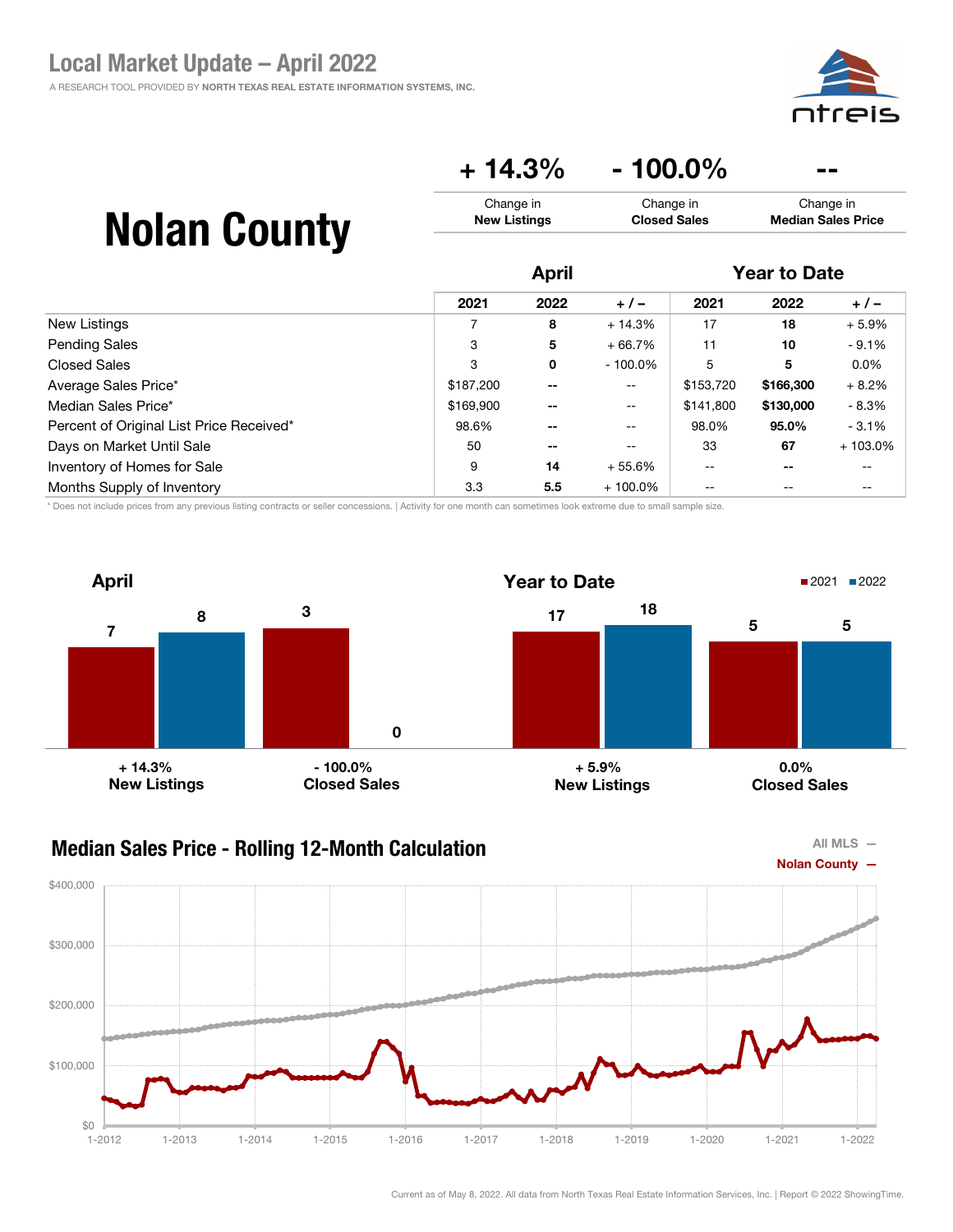![](_page_36_Picture_1.jpeg)

### $-14.1\% - 21.0\% + 36.8\%$

Change in Closed Sales

## Palo Pinto County

|                                          | <b>April</b> |           |           | <b>Year to Date</b> |                          |          |
|------------------------------------------|--------------|-----------|-----------|---------------------|--------------------------|----------|
|                                          | 2021         | 2022      | $+/-$     | 2021                | 2022                     | $+/-$    |
| <b>New Listings</b>                      | 64           | 55        | $-14.1%$  | 233                 | 206                      | $-11.6%$ |
| <b>Pending Sales</b>                     | 58           | 54        | - 6.9%    | 202                 | 167                      | $-17.3%$ |
| <b>Closed Sales</b>                      | 62           | 49        | $-21.0\%$ | 168                 | 155                      | - 7.7%   |
| Average Sales Price*                     | \$387,125    | \$454,954 | $+17.5%$  | \$368,580           | \$439,670                | $+19.3%$ |
| Median Sales Price*                      | \$212,050    | \$290,000 | $+36.8%$  | \$216,000           | \$270,000                | $+25.0%$ |
| Percent of Original List Price Received* | 93.4%        | 97.1%     | $+4.0%$   | 93.9%               | 94.9%                    | $+1.1%$  |
| Days on Market Until Sale                | 62           | 46        | $-25.8%$  | 77                  | 63                       | $-18.2%$ |
| Inventory of Homes for Sale              | 117          | 94        | - 19.7%   | $- -$               | $\overline{\phantom{m}}$ | --       |
| Months Supply of Inventory               | 2.4          | 2.2       | $0.0\%$   | $-$                 | $- -$                    | --       |

Change in New Listings

\* Does not include prices from any previous listing contracts or seller concessions. | Activity for one month can sometimes look extreme due to small sample size.

![](_page_36_Figure_6.jpeg)

### Median Sales Price - Rolling 12-Month Calculation

![](_page_36_Figure_8.jpeg)

![](_page_36_Figure_9.jpeg)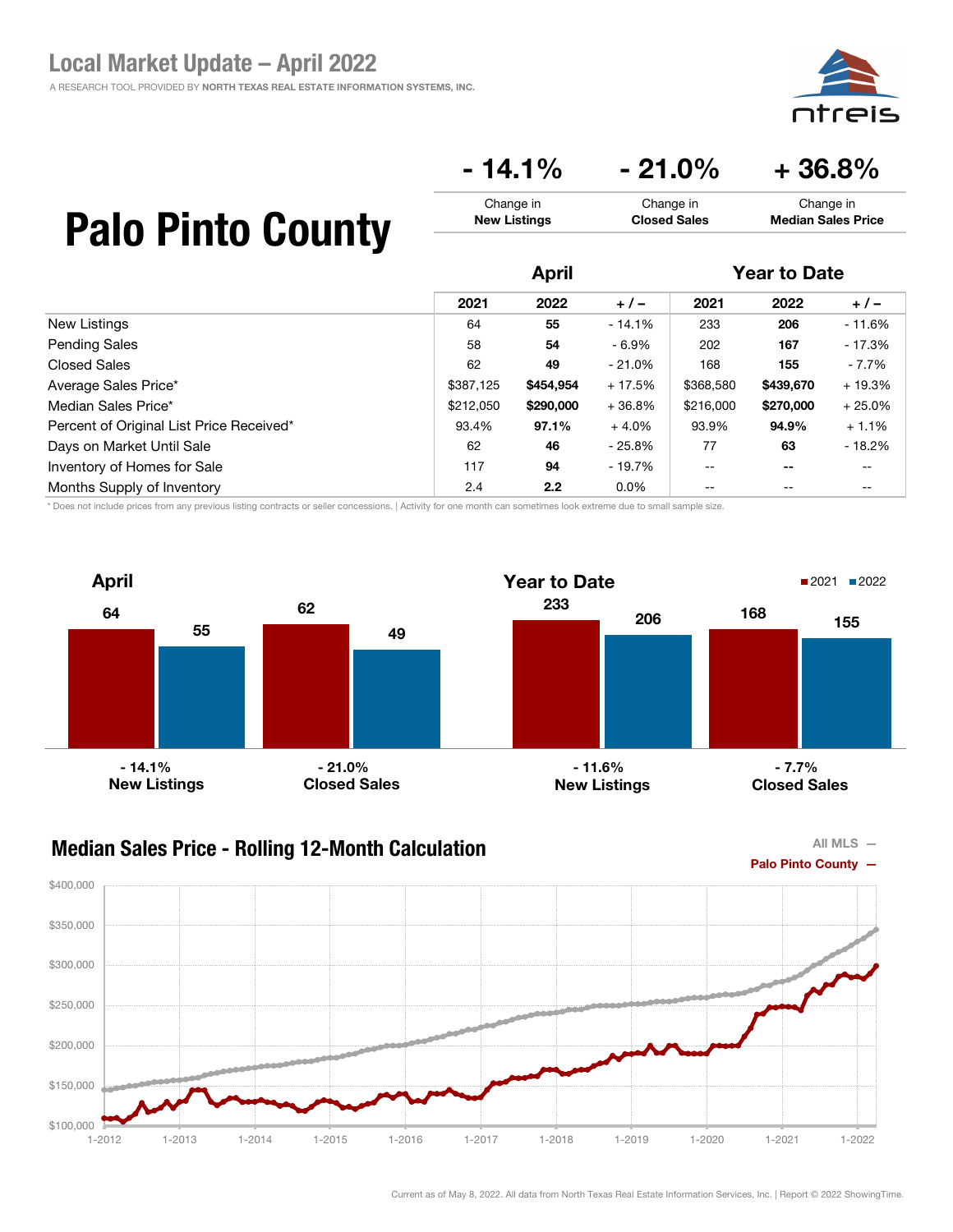ais

Change in Median Sales Price

### $+ 20.5\% + 14.1\% + 27.0\%$

Change in Closed Sales

| <b>Parker County</b> |  |
|----------------------|--|
|----------------------|--|

|                                          | <b>April</b> |           |            | <b>Year to Date</b>                   |                          |          |
|------------------------------------------|--------------|-----------|------------|---------------------------------------|--------------------------|----------|
|                                          | 2021         | 2022      | $+ 1 -$    | 2021                                  | 2022                     | $+/-$    |
| New Listings                             | 336          | 405       | $+20.5%$   | 1,102                                 | 1,327                    | $+20.4%$ |
| <b>Pending Sales</b>                     | 312          | 291       | - 6.7%     | 1,110                                 | 1,213                    | $+9.3%$  |
| Closed Sales                             | 263          | 300       | $+14.1%$   | 975                                   | 1,117                    | $+14.6%$ |
| Average Sales Price*                     | \$443.931    | \$523,133 | $+17.8%$   | \$404,604                             | \$473,368                | $+17.0%$ |
| Median Sales Price*                      | \$373.975    | \$475,000 | $+27.0%$   | \$359,000                             | \$440.215                | $+22.6%$ |
| Percent of Original List Price Received* | 99.6%        | 101.2%    | $+1.6%$    | 98.3%                                 | 99.8%                    | $+1.5%$  |
| Days on Market Until Sale                | 45           | 33        | - 26.7%    | 48                                    | 39                       | $-18.8%$ |
| Inventory of Homes for Sale              | 340          | 443       | $+30.3%$   | $\hspace{0.05cm}$ – $\hspace{0.05cm}$ | $\overline{\phantom{m}}$ | --       |
| Months Supply of Inventory               | 1.1          | 1.5       | $+100.0\%$ | $- -$                                 | $- -$                    | --       |

Change in New Listings

\* Does not include prices from any previous listing contracts or seller concessions. | Activity for one month can sometimes look extreme due to small sample size.

![](_page_37_Figure_6.jpeg)

![](_page_37_Figure_8.jpeg)

![](_page_37_Figure_9.jpeg)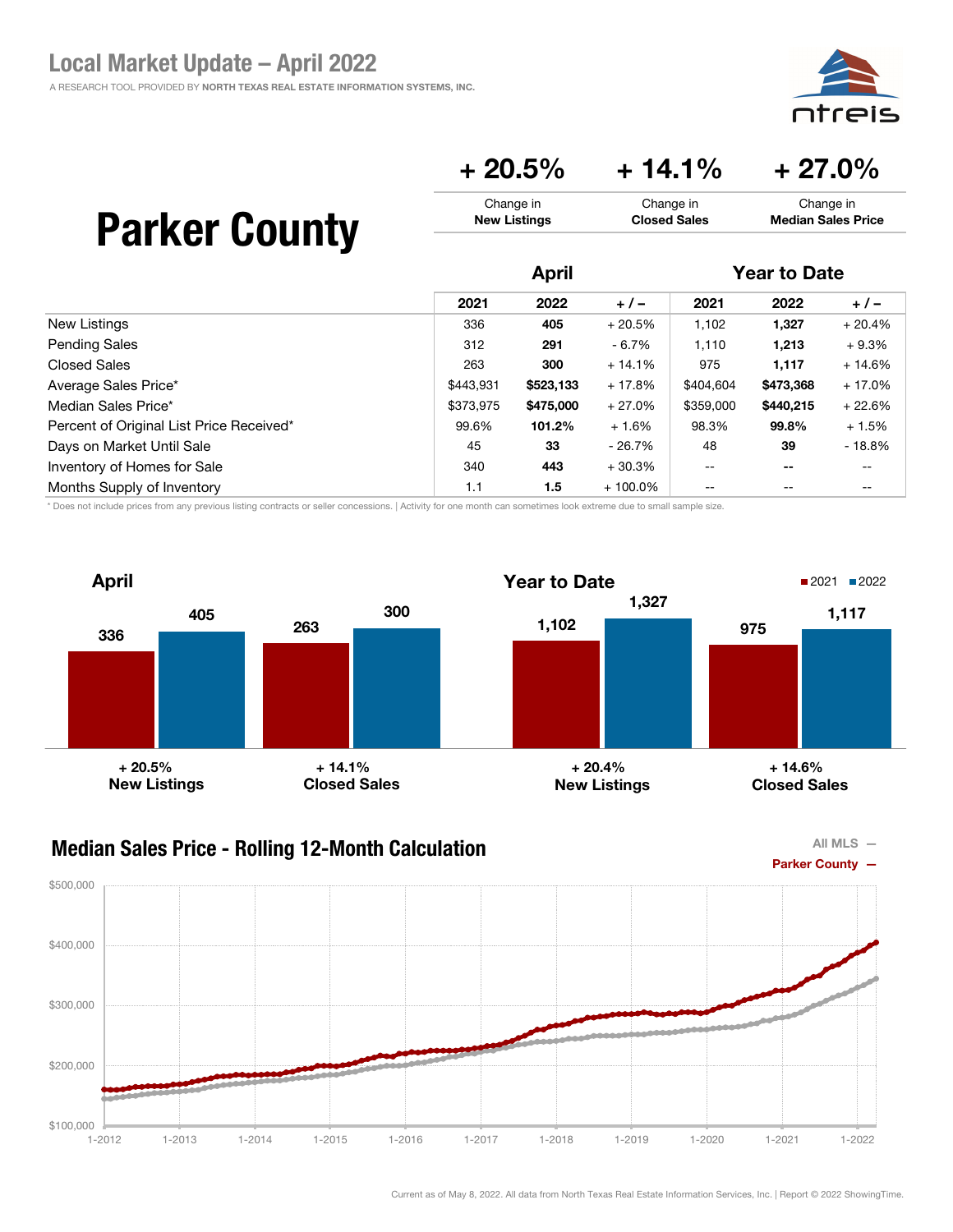![](_page_38_Picture_1.jpeg)

 $+ 200.0\% + 6.7\% - 10.2\%$ 

| <b>Rains County</b> | Change in           | Change in           | Change in                 |
|---------------------|---------------------|---------------------|---------------------------|
|                     | <b>New Listings</b> | <b>Closed Sales</b> | <b>Median Sales Price</b> |
|                     | April               |                     | <b>Year to Date</b>       |

|                                          | 2021      | 2022      | $+/-$      | 2021              | 2022              | $+/-$    |
|------------------------------------------|-----------|-----------|------------|-------------------|-------------------|----------|
| New Listings                             | 9         | 27        | $+200.0\%$ | 52                | 82                | $+57.7%$ |
| <b>Pending Sales</b>                     | 12        | 16        | $+33.3%$   | 60                | 60                | $0.0\%$  |
| Closed Sales                             | 15        | 16        | $+6.7%$    | 54                | 65                | $+20.4%$ |
| Average Sales Price*                     | \$337,857 | \$386,031 | $+14.3%$   | \$288,915         | \$358,119         | $+24.0%$ |
| Median Sales Price*                      | \$356,400 | \$320,000 | $-10.2\%$  | \$229,500         | \$300,000         | $+30.7%$ |
| Percent of Original List Price Received* | 98.5%     | 92.5%     | $-6.1%$    | 94.8%             | 95.9%             | $+1.2%$  |
| Days on Market Until Sale                | 59        | 47        | $-20.3%$   | 59                | 47                | $-20.3%$ |
| Inventory of Homes for Sale              | 18        | 32        | $+77.8%$   | $- -$             | $- -$             | $- -$    |
| Months Supply of Inventory               | 1.1       | 2.0       | $+100.0\%$ | $\qquad \qquad -$ | $\qquad \qquad -$ | --       |

\* Does not include prices from any previous listing contracts or seller concessions. | Activity for one month can sometimes look extreme due to small sample size.

![](_page_38_Figure_7.jpeg)

#### Median Sales Price - Rolling 12-Month Calculation

![](_page_38_Figure_9.jpeg)

![](_page_38_Figure_10.jpeg)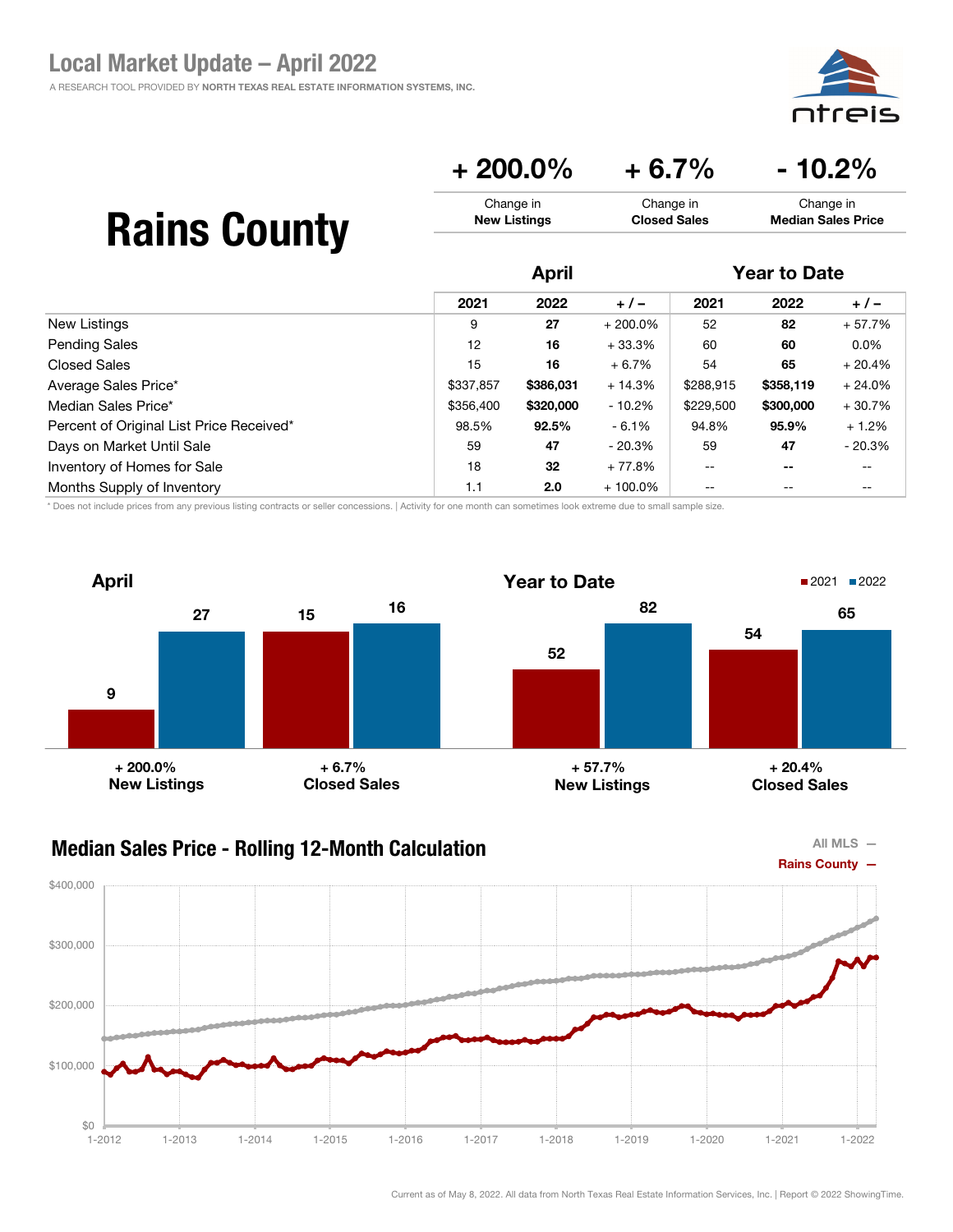![](_page_39_Picture_1.jpeg)

 $+41.7\%$  - 12.8% + 32.7%

Change in Closed Sales

## Rockwall County

|                                          | <b>April</b> |           |           | <b>Year to Date</b> |           |          |
|------------------------------------------|--------------|-----------|-----------|---------------------|-----------|----------|
|                                          | 2021         | 2022      | $+/-$     | 2021                | 2022      | $+/-$    |
| New Listings                             | 252          | 357       | $+41.7%$  | 845                 | 1,016     | $+20.2%$ |
| <b>Pending Sales</b>                     | 225          | 225       | $0.0\%$   | 821                 | 824       | $+0.4%$  |
| Closed Sales                             | 219          | 191       | - 12.8%   | 741                 | 732       | $-1.2%$  |
| Average Sales Price*                     | \$405,189    | \$548,769 | $+35.4%$  | \$395,511           | \$487.940 | $+23.4%$ |
| Median Sales Price*                      | \$333,954    | \$443,000 | $+32.7%$  | \$330,000           | \$410,500 | $+24.4%$ |
| Percent of Original List Price Received* | 102.1%       | 103.7%    | $+1.6%$   | 100.4%              | 102.7%    | $+2.3%$  |
| Days on Market Until Sale                | 27           | 24        | $-11.1\%$ | 32                  | 28        | $-12.5%$ |
| Inventory of Homes for Sale              | 211          | 315       | $+49.3%$  | $- -$               | $- -$     | --       |
| Months Supply of Inventory               | 0.9          | 1.4       | $0.0\%$   | --                  | $- -$     | --       |

Change in New Listings

\* Does not include prices from any previous listing contracts or seller concessions. | Activity for one month can sometimes look extreme due to small sample size.

![](_page_39_Figure_6.jpeg)

![](_page_39_Figure_8.jpeg)

![](_page_39_Figure_9.jpeg)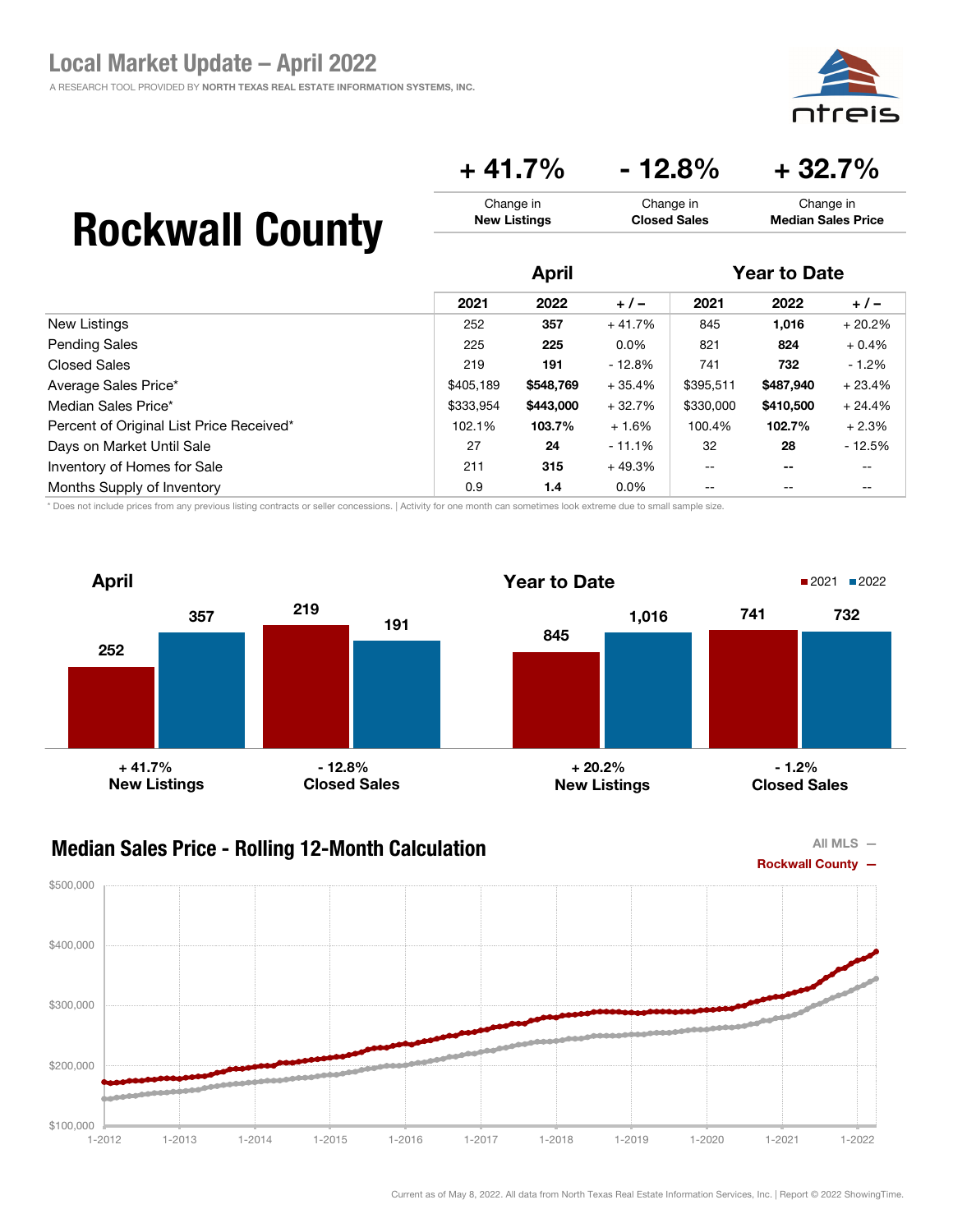![](_page_40_Picture_1.jpeg)

|                                          | $+100.0\%$                       |              | $-100.0\%$                       |                     |                                        |          |
|------------------------------------------|----------------------------------|--------------|----------------------------------|---------------------|----------------------------------------|----------|
| <b>Shackelford</b>                       | Change in<br><b>New Listings</b> |              | Change in<br><b>Closed Sales</b> |                     | Change in<br><b>Median Sales Price</b> |          |
| <b>County</b>                            | <b>April</b>                     |              |                                  | <b>Year to Date</b> |                                        |          |
|                                          | 2021                             | 2022         | $+/-$                            | 2021                | 2022                                   | $+/-$    |
| <b>New Listings</b>                      |                                  | $\mathbf{2}$ | $+100.0\%$                       | 7                   | 6                                      | $-14.3%$ |
| Pending Sales                            | 5                                | $\mathbf{2}$ | $-60.0%$                         | 9                   | 3                                      | $-66.7%$ |
| Closed Sales                             | 4                                | 0            | $-100.0\%$                       | 7                   |                                        | - 85.7%  |
| Average Sales Price*                     | \$212,375                        | --           | --                               | \$257,929           | \$246,300                              | $-4.5%$  |
| Median Sales Price*                      | \$227,250                        |              |                                  | \$197,500           | \$246,300                              | $+24.7%$ |
| Percent of Original List Price Received* | 92.8%                            |              |                                  | 94.5%               | 99.5%                                  | $+5.3%$  |
| Days on Market Until Sale                | 25                               | --           |                                  | 96                  | 12                                     | $-87.5%$ |
| Inventory of Homes for Sale              | $\overline{2}$                   | 5            | $+150.0\%$                       |                     | $- -$                                  |          |
| Months Supply of Inventory               | 1.0                              | 3.6          | $+300.0\%$                       |                     |                                        |          |

\* Does not include prices from any previous listing contracts or seller concessions. | Activity for one month can sometimes look extreme due to small sample size.

![](_page_40_Figure_4.jpeg)

#### Median Sales Price - Rolling 12-Month Calculation

![](_page_40_Figure_6.jpeg)

![](_page_40_Figure_7.jpeg)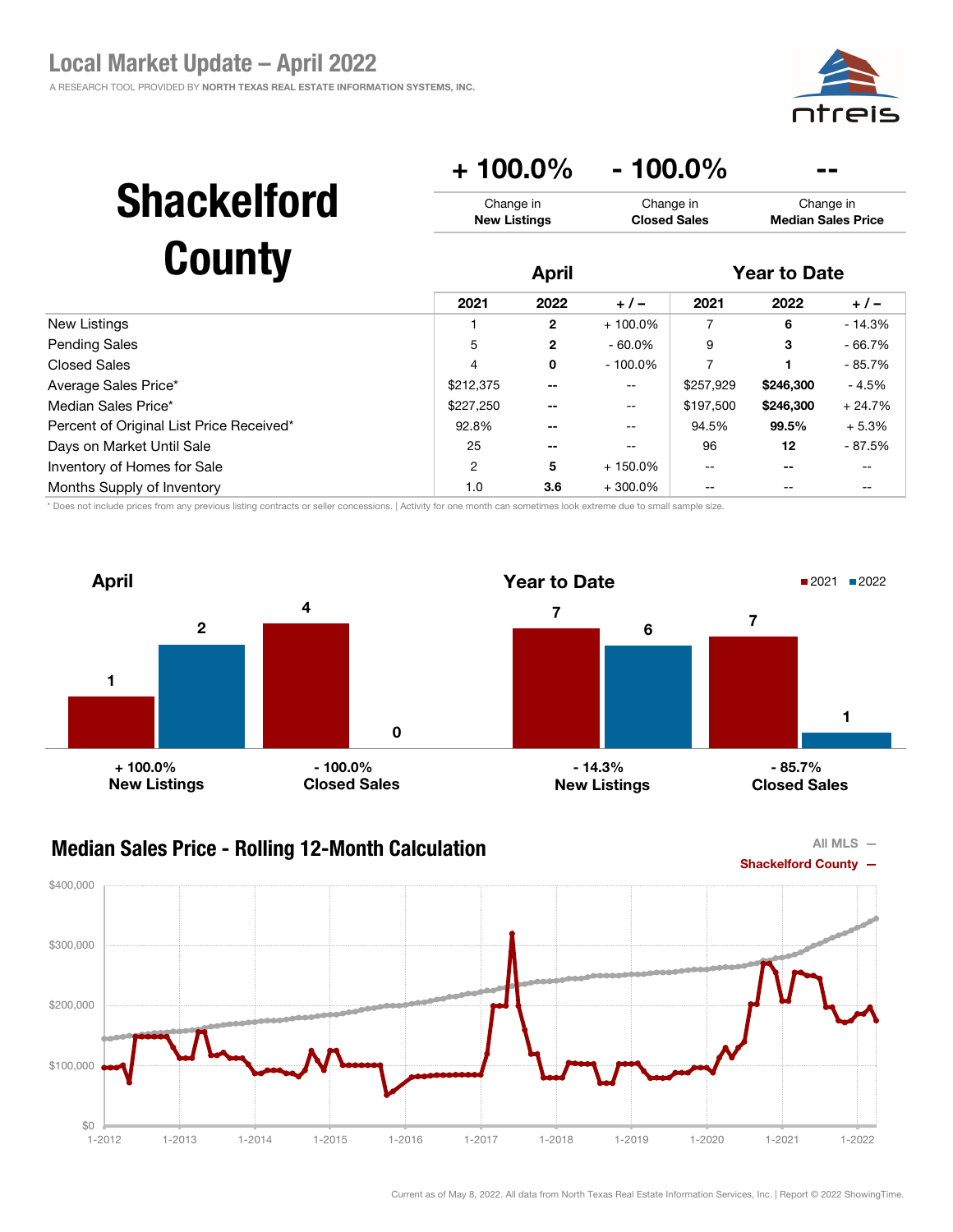$\mathsf{Pic}$ ודר

# $-30.8\%$   $-6.6\%$   $+28.2\%$

#### Smith County Change in New Listings Change in Closed Sales Change in Median Sales Price

|                                          | <b>April</b> |           |          | <b>Year to Date</b> |           |          |
|------------------------------------------|--------------|-----------|----------|---------------------|-----------|----------|
|                                          | 2021         | 2022      | $+/-$    | 2021                | 2022      | $+/-$    |
| New Listings                             | 133          | 92        | $-30.8%$ | 356                 | 278       | $-21.9%$ |
| <b>Pending Sales</b>                     | 90           | 49        | $-45.6%$ | 305                 | 203       | $-33.4%$ |
| <b>Closed Sales</b>                      | 61           | 57        | - 6.6%   | 257                 | 195       | $-24.1%$ |
| Average Sales Price*                     | \$361,066    | \$650,869 | $+80.3%$ | \$338,477           | \$472,156 | $+39.5%$ |
| Median Sales Price*                      | \$297.250    | \$381,000 | $+28.2%$ | \$284,000           | \$320,000 | $+12.7%$ |
| Percent of Original List Price Received* | 97.8%        | 100.3%    | $+2.6%$  | 97.1%               | 98.3%     | $+1.2%$  |
| Days on Market Until Sale                | 38           | 45        | $+18.4%$ | 55                  | 43        | $-21.8%$ |
| Inventory of Homes for Sale              | 183          | 116       | - 36.6%  | $- -$               | $- -$     | --       |
| Months Supply of Inventory               | 2.1          | 1.9       | $0.0\%$  | $- -$               | $- -$     | --       |

\* Does not include prices from any previous listing contracts or seller concessions. | Activity for one month can sometimes look extreme due to small sample size.

![](_page_41_Figure_6.jpeg)

### Median Sales Price - Rolling 12-Month Calculation

![](_page_41_Figure_8.jpeg)

![](_page_41_Figure_9.jpeg)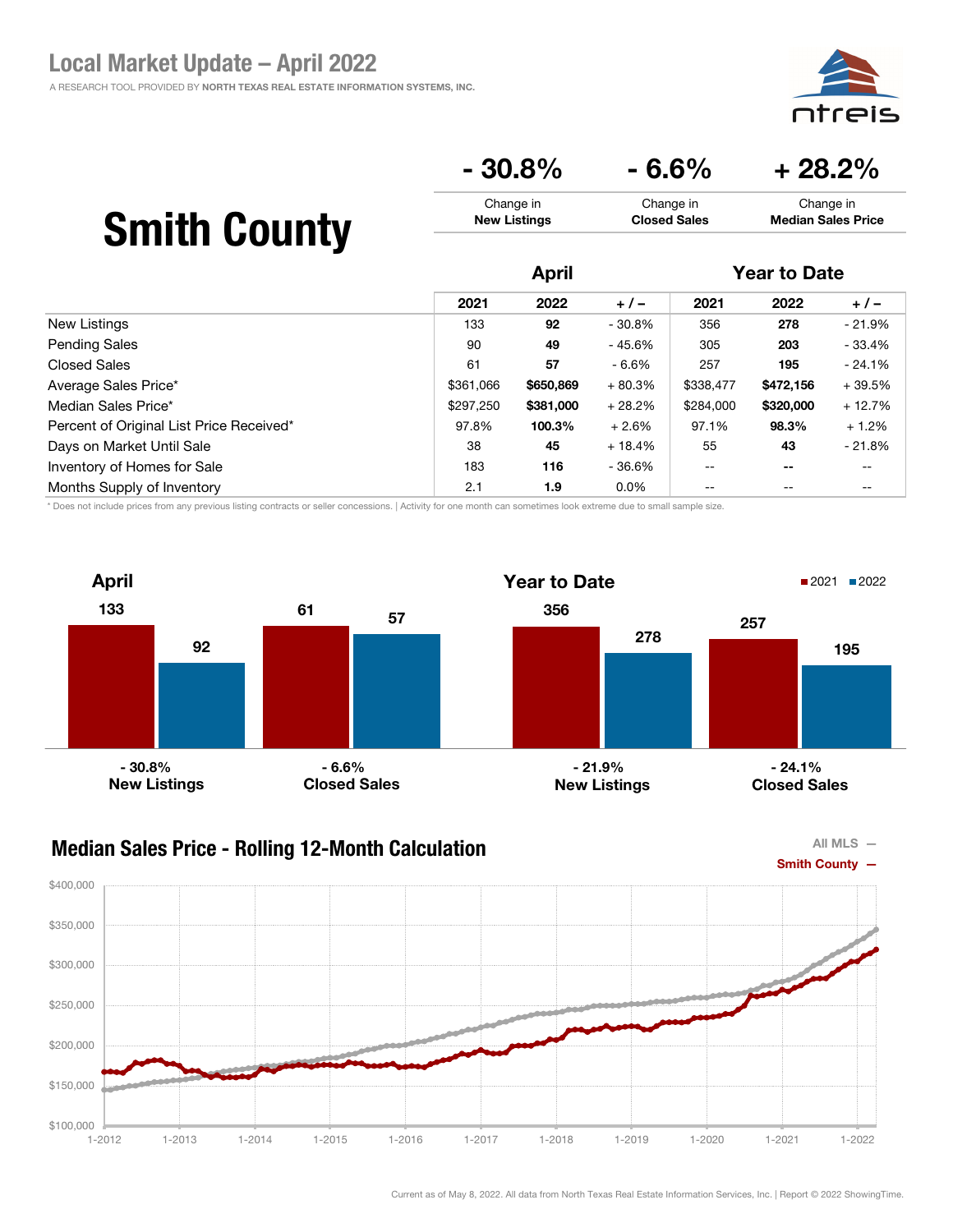![](_page_42_Picture_1.jpeg)

### $-41.7\% + 16.7\% + 13.1\%$

Change in Closed Sales

## Somervell County

|                                          | <b>April</b> |           |          | <b>Year to Date</b> |           |          |
|------------------------------------------|--------------|-----------|----------|---------------------|-----------|----------|
|                                          | 2021         | 2022      | $+/-$    | 2021                | 2022      | $+/-$    |
| New Listings                             | 24           | 14        | $-41.7%$ | 44                  | 56        | $+27.3%$ |
| <b>Pending Sales</b>                     | 13           | 11        | $-15.4%$ | 37                  | 38        | $+2.7%$  |
| Closed Sales                             | 12           | 14        | $+16.7%$ | 42                  | 37        | $-11.9%$ |
| Average Sales Price*                     | \$477,938    | \$375,914 | $-21.3%$ | \$339,038           | \$388,392 | $+14.6%$ |
| Median Sales Price*                      | \$307.250    | \$347,475 | $+13.1%$ | \$289,900           | \$354.950 | $+22.4%$ |
| Percent of Original List Price Received* | 96.4%        | 99.5%     | $+3.2%$  | 94.7%               | 97.0%     | $+2.4%$  |
| Days on Market Until Sale                | 82           | 26        | $-68.3%$ | 96                  | 38        | $-60.4%$ |
| Inventory of Homes for Sale              | 17           | 24        | $+41.2%$ | $-$                 | $- -$     |          |
| Months Supply of Inventory               | 1.8          | 2.2       | $0.0\%$  | --                  | $- -$     | --       |

Change in New Listings

\* Does not include prices from any previous listing contracts or seller concessions. | Activity for one month can sometimes look extreme due to small sample size.

![](_page_42_Figure_6.jpeg)

#### Median Sales Price - Rolling 12-Month Calculation

![](_page_42_Figure_8.jpeg)

![](_page_42_Figure_9.jpeg)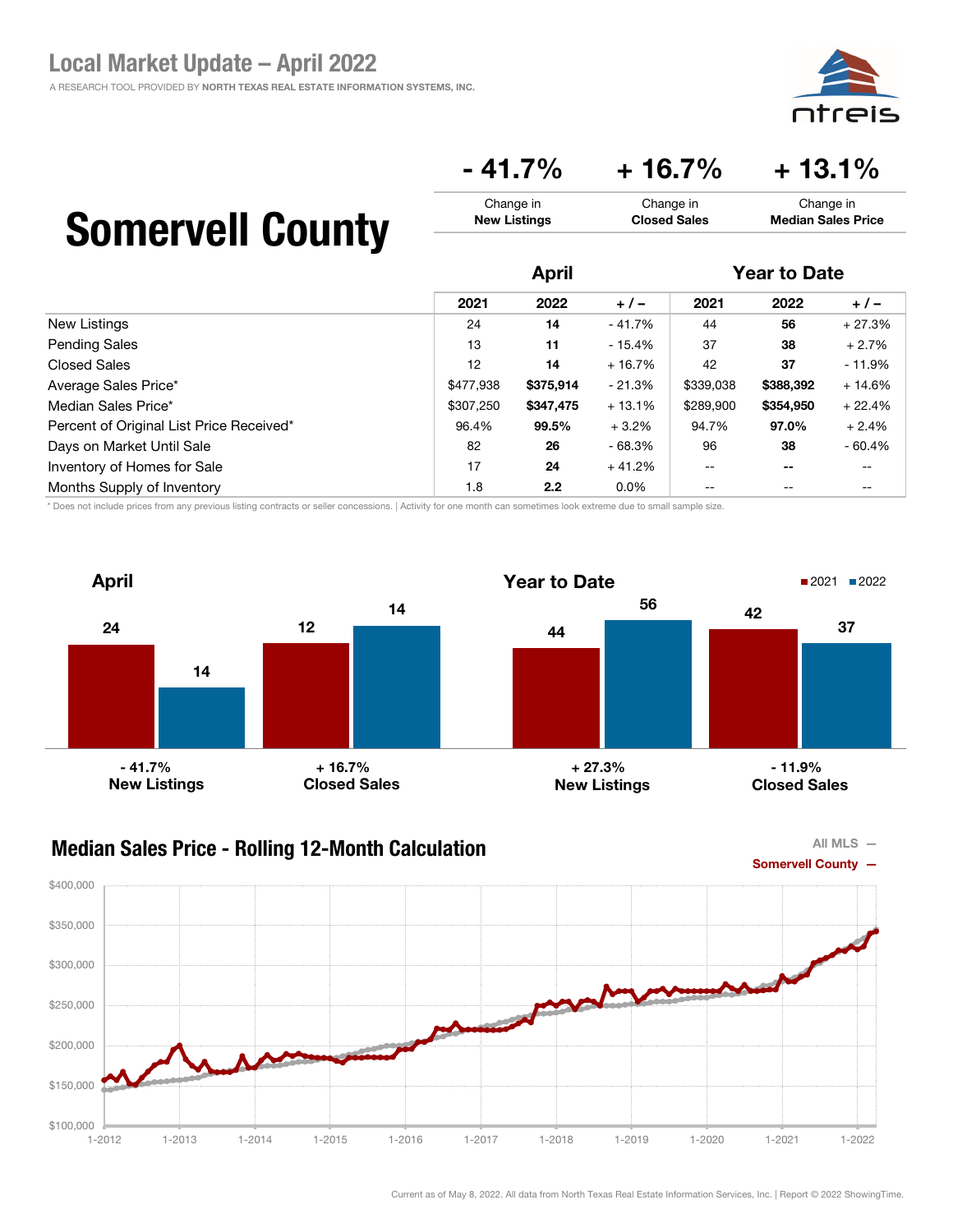### $+ 7.7\%$   $- 42.9\%$   $+ 282.8\%$

#### Stephens County Change in New Listings Change in Closed Sales Change in Median Sales Price

|                                          | <b>April</b> |           |           | <b>Year to Date</b> |           |          |
|------------------------------------------|--------------|-----------|-----------|---------------------|-----------|----------|
|                                          | 2021         | 2022      | $+/-$     | 2021                | 2022      | $+/-$    |
| New Listings                             | 13           | 14        | $+7.7%$   | 36                  | 34        | $-5.6%$  |
| <b>Pending Sales</b>                     |              | 7         | $0.0\%$   | 32                  | 27        | $-15.6%$ |
| <b>Closed Sales</b>                      |              | 4         | $-42.9%$  | 23                  | 28        | $+21.7%$ |
| Average Sales Price*                     | \$138.857    | \$470,750 | $+239.0%$ | \$286,059           | \$221,196 | $-22.7%$ |
| Median Sales Price*                      | \$128,000    | \$490,000 | $+282.8%$ | \$155,000           | \$198,750 | $+28.2%$ |
| Percent of Original List Price Received* | 94.8%        | 98.3%     | $+3.7%$   | 91.0%               | 94.9%     | $+4.3%$  |
| Days on Market Until Sale                | 41           | 47        | $+14.6%$  | 81                  | 85        | $+4.9%$  |
| Inventory of Homes for Sale              | 28           | 33        | $+17.9%$  | $-$                 | $- -$     | --       |
| Months Supply of Inventory               | 3.6          | 4.1       | $0.0\%$   | --                  | $- -$     |          |

\* Does not include prices from any previous listing contracts or seller concessions. | Activity for one month can sometimes look extreme due to small sample size.

![](_page_43_Figure_6.jpeg)

### Median Sales Price - Rolling 12-Month Calculation

![](_page_43_Figure_8.jpeg)

![](_page_43_Figure_9.jpeg)

All MLS —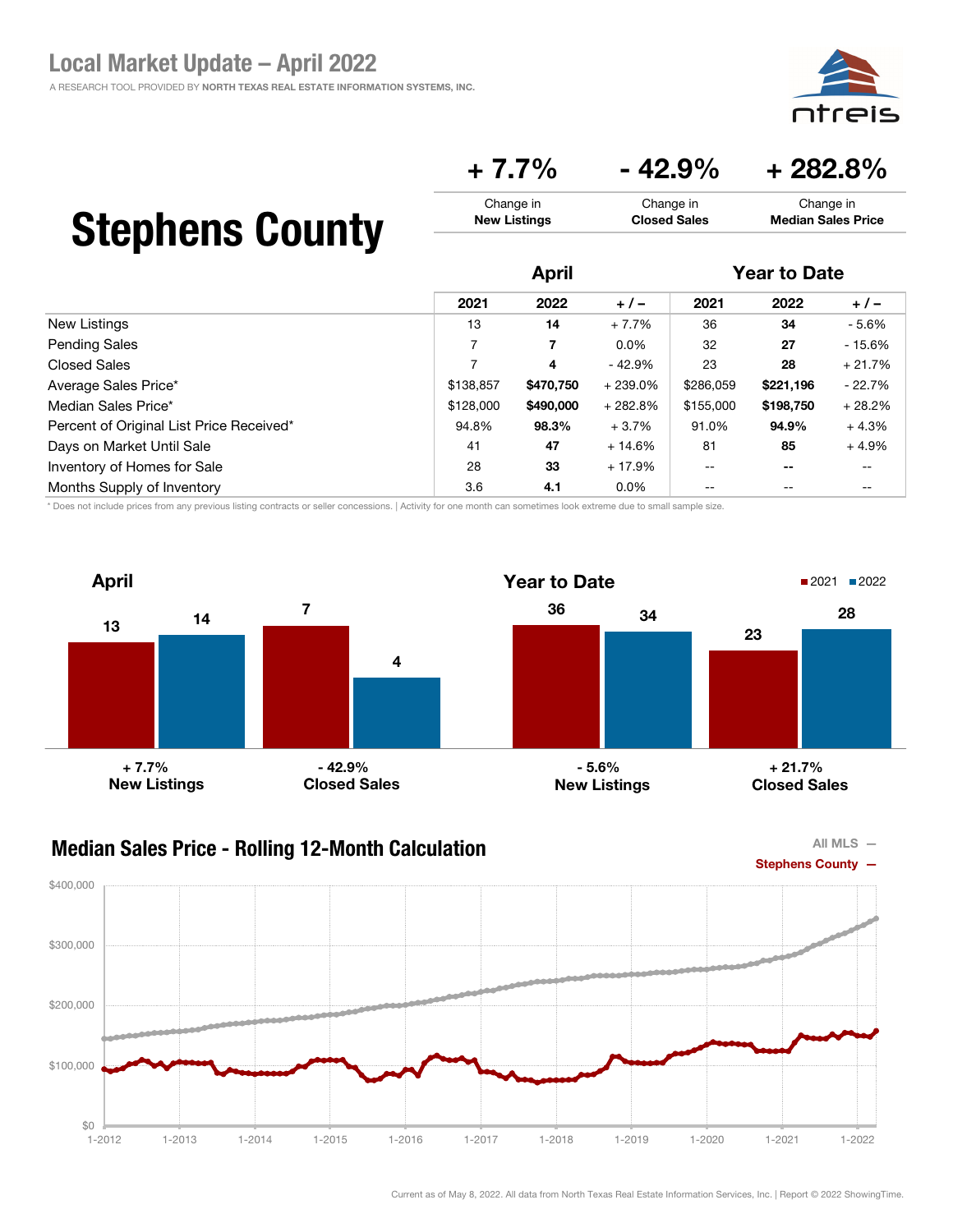#### $-100.0\%$  0.0% Change in New Listings Change in Closed Sales Change in Median Sales Price

# Stonewall County

|                                          | <b>April</b> |      |            | <b>Year to Date</b> |          |           |
|------------------------------------------|--------------|------|------------|---------------------|----------|-----------|
|                                          | 2021         | 2022 | $+/-$      | 2021                | 2022     | $+/-$     |
| New Listings                             |              | 0    | $-100.0\%$ | $\overline{4}$      | 4        | $0.0\%$   |
| <b>Pending Sales</b>                     | 0            | 0    | $0.0\%$    | $\overline{2}$      |          | $-50.0\%$ |
| <b>Closed Sales</b>                      | 0            | 0    | $0.0\%$    |                     |          | $0.0\%$   |
| Average Sales Price*                     |              |      | $- -$      | \$135,000           | \$44,000 | $-67.4%$  |
| Median Sales Price*                      |              |      | --         | \$135,000           | \$44,000 | - 67.4%   |
| Percent of Original List Price Received* | $- -$        |      | $-$        | 100.0%              | 67.7%    | $-32.3%$  |
| Days on Market Until Sale                |              |      | $- -$      | 0                   |          | $- -$     |
| Inventory of Homes for Sale              | 2            | 3    | $+50.0%$   | --                  | $- -$    | --        |
| Months Supply of Inventory               | 1.7          | 2.0  | $0.0\%$    | --                  |          | --        |

\* Does not include prices from any previous listing contracts or seller concessions. | Activity for one month can sometimes look extreme due to small sample size.

![](_page_44_Figure_6.jpeg)

![](_page_44_Figure_8.jpeg)

![](_page_44_Figure_9.jpeg)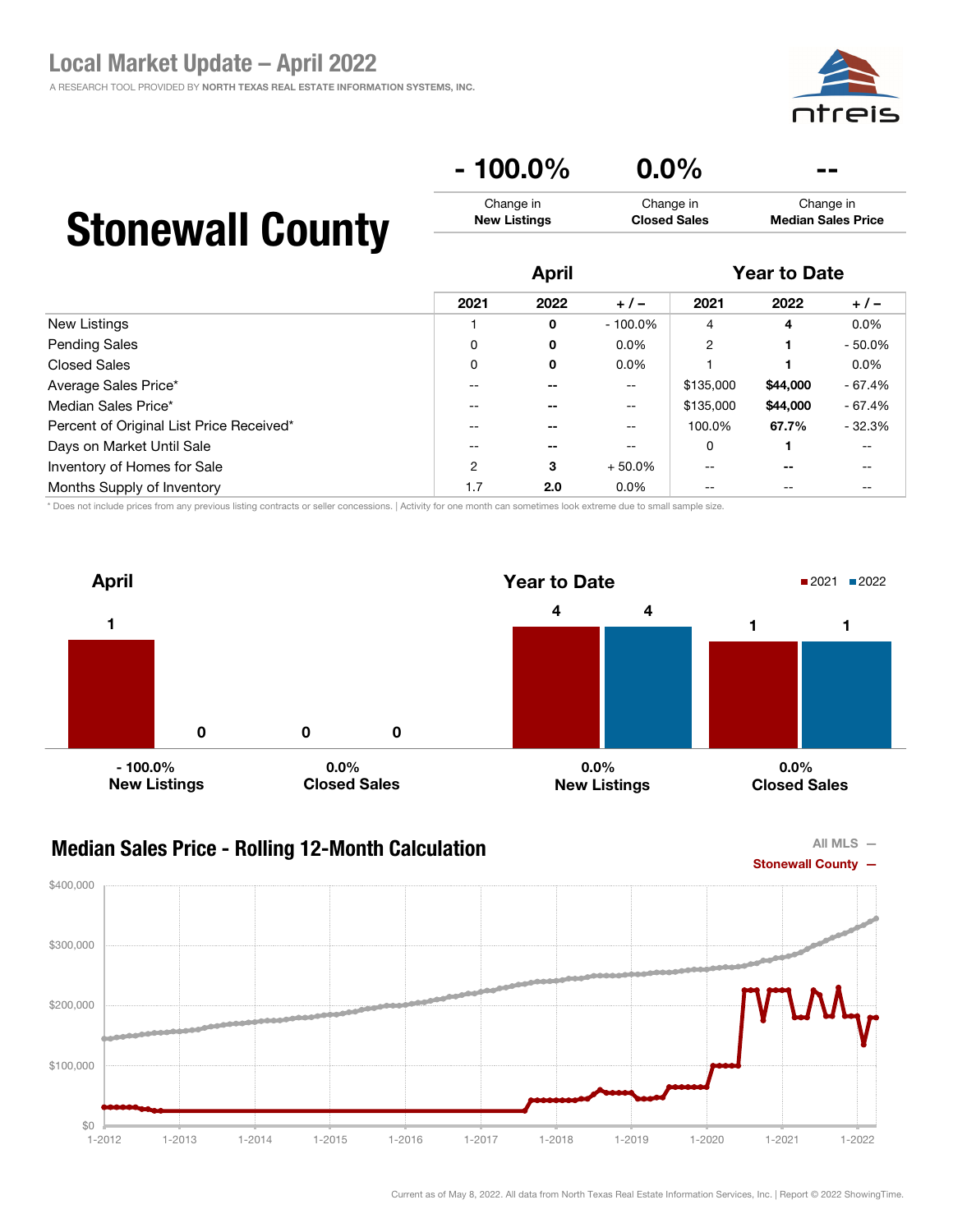![](_page_45_Picture_1.jpeg)

### $-4.4\%$   $-15.5\%$   $+26.2\%$

Change in Closed Sales

## Tarrant County

|                                          | <b>April</b> |           |           | <b>Year to Date</b> |           |          |
|------------------------------------------|--------------|-----------|-----------|---------------------|-----------|----------|
|                                          | 2021         | 2022      | $+/-$     | 2021                | 2022      | $+/-$    |
| New Listings                             | 2,955        | 2,826     | $-4.4%$   | 9,654               | 9,289     | $-3.8%$  |
| <b>Pending Sales</b>                     | 2,576        | 2,357     | - 8.5%    | 9,113               | 8,371     | $-8.1%$  |
| <b>Closed Sales</b>                      | 2,548        | 2,152     | $-15.5%$  | 8,113               | 7,866     | $-3.0\%$ |
| Average Sales Price*                     | \$364.974    | \$445,620 | $+22.1%$  | \$347,508           | \$409.157 | $+17.7%$ |
| Median Sales Price*                      | \$290,000    | \$365,850 | $+26.2%$  | \$280,000           | \$349,000 | $+24.6%$ |
| Percent of Original List Price Received* | 102.1%       | 105.0%    | $+2.8%$   | 100.5%              | 103.2%    | $+2.7%$  |
| Days on Market Until Sale                | 20           | 16        | $-20.0\%$ | 26                  | 21        | $-19.2%$ |
| Inventory of Homes for Sale              | 2.150        | 1,968     | - 8.5%    | $-$                 | $- -$     | $- -$    |
| Months Supply of Inventory               | 0.9          | 0.8       | $0.0\%$   | $\qquad \qquad -$   | $- -$     | $- -$    |

Change in New Listings

\* Does not include prices from any previous listing contracts or seller concessions. | Activity for one month can sometimes look extreme due to small sample size.

![](_page_45_Figure_6.jpeg)

### Median Sales Price - Rolling 12-Month Calculation

![](_page_45_Figure_8.jpeg)

![](_page_45_Figure_9.jpeg)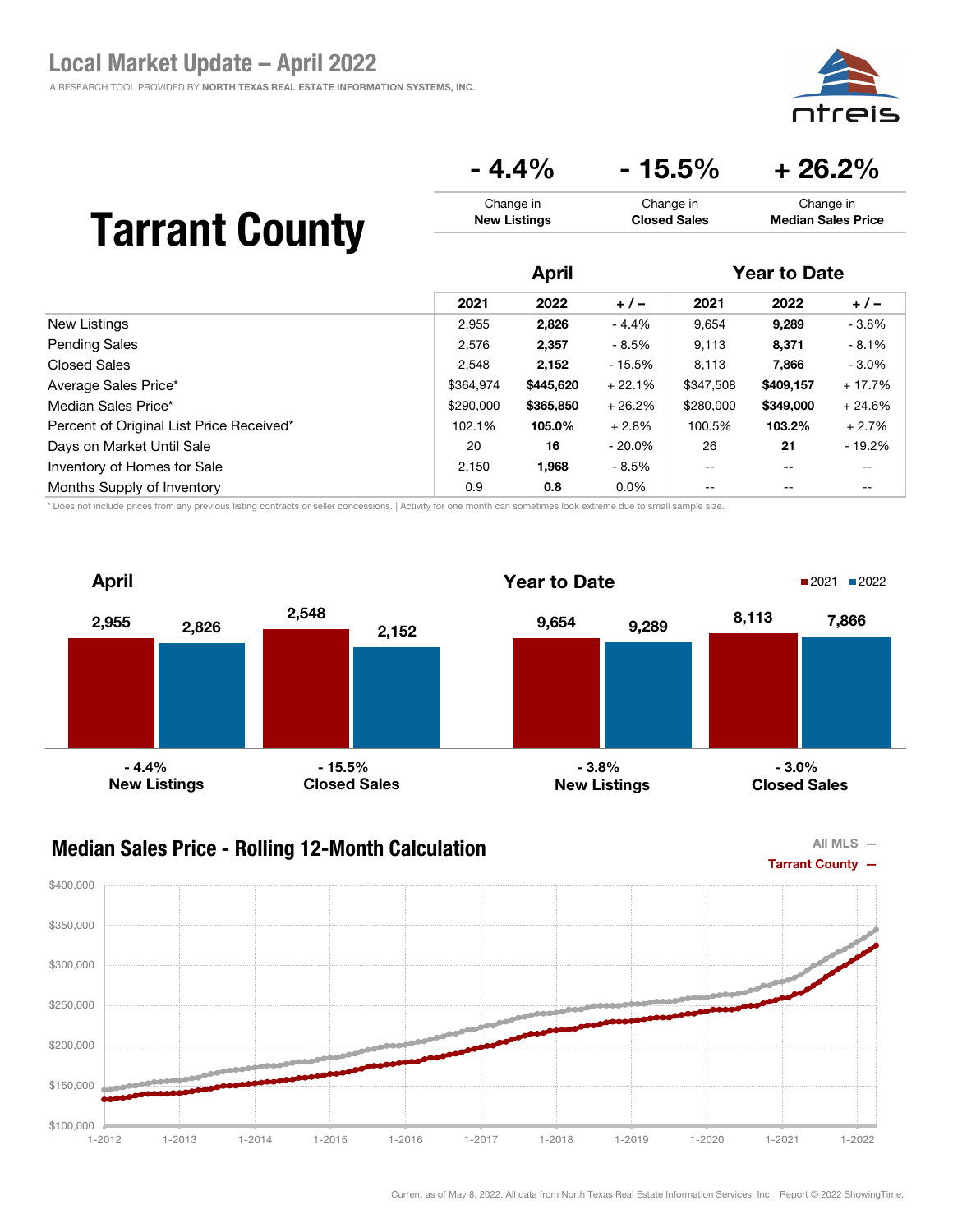**ntreis** 

### $-9.1\%$   $-1.0\%$   $+19.4\%$

| <b>Taylor County</b> | Change in           | Change in           | Change in                 |
|----------------------|---------------------|---------------------|---------------------------|
|                      | <b>New Listings</b> | <b>Closed Sales</b> | <b>Median Sales Price</b> |
|                      | April               |                     | <b>Year to Date</b>       |

|                                          | .         |                  |          |                   |           |          |
|------------------------------------------|-----------|------------------|----------|-------------------|-----------|----------|
|                                          | 2021      | 2022             | $+/-$    | 2021              | 2022      | $+/-$    |
| New Listings                             | 307       | 279              | $-9.1%$  | 869               | 918       | $+5.6%$  |
| <b>Pending Sales</b>                     | 264       | 230              | $-12.9%$ | 848               | 812       | $-4.2\%$ |
| <b>Closed Sales</b>                      | 205       | 203              | $-1.0\%$ | 686               | 725       | $+5.7%$  |
| Average Sales Price*                     | \$248,790 | \$249,727        | $+0.4%$  | \$231,367         | \$252,362 | $+9.1%$  |
| Median Sales Price*                      | \$210,200 | \$251,000        | $+19.4%$ | \$209,000         | \$234,900 | $+12.4%$ |
| Percent of Original List Price Received* | 98.4%     | 98.7%            | $+0.3%$  | 97.4%             | 98.0%     | $+0.6%$  |
| Days on Market Until Sale                | 36        | 22               | $-38.9%$ | 43                | 31        | $-27.9%$ |
| Inventory of Homes for Sale              | 234       | 258              | $+10.3%$ | $- -$             | $- -$     | $- -$    |
| Months Supply of Inventory               | 1.1       | 1.2 <sub>2</sub> | $0.0\%$  | $\qquad \qquad -$ | $- -$     | --       |

\* Does not include prices from any previous listing contracts or seller concessions. | Activity for one month can sometimes look extreme due to small sample size.

![](_page_46_Figure_6.jpeg)

#### Median Sales Price - Rolling 12-Month Calculation

![](_page_46_Figure_8.jpeg)

![](_page_46_Figure_9.jpeg)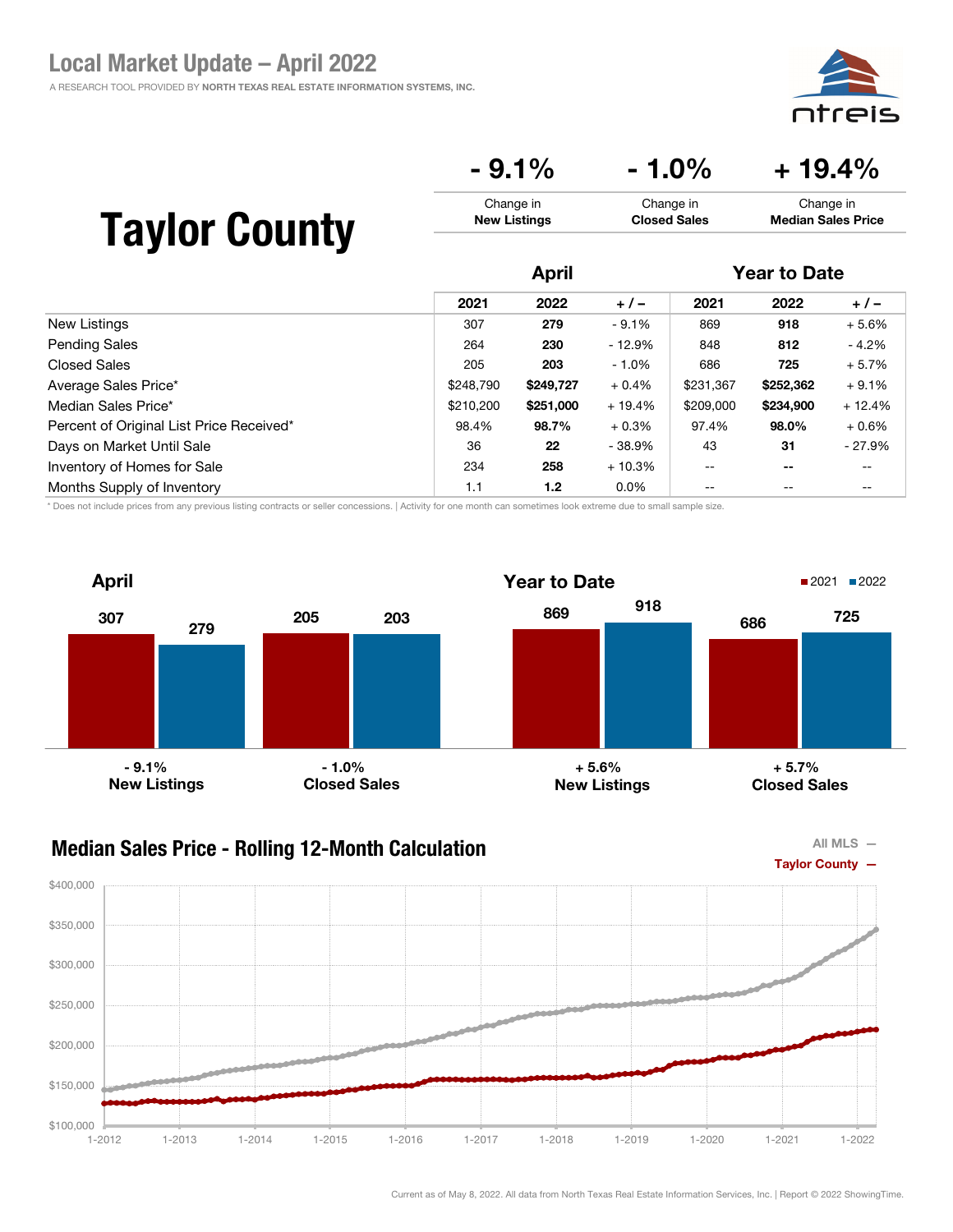![](_page_47_Picture_1.jpeg)

### $+ 25.0\% + 300.0\% - 27.6\%$

Change in Closed Sales

# Upshur County

|                                          | <b>April</b> |           |            | <b>Year to Date</b> |           |            |
|------------------------------------------|--------------|-----------|------------|---------------------|-----------|------------|
|                                          | 2021         | 2022      | $+/-$      | 2021                | 2022      | $+/-$      |
| New Listings                             | 8            | 10        | $+25.0%$   | 15                  | 42        | $+180.0%$  |
| <b>Pending Sales</b>                     | 3            | 10        | $+233.3%$  | 11                  | 28        | $+154.5%$  |
| <b>Closed Sales</b>                      | 2            | 8         | $+300.0\%$ | 10                  | 21        | $+110.0\%$ |
| Average Sales Price*                     | \$307,250    | \$262,438 | $-14.6%$   | \$246,645           | \$308,662 | $+25.1%$   |
| Median Sales Price*                      | \$307,250    | \$222,500 | - 27.6%    | \$160,000           | \$235,000 | $+46.9%$   |
| Percent of Original List Price Received* | 98.5%        | 99.6%     | $+1.1%$    | 89.0%               | 98.3%     | $+10.4%$   |
| Days on Market Until Sale                | 67           | 63        | $-6.0\%$   | 96                  | 60        | - 37.5%    |
| Inventory of Homes for Sale              | 9            | 19        | $+111.1%$  | $- -$               | --        | --         |
| Months Supply of Inventory               | 2.5          | 3.7       | $+33.3%$   | --                  |           | $- -$      |

Change in New Listings

\* Does not include prices from any previous listing contracts or seller concessions. | Activity for one month can sometimes look extreme due to small sample size.

![](_page_47_Figure_6.jpeg)

![](_page_47_Figure_8.jpeg)

![](_page_47_Figure_9.jpeg)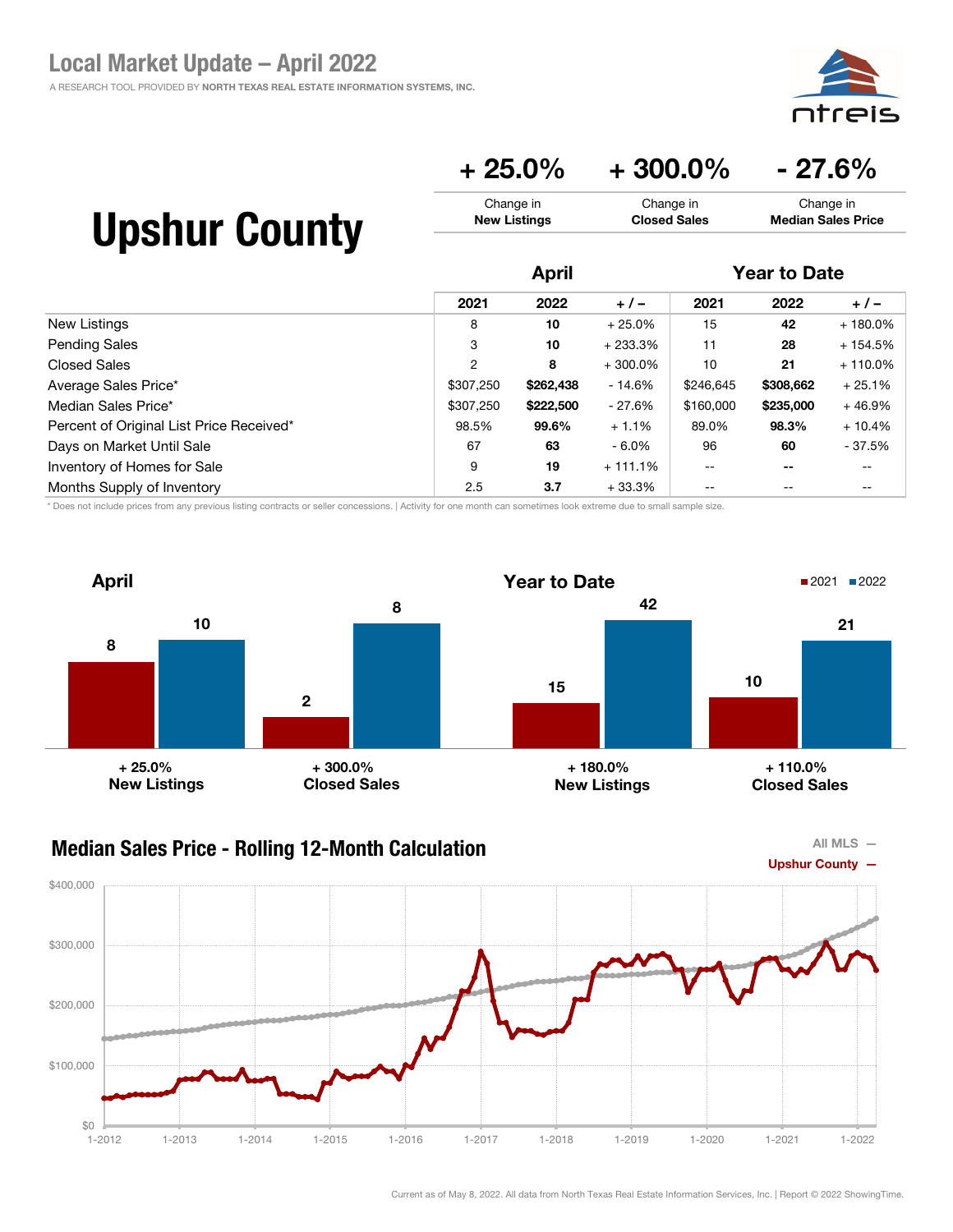aic

Change in Median Sales Price

## $-1.3\% + 34.1\% + 33.3\%$

Change in Closed Sales

# Van Zandt County

|                                          | <b>April</b> |           |          | <b>Year to Date</b> |                          |          |
|------------------------------------------|--------------|-----------|----------|---------------------|--------------------------|----------|
|                                          | 2021         | 2022      | $+/-$    | 2021                | 2022                     | $+/-$    |
| New Listings                             | 79           | 78        | $-1.3%$  | 218                 | 273                      | $+25.2%$ |
| <b>Pending Sales</b>                     | 68           | 64        | $-5.9%$  | 198                 | 226                      | $+14.1%$ |
| <b>Closed Sales</b>                      | 41           | 55        | $+34.1%$ | 162                 | 224                      | $+38.3%$ |
| Average Sales Price*                     | \$282,387    | \$336,843 | $+19.3%$ | \$293,660           | \$321,316                | $+9.4%$  |
| Median Sales Price*                      | \$225,000    | \$300,000 | $+33.3%$ | \$224,000           | \$270,000                | $+20.5%$ |
| Percent of Original List Price Received* | 97.2%        | 95.7%     | $-1.5%$  | 95.5%               | 95.4%                    | $-0.1%$  |
| Days on Market Until Sale                | 44           | 52        | $+18.2%$ | 55                  | 51                       | $-7.3%$  |
| Inventory of Homes for Sale              | 115          | 113       | - 1.7%   | $- -$               | $\overline{\phantom{m}}$ | --       |
| Months Supply of Inventory               | 2.1          | 1.9       | $0.0\%$  | --                  | $- -$                    | --       |

Change in New Listings

\* Does not include prices from any previous listing contracts or seller concessions. | Activity for one month can sometimes look extreme due to small sample size.

![](_page_48_Figure_6.jpeg)

![](_page_48_Figure_8.jpeg)

![](_page_48_Figure_9.jpeg)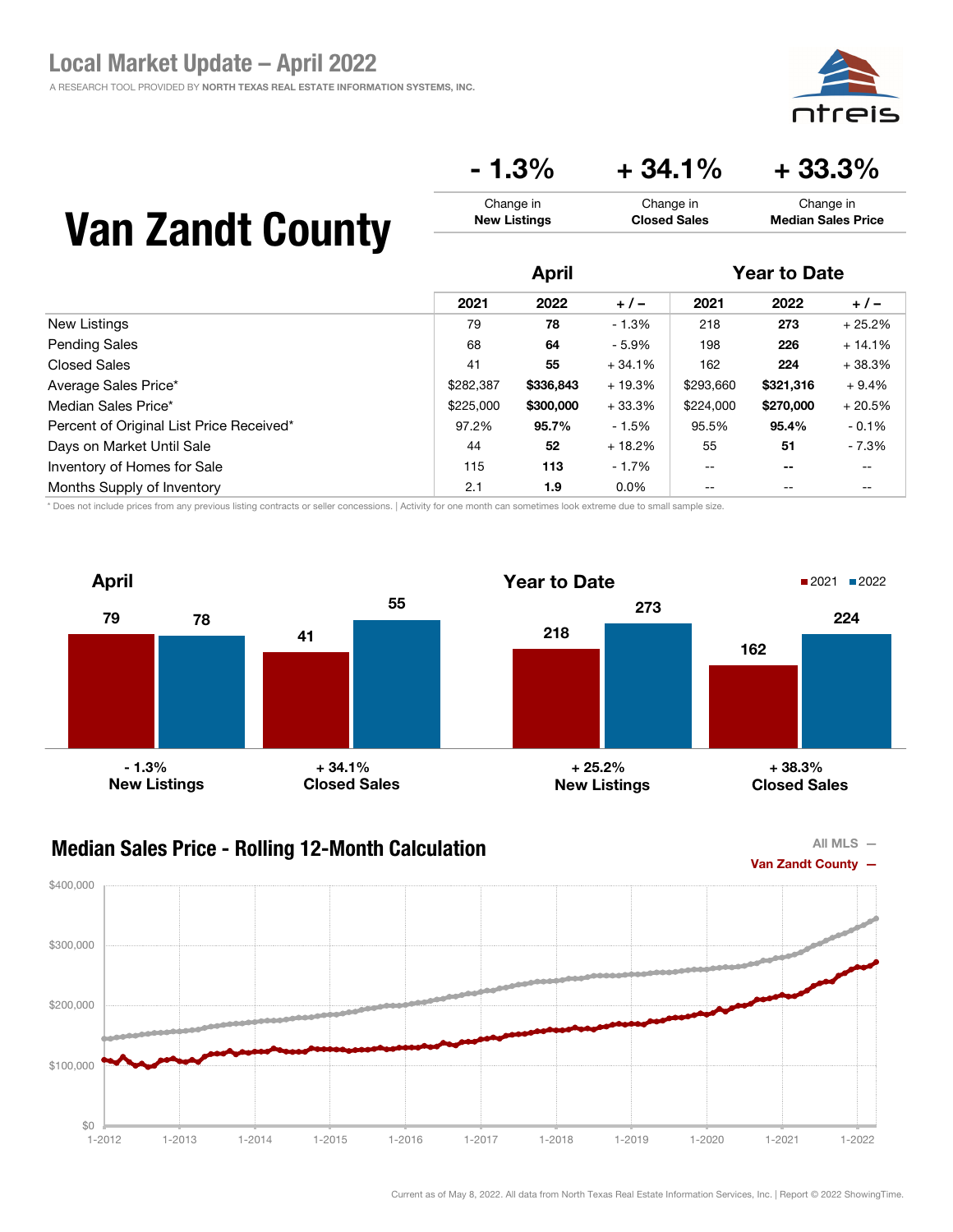eis<sup>.</sup> ח†ר

### $+ 21.8\% + 4.2\% + 52.3\%$

| <b>Wise County</b> | Change in           | Change in           | Change in                 |
|--------------------|---------------------|---------------------|---------------------------|
|                    | <b>New Listings</b> | <b>Closed Sales</b> | <b>Median Sales Price</b> |
|                    |                     |                     |                           |

|                                          | <b>April</b> |           |            | <b>Year to Date</b> |                          |          |
|------------------------------------------|--------------|-----------|------------|---------------------|--------------------------|----------|
|                                          | 2021         | 2022      | $+/-$      | 2021                | 2022                     | $+/-$    |
| New Listings                             | 119          | 145       | $+21.8%$   | 475                 | 564                      | $+18.7%$ |
| <b>Pending Sales</b>                     | 99           | 114       | $+15.2%$   | 448                 | 467                      | $+4.2%$  |
| Closed Sales                             | 119          | 124       | $+4.2%$    | 354                 | 393                      | $+11.0%$ |
| Average Sales Price*                     | \$324.562    | \$464,602 | $+43.1%$   | \$327,823           | \$410,585                | $+25.2%$ |
| Median Sales Price*                      | \$285.400    | \$434,750 | $+52.3%$   | \$279,000           | \$357,900                | $+28.3%$ |
| Percent of Original List Price Received* | 97.9%        | 99.8%     | $+1.9%$    | 98.2%               | 98.8%                    | $+0.6%$  |
| Days on Market Until Sale                | 52           | 28        | - 46.2%    | 49                  | 34                       | $-30.6%$ |
| Inventory of Homes for Sale              | 155          | 173       | $+11.6%$   | $- -$               | $\overline{\phantom{m}}$ | --       |
| Months Supply of Inventory               | 1.4          | 1.6       | $+100.0\%$ | --                  | --                       | --       |

\* Does not include prices from any previous listing contracts or seller concessions. | Activity for one month can sometimes look extreme due to small sample size.

![](_page_49_Figure_6.jpeg)

![](_page_49_Figure_8.jpeg)

![](_page_49_Figure_9.jpeg)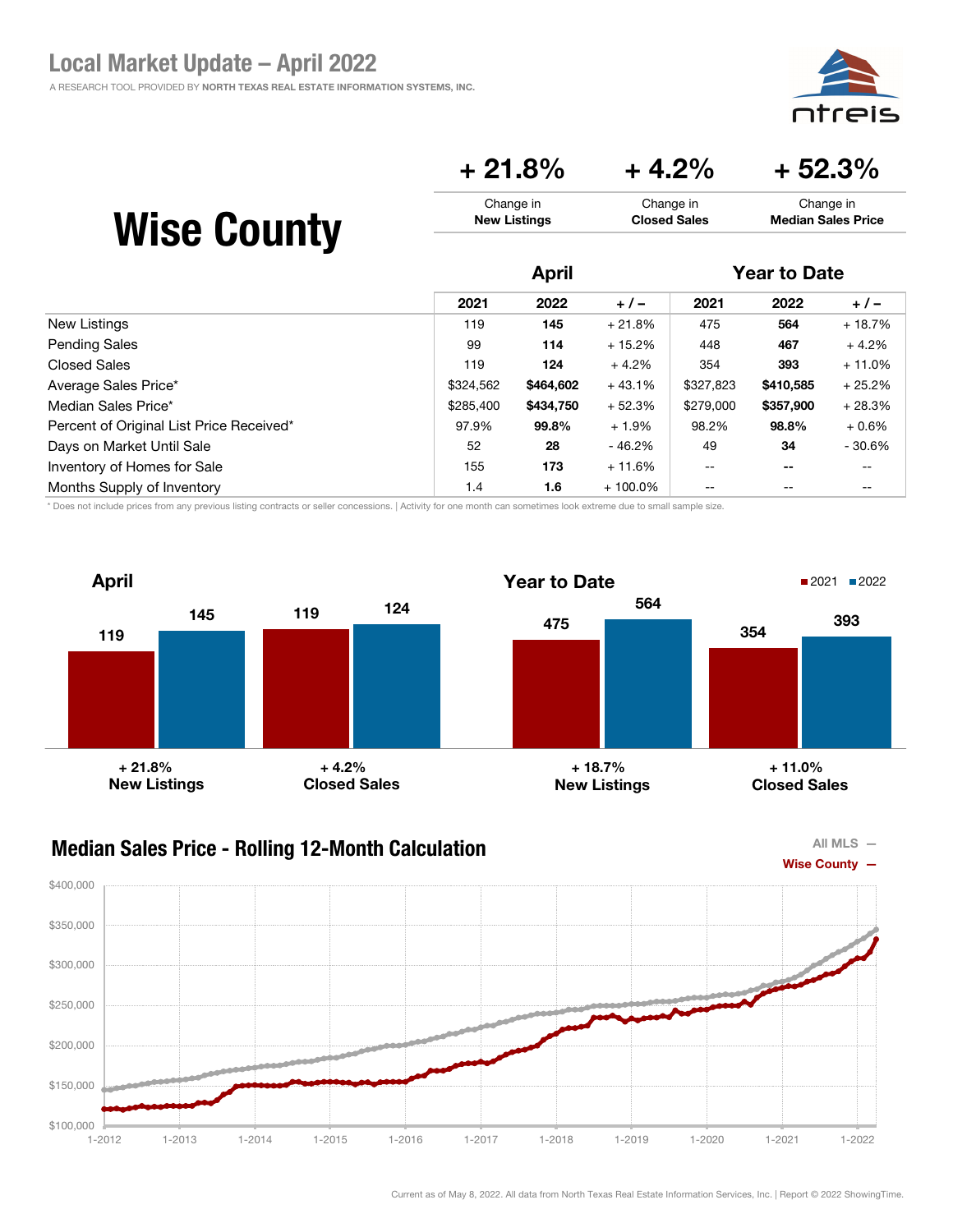aic

Change in Median Sales Price

## $-5.0\%$   $+48.3\%$   $-15.1\%$

Change in Closed Sales

# Wood County

|                                          | <b>April</b> |           |          | <b>Year to Date</b> |                          |          |
|------------------------------------------|--------------|-----------|----------|---------------------|--------------------------|----------|
|                                          | 2021         | 2022      | $+/-$    | 2021                | 2022                     | $+/-$    |
| New Listings                             | 60           | 57        | $-5.0%$  | 170                 | 206                      | $+21.2%$ |
| <b>Pending Sales</b>                     | 35           | 43        | $+22.9%$ | 134                 | 163                      | $+21.6%$ |
| Closed Sales                             | 29           | 43        | $+48.3%$ | 117                 | 157                      | $+34.2%$ |
| Average Sales Price*                     | \$312,566    | \$308,868 | $-1.2%$  | \$304,523           | \$334,697                | $+9.9%$  |
| Median Sales Price*                      | \$265,000    | \$225,000 | $-15.1%$ | \$260,000           | \$250,000                | $-3.8%$  |
| Percent of Original List Price Received* | 96.8%        | 97.8%     | $+1.0%$  | 96.3%               | 96.9%                    | $+0.6%$  |
| Days on Market Until Sale                | 62           | 37        | - 40.3%  | 64                  | 42                       | $-34.4%$ |
| Inventory of Homes for Sale              | 90           | 102       | $+13.3%$ | $- -$               | $\overline{\phantom{m}}$ | --       |
| Months Supply of Inventory               | 2.3          | 2.3       | $0.0\%$  | --                  | $- -$                    | --       |

Change in New Listings

\* Does not include prices from any previous listing contracts or seller concessions. | Activity for one month can sometimes look extreme due to small sample size.

![](_page_50_Figure_6.jpeg)

### Median Sales Price - Rolling 12-Month Calculation

![](_page_50_Figure_8.jpeg)

![](_page_50_Figure_9.jpeg)